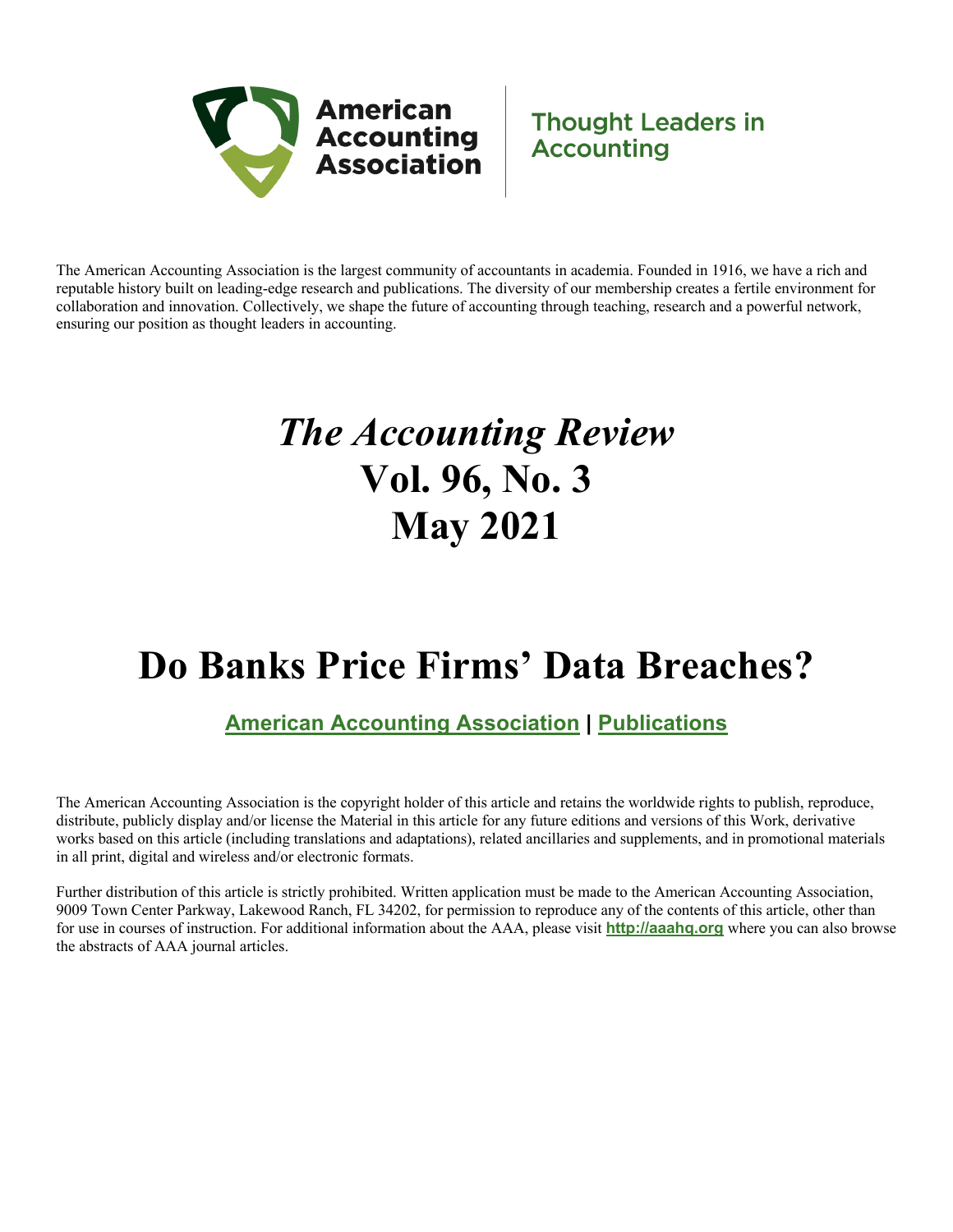THE ACCOUNTING REVIEW American Accounting Association May 2021 pp. 261–286

# Do Banks Price Firms' Data Breaches?

# Henry He Huang

Yeshiva University

# Chong Wang

The Hong Kong Polytechnic University

ABSTRACT: This paper studies the financial consequences of a reported data breach for bank loan terms. Using a staggered difference-in-differences approach with treatment and control samples matched by data breach propensity, we find that firms that have reported data breaches face higher loan spreads and their loans are more likely to require collateral and demand more covenants. The effects are more pronounced when the data breach involves criminal activities or the loss of a large number of records, or when the breached firm belongs to certain industries or has a high IT reputation. Moreover, using the introduction of state mandatory data breach notification laws as an exogenous shock, we find that the negative effect of data breaches on bank loan terms is more significant after these laws took effect. Our evidence also suggests that breached firms that take more remedial actions following the breach incident receive less unfavorable loan terms.

# JEL Classifications: G10; G12.

Keywords: data breaches; bank loan terms; loan spreads; collateral; covenants.

# I. INTRODUCTION

This paper investigates the effect of data breaches on firms' bank loan terms. In this digital era, Big Data is continuously reshaping industries. Annually, firms spend \$36 billion collecting, storing, and analyzing large reshaping industries. Annually, firms spend \$36 billion collecting, storing, and analyzing large amounts of customer data (Columbus 2014). These datasets are highly valuable to firms and give them a competitive edge. However, electronic systems are susceptible to breaches. In the last decade, as customer data grew and became more valuable, the incidence and cost of data breaches have escalated correspondingly ([Ponemon Institute 2017](#page-22-0)). Firms affected by data breaches incur substantial financial costs, including direct costs (e.g., costs associated with detection, notification, remedial activities, and legal obligations) and indirect costs (e.g., loss of brand image, customer trust, business, and market share) ([Romanosky,](#page-22-0) [Hoffman, and Acquisti 2014](#page-22-0); [Martin, Borah, and Palmatier 2017](#page-22-0); [Ponemon Institute 2017;](#page-22-0) [Rosati et al. 2017](#page-23-0); [Gwebu, J. Wang,](#page-21-0) [and L. Wang 2018;](#page-21-0) [Securities and Exchange Commission \[SEC\] 2018](#page-23-0)).<sup>1</sup>

We thank Elaine G. Mauldin (editor), and two anonymous reviewers for their many insightful and constructive suggestions. We thank Xiaoqi Chen, Archishman Chakraborty, Avi Giloni, Apoorv Gogar, Joe Kerstein, Zhenbin Liu, Jeffrey Ng, Moses Pava, Avri Ravid, Cherry Yang Wang, Wenming Wang, Fang Zhang, Jindan Zhang, Stephen Gaoguang Zhou, the two anonymous reviewers of the 2019 Hawaii Accounting Research Conference, and seminar participants at 2019 American Accounting Association Annual Meeting, The Hong Kong Polytechnic University, Yeshiva University, and Zhejiang University of Finance & Economics for valuable comments. We also thank Zijian Li for his help with data collection. The authors acknowledge research support from The Hong Kong Polytechnic University and Yeshiva University. Chong Wang is grateful for the financial support from the National Natural Science Foundation of China (No. 71932003) and the Social Science Fund of Fujian (No. FJ2018C036).

Henry He Huang, Yeshiva University, Sy Syms School of Business, New York, NY, USA; Chong Wang, The Hong Kong Polytechnic University, School of Accounting and Finance, Kowloon, Hong Kong, China.

Editor's note: Accepted by Elaine G. Mauldin, under the Senior Editorship of Mary E. Barth.

Submitted: November 2018 Accepted: May 2020 Published Online: November 2020

<sup>1</sup> For instance, Equifax revealed in September 2017 that hackers had breached its database and stolen the personal data of nearly 146 million people. Equifax recognized a one-time charge of \$87.5 million related to this data breach. Its earnings were negatively affected because customers were dissatisfied. The company was hit with 240 class action lawsuits in the U.S. and Canada as a result of the data breach. In July 2019, Equifax reached a settlement with the federal and state regulators to pay affected customers up to \$700 million in compensation [\(LaCroix 2017](#page-22-0)).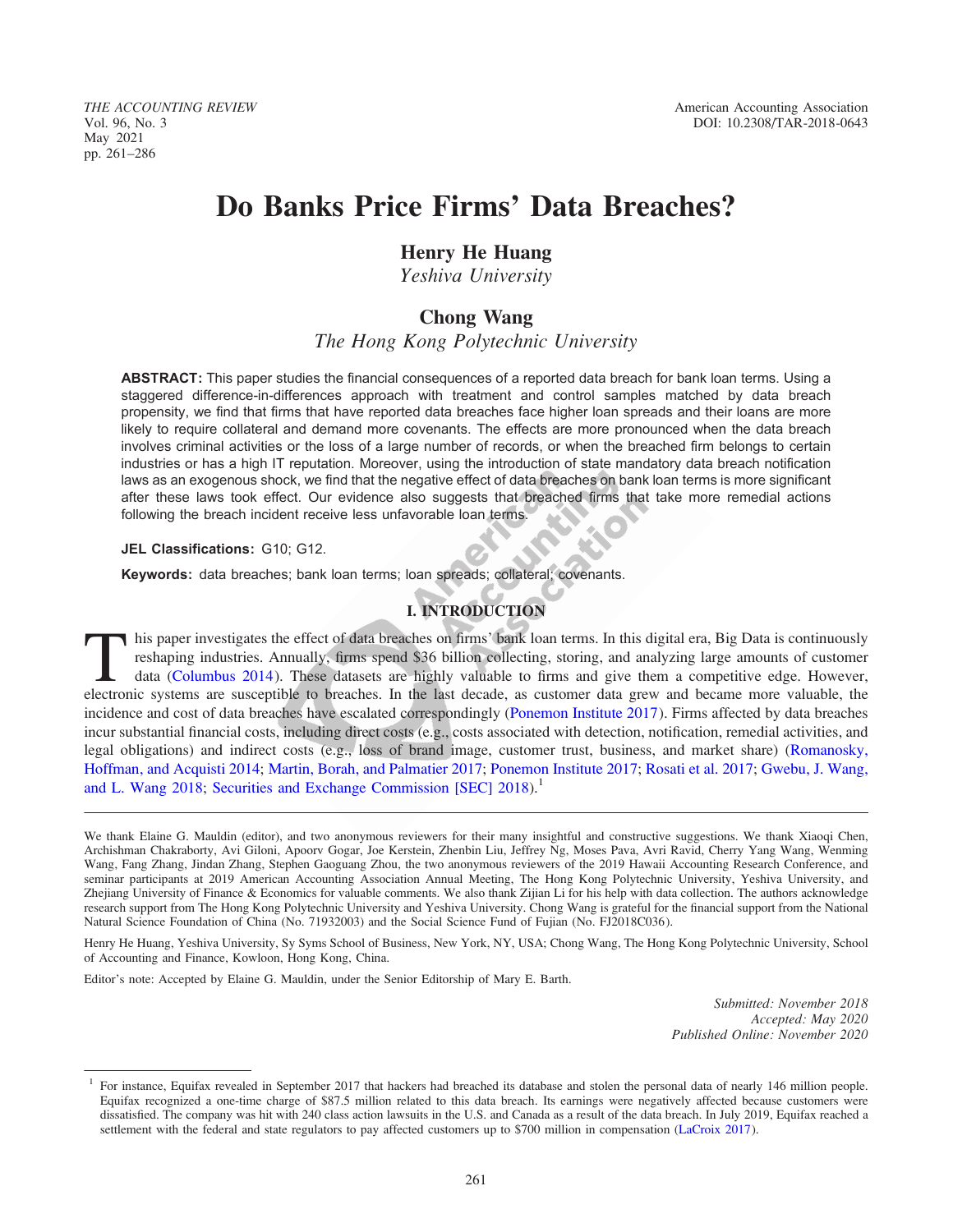The reported cost of a data breach typically does not include the increased cost of capital (e.g., [Ponemon Institute 2017](#page-22-0)).<sup>2</sup> However, the present value of the additional capital contracting costs due to data breaches can be substantial for a firm and may dwarf the known direct costs. We explore this issue in the context of bank loans—a major source of corporate financing [\(Bradley and](#page-21-0) [Roberts 2015](#page-21-0)). Based on the framework provided by [Duffie and Lando \(2001\)](#page-21-0), we reason that a data breach can affect a firm's bank loan contracting mainly through two channels: default risk and information risk. First, direct costs and indirect costs (e.g., reputation loss) lead to lower and more volatile earnings, thereby increasing the default risk. Second, increased information risk also leads to unfavorable bank loan terms. Banks, as creditors, rely on information generated by borrowers' internal information system to assess their health and viability [\(Graham, Li, and Qiu 2008;](#page-21-0) [Drucker and Puri 2009;](#page-21-0) [Costello and Wittenberg-Moerman 2011](#page-21-0); [Kim, Song,](#page-22-0) [and Stratopoulos 2018](#page-22-0)). Data breaches could indicate weak operational control risk and a poor internal information system [\(Lawrence, Minutti-Meza, and Vyas 2018](#page-22-0); [Smith, Higgs, and Pinsker 2019;](#page-23-0) [Li, No, and Boritz 2020](#page-22-0)). Consequently, we expect banks to perceive breached firms as having a higher information risk and, thus, to offer them less favorable loan terms.

Our sample consists of 139 reported data breach events from 2005 to 2014 and 1,081 bank loans of U.S. public firms from 2003 to 2016. We start by examining the effect of these data breach events on bank loan terms. One might argue that any change in bank loan terms following these data breaches was simply driven by a contemporaneous market-wide trend in bank loan terms. In addition, a firm's characteristics can simultaneously determine the likelihood of its becoming a data breach target and its bank loan terms, leading to a spurious association between the two. To mitigate these concerns, we use a difference-in-differences (DID) approach to compare changes in bank loan terms between breached firms and control firms matched using propensity score matching (PSM). Specifically, we use the first-stage Probit regression to generate a control sample with characteristics similar to those of the treatment sample. In the second stage, we employ the staggered DID design [\(Bertrand and Mullainathan 1999a](#page-21-0), [1999b](#page-21-0), [2003;](#page-21-0) [Low](#page-22-0) [2009](#page-22-0); [Armstrong, Balakrishnan, and Cohen 2012](#page-20-0)) and control for firm and loan characteristics. We find that breached firms face greater increases in loan spreads than control firms and that their loans are more likely to require collateral and demand more loan covenants. Our results also show that breached and non-breached firms exhibit similar trends in bank loan terms before data breaches and, thus, their prior trends cannot explain their diverging trends after the data breaches. We also find consistent results when using variations of the PSM method and different sample periods. Furthermore, we identify three conditions where data breaches are likely to inflict more harm on firms. Specifically, we find that breaches resulting from criminal attacks, with more records lost, and in certain vulnerable industries experience a higher increase in unfavorable loan terms. These cross-sectional tests indicate that postbreach changes in bank loan terms are driven by the characteristics of the data breaches.

Next, we test whether data breaches bring surprises to banks given a borrower's pre-breach reputation. Firms with a high IT reputation are viewed as having a strong internal information system ([Kim et al. 2018\)](#page-22-0), whereas firms with internal control weaknesses (ICWs) have substandard internal control over financial reporting [\(Kim, Song, and Zhang 2011\)](#page-22-0). We find that, after breaches, firms with a high IT reputation experience more negative adjustments to their loan terms than peer breached firms, but firms with ICWs experience adjustments similar to their peers. This suggests that, consistent with [Kim et al. \(2018\),](#page-22-0) banks have high expectations for firms with a strong IT reputation and price their loans favorably, so that when the firms are suddenly hit with data breaches (disconfirmatory evidence), the banks are taken by surprise and adjust their loan terms harshly.

Moreover, we use the exogenous shock of the introduction of mandatory data breach notification laws to confirm the effect of data breaches on bank loan terms. These laws impose costs on breached firms (e.g., costs of notification and corresponding remedial activities) and alert the investment community, including banks, to negative news. Our analyses reveal that data breach incidents lead to more unfavorable terms after these laws became effective in the states in which breached firms are headquartered. In an attempt to further establish a link between reported data breaches and bank loan terms, we also explore channels through which the former affects the latter. Consistent with the proposition that breaches increase default risk and information risk, we find that compared with control firms, breached firms experience significant losses of major customers and market share, decreases in firm performance, and increases in default and information risks. Finally, we investigate whether remedial actions taken by breached firms can mitigate the adverse consequences for loan terms. We manually collect seven variables describing firms' corrective actions following data breaches. We find that firms that take remedial actions more actively experience less unfavorable changes in loan terms.

Our study makes several important contributions. First, we contribute to a more complete understanding of lenders' reactions to data breaches. Banks are an important provider of corporate financing and can adjust various features of their contracting terms in response to adverse events [\(Graham et al. 2008](#page-21-0)). We show that data breaches lead to significant increases in the amount of interest payable, the likelihood of collateral requirement, and the number of covenants. Our conclusions are largely consistent with concurrent work [\(Sheneman 2017](#page-23-0)). More importantly, we conduct a series of analyses pertaining to cross-sectional variations in breach characteristics, regulatory intervention, and remedial action, and perform a channel analysis

<sup>2</sup> It is possible for firms to purchase insurance to cover potential data breach costs, but the insurance is highly unlikely to cover the indirect costs, such as the increase in the cost of capital as illustrated in this paper [\(Kopp, Kaffenberger, and Jenkinson 2017](#page-22-0)).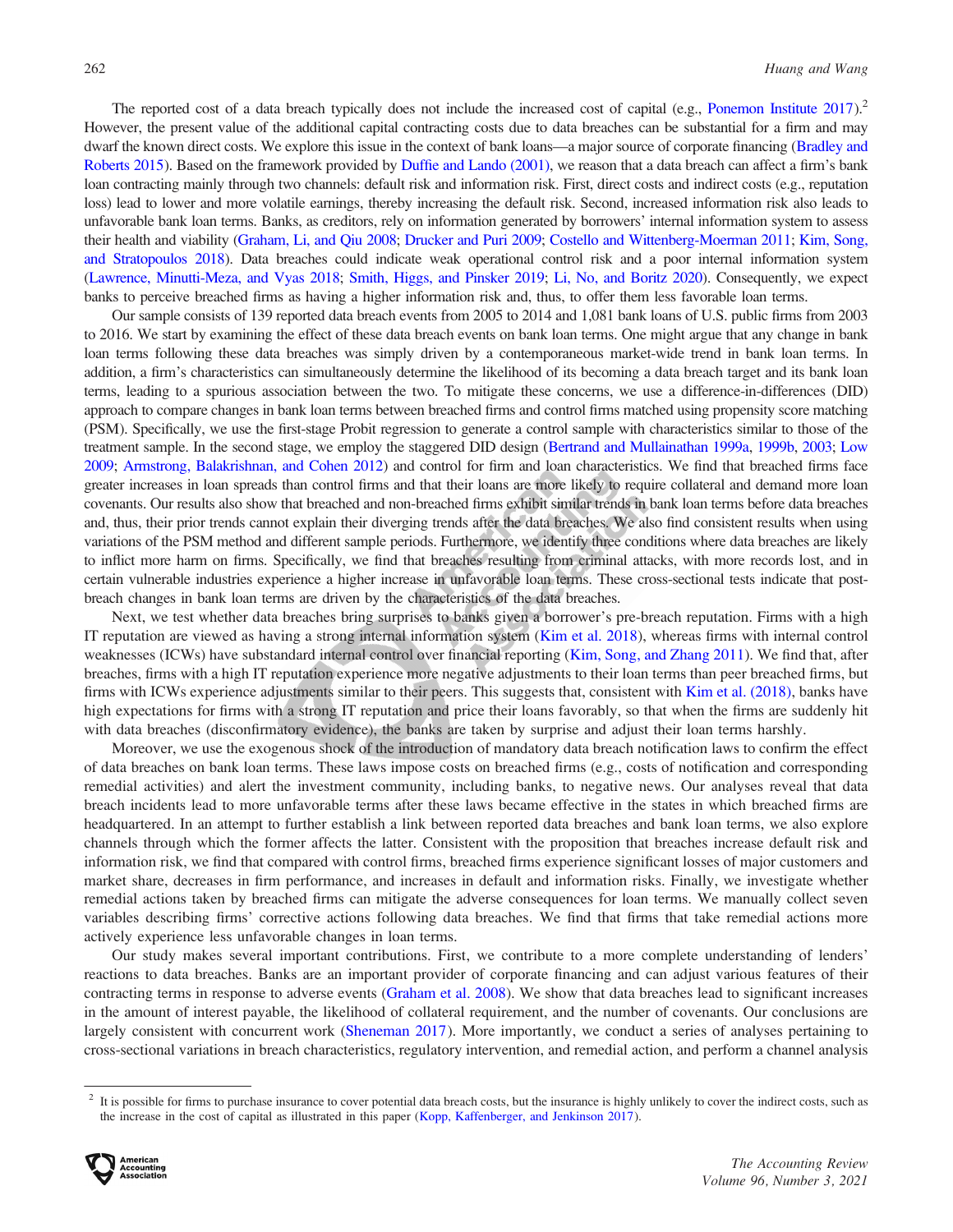and another analysis conditional on IT reputation and ICWs. Although our results on cross-sectional variations in breach characteristics are similar to those in [Shemenan \(2017\),](#page-23-0) our other analyses complement and extend that study's cross-sectional analyses of analysts following, credit rating, and lender competition. Our evidence provides a nuanced and in-depth understanding of the loan contracting consequences of negative data breach information, especially when compared with positive IT reputation information and other types of negative information, such as restatements, litigation, and ICWs [\(Graham](#page-21-0) [et al. 2008](#page-21-0); [Kim et al. 2011](#page-22-0); [Deng, Willis, and Xu 2014;](#page-21-0) [Kim et al. 2018\)](#page-22-0).

Second, we advance our understanding of the nature of a data breach. Our analyses indicate that the impact of a data breach depends on the type of breach, the number of records lost, and the type of industry the breached firm belongs to. In addition, we provide evidence on the mechanisms through which data breaches affect firm value (e.g., loss of major customers and higher information risk). Furthermore, we find that the effect of data breaches is conditional on IT reputation. Finally, our evidence suggests that firms can mitigate the negative consequences by taking more remedial actions.

Third, our study explores the regulatory effect on data breaches. The increasing use of Big Data, mobile devices, social media, artificial intelligence, and cloud computing has exacerbated the issue of security breach and drawn attention from regulators. All U.S. jurisdictions have now adopted some form of data breach mandatory disclosure rule. We show that banks respond more strongly to data breaches after the introduction of such legislations, suggesting that the mandatory disclosures improve market efficiency.

The remainder of the paper is organized as follows. Section II discusses prior research and develops our hypotheses. Section III describes the data source and the sample selection process and presents descriptive statistics. Section IV discusses the results of our main analyses and robustness tests. Section V presents the results of additional analyses. Section VI concludes the study.

# II. HYPOTHESIS DEVELOPMENT

Following [Duffie and Lando's \(2001\)](#page-21-0) framework, we reason that a data breach can affect a firm's bank loan contracting mainly through two channels: default risk and increased information risk. We further argue that a data breach provides incremental information above and beyond IT reputation and Sarbanes-Oxley (SOX) Section 302 ICWs.

#### Default Risk and Bank Loan Terms

Breached firms incur significant breach-related direct costs, leading to a decrease in firm profitability. The [Ponemon](#page-22-0) [Institute \(2017\)](#page-22-0) classifies these costs into three major categories: detection and escalation costs (e.g., forensic and investigative activities, assessment and audit services, and crisis team management), notification costs (e.g., creating contact databases, identifying all regulatory requirements, and postal expenditures), and post-breach costs (e.g., help desk activities, remedial activities, legal expenditures, and identity protection services). These three categories of costs amount to approximately \$1.07 million, \$0.69 million, and \$1.56 million for a breached firm, on average, and directly reduce the firm's earnings [\(Ponemon](#page-22-0) [Institute 2017](#page-22-0)). In Equifax's case, the direct costs of its data breach incident in 2017 exceeded \$700 million [\(LaCroix 2017](#page-22-0)). In summary, we conjecture that the direct costs following a data breach will lead to lower firm profitability, higher default risk, and unfavorable loan contracting terms.

In addition, breached firms experience significant indirect costs, such as reputation costs, which are the larger penalty for a negative corporate event ([Karpoff and Lott 1993\)](#page-22-0). A data breach tends to be viewed as a breach of trust and a violation of contract, resulting in severe reputation damage for the firm [\(Janakiraman, Lim, and Rishika 2018](#page-22-0); [Gwebu et al. 2018](#page-21-0); [Akey,](#page-20-0) [Lewellen, and Liskovich 2018\)](#page-20-0). First, we argue that a loss of customers leads to lower and more volatile operating profitability. When customers' financial information is compromised in a data breach, their trust in the breached firm is reduced ([Martin et al.](#page-22-0) [2017](#page-22-0)). In addition, customers may incur psychological loss (e.g., anxiety), recovery cost, and possibly a higher cost of borrowing as a result of having their data stolen [\(Solove and Citron 2018\)](#page-23-0). Thus, they may leave the breached firms. For example, the [Ponemon Institute \(2017\)](#page-22-0) reports an abnormal customer churn rate of 5.7 percent for breached firms in life science industries. Using a DID approach, [Janakiraman et al. \(2018\)](#page-22-0) find that customers of breached firms significantly reduce their purchases. Furthermore, data breaches can lead to a loss of major customers, which will cause a large drop in the cash flow of breached firms ([Dhaliwal, Judd, Serfling, and Shaikh 2016](#page-21-0)). Less profitable firms are more likely to default on their debt, so they tend to receive worse terms [\(Berger and Udell 1995](#page-21-0); [Freixas and Rochet 1997;](#page-21-0) [Graham et al. 2008](#page-21-0); [Bradley and Roberts](#page-21-0) [2015](#page-21-0)).

Second, we conjecture that the reputation fallout from a data breach also negatively affects the firm's relationships with other stakeholders, such as suppliers, executives, shareholders, and regulators ([Cavusoglu, Mishra, and Raghunathan 2004](#page-21-0)), leading to higher operational risk. For example, a data breach can negatively affect the careers of top executives, as breached firms might try to put the blame on their executives [\(Fuhrmans 2017](#page-21-0); [Nordlund 2017](#page-22-0); [Lending, Minnick, and Schorno 2018](#page-22-0); [Banker and Feng 2019\)](#page-20-0). To make matters worse, qualified executives may hesitate to join a firm whose reputation has been

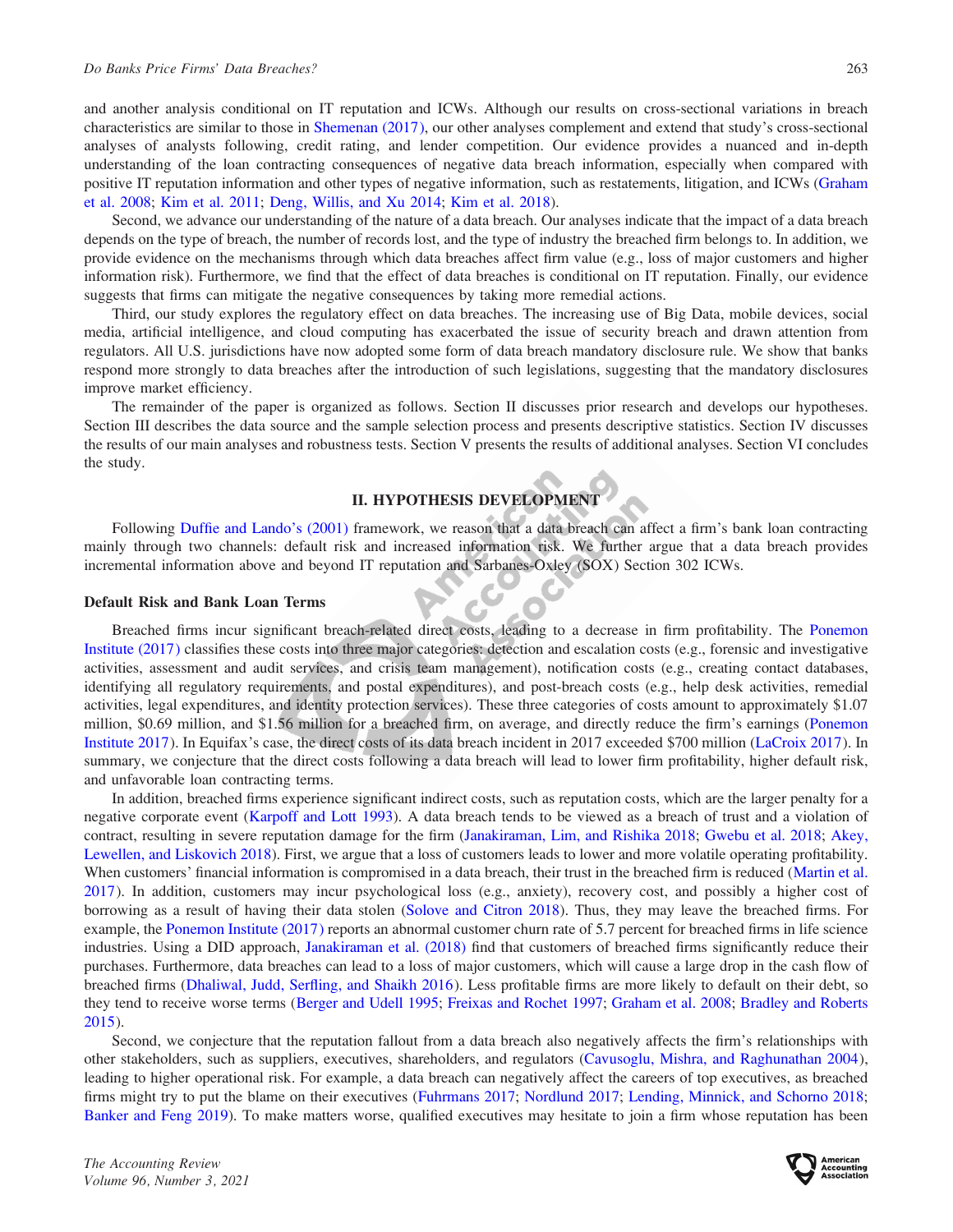damaged by a breach, which increases the uncertainty surrounding the firm's future. A data breach often leads to lawsuits from affected stakeholders (Romanosky et al.  $2014$ ),<sup>3</sup> which harm defendant firms' reputation by leading to negative media coverage, additional damaging information, difficulty in recruiting managers and directors, and disruption of relationships with suppliers ([Johnson, Nelson, and Pritchard 2000](#page-22-0); [Black, Cheffins, and Klausner 2006;](#page-21-0) [Chava, Cheng, Huang, and Lobo 2010](#page-21-0)). Finally, regulators are also actively involved post-breach, further damaging the breached firm's reputation. For example, shortly after Capital One's disclosure of a massive data breach with more than 100 million records compromised, New York Attorney General Letitia James launched an investigation into the firm's security failures.<sup>4</sup> Consistent with these studies, [Murphy,](#page-22-0) [Shrieves, and Tibbs \(2009\)](#page-22-0) show that firms with reputation costs subsequently face increased risk and decreased market value and earnings. [Deng et al. \(2014\)](#page-21-0) suggest that firms whose reputations are damaged by securities lawsuits are seen as having riskier operations. In summary, the reputation loss from being hit with a data breach can lead to an increase in operational risk and default risk, which will, in turn, induce a higher cost of borrowing.

#### Information Risk and Bank Loan Terms

We expect banks to perceive breached firms as having high information risk and, thus, to offer them unfavorable bank loan terms. [Dichev and Skinner \(2002\),](#page-21-0) [Drucker and Puri \(2009\),](#page-21-0) [Costello and Wittenberg-Moerman \(2011\)](#page-21-0), and [Kim et al. \(2018\)](#page-22-0) propose that creditors such as banks rely on operating and accounting information, including insider information obtained directly from the firm to evaluate its health and viability and make loan terms decisions. A data breach indicates that a weakness exists in this system, which can be seen as an operational control risk and may lead others to doubt the reliability of the firm's financial reporting ([Lawrence et al. 2018](#page-22-0); [Smith et al. 2019](#page-23-0); [Li et al. 2020\)](#page-22-0). Thus, breached firms have higher information risk, which will be negatively reflected in bank loan terms ([Rajan and Winton 1995;](#page-22-0) [Kim et al. 2018\)](#page-22-0) given that lenders cannot fully trust the information supplied by these firms ([Graham et al. 2008;](#page-21-0) [Costello and Wittenberg-Moerman 2011\)](#page-21-0). For example, [Rajan and Winton \(1995\)](#page-22-0) suggest that to mitigate information risk, banks will monitor borrowers more vigilantly by demanding collateral and putting more covenants in place. [Kim et al. \(2018\)](#page-22-0) find that firms with a solid IT reputation enjoy better loan terms, partly due to their perceived low information risk. In summary, a data breach incident signals a high level of information risk associated with the firm, leading to unfavorable bank loan terms.

However, the effect of a data breach on a firm's information environment is anything but straightforward. A breached firm may quickly improve its information environment and internal control system as a response to the public scrutiny following the data breach. For example, many breached firms take corrective actions [\(Gwebu et al. 2018\)](#page-21-0), which can include hiring an external data security expert, improving their IT system, revising policies on data security, and providing better employee training. Take HEI Hotels & Resorts, for example. After experiencing a data breach of their payment system by malicious software, the company stated the following in their letter to the Office of the Attorney General of New Hampshire:<sup>5</sup>

HEI took steps to address and contain this incident promptly after it was discovered, including engaging outside data forensic experts to assist in investigating and remediating the situation and promptly transitioning payment card processing to stand-alone systems that are completely separated from the rest of its network. In addition, HEI has disabled the malware and have reconfigured its point-of-sale and payment card processing systems to enhance the security of these systems.

This piece of anecdotal evidence suggests that a breached firm might be able to improve its information system shortly post-breach through a series of corrective actions, thereby mitigating some of the adverse consequences. In sum, firms with data breaches are viewed as having a weak internal information system. Nevertheless, their post-breach corrective actions might be able to mitigate some of the weaknesses.

#### The Effects of Data Breaches Are Above and Beyond Those of IT Reputation and ICWs

#### Data Breaches and IT Reputation

[Kim et al. \(2018\)](#page-22-0) show that firms with a high IT reputation (being named in the InformationWeek 500 for five consecutive years) enjoy better bank loan terms. Hence, to the extent that IT reputation is inversely related to a data breach incident, we expect the latter to lead to unfavorable bank loan terms. However, it is not clear whether IT reputation is indeed inversely



<sup>&</sup>lt;sup>3</sup> For example, Yahoo!'s announcement on September 22, 2016, of a data breach involving more than 500 million accounts triggered class action lawsuits from its users and resulted in a \$115 million settlement and a severe loss of brand value. See: [https://www.reuters.com/article/us-verizon-](https://www.reuters.com/article/us-verizon-yahoo/yahoo-in-new-117-5-million-data-breach-settlement-after-earlier-accord-rejected-idUSKCN1RL1H1)

[yahoo/yahoo-in-new-117-5-million-data-breach-settlement-after-earlier-accord-rejected-idUSKCN1RL1H1](https://www.reuters.com/article/us-verizon-yahoo/yahoo-in-new-117-5-million-data-breach-settlement-after-earlier-accord-rejected-idUSKCN1RL1H1)<br>
<sup>4</sup> See: <https://finance.yahoo.com/news/cost-of-capital-ones-data-breach-could-exceed-300-million-expert-224823227.html><br>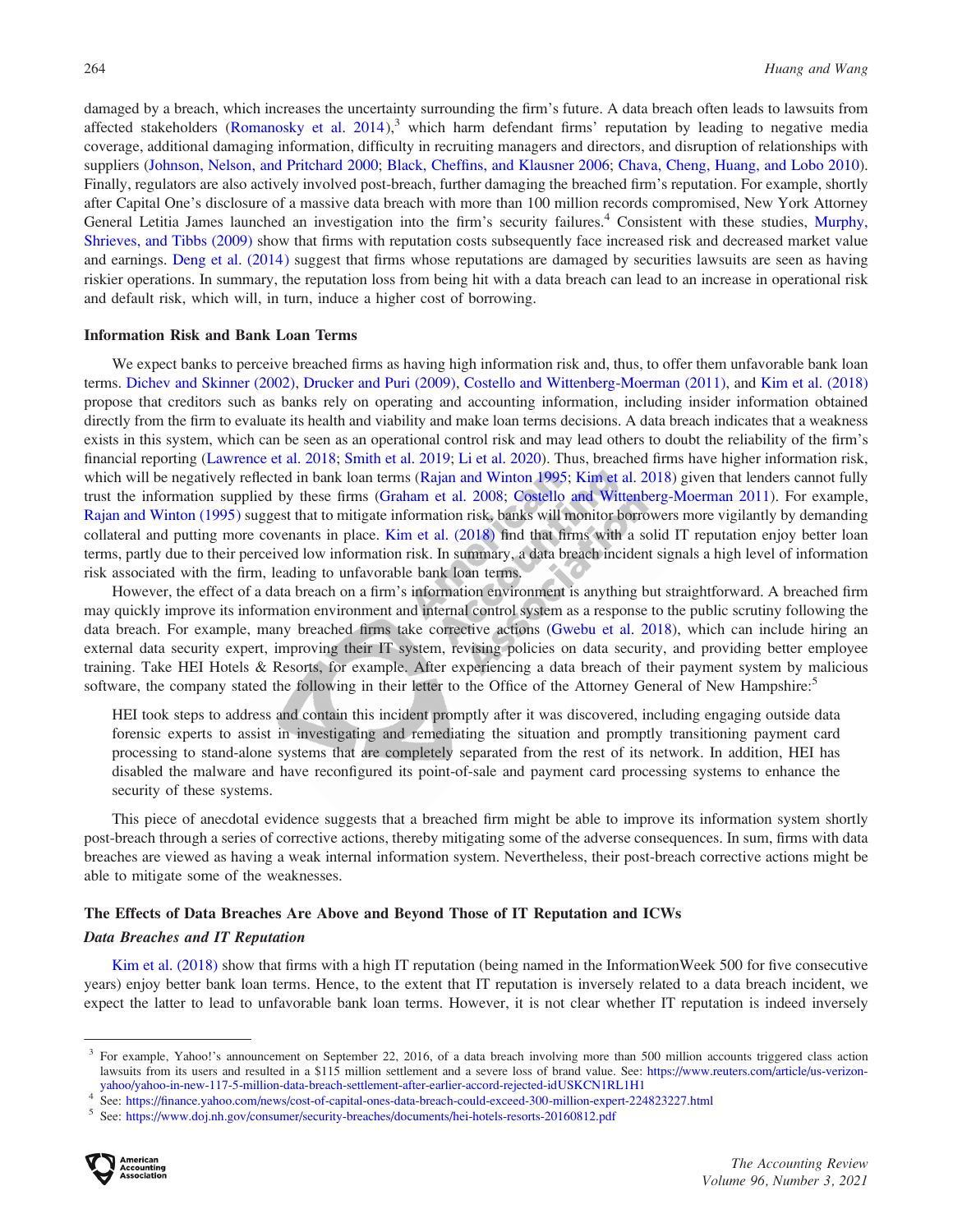related to the likelihood of a data breach. First, a strong IT reputation suggests that these firms have superior data collection and storage capabilities and, thus, possess more valuable information repositories (data accessible and usable for decision making) [\(Wixom and Watson 2001;](#page-23-0) [Piccoli and Ives 2005\)](#page-22-0), which, in turn, are more likely to attract attacks. Second, IT reputation does not necessarily measure a firm's ability to protect itself from data breaches. For example, many firms prioritize digital, cloud, or other IT projects over data security, and often they do not have a separate budget for the latter ([Florov 2019](#page-21-0)). Third, IT reputation is a barometer for a firm's IT capability ([Stoel and Muhanna 2009](#page-23-0)). A strong IT capability tends to indicate a large number of IT employees and physical devices, which might actually increase the likelihood of a data breach by insiders and lost or stolen physical devices. Fourth, some research suggests that data breaches are idiosyncratic and impossible to avoid entirely, and there is no guarantee that IT technology can prevent all data breaches [\(Barton 2015](#page-20-0)). In sum, the above argument suggests that it is unclear how IT reputation will affect the likelihood of a data breach incident and, thus, a data breach will provide banks with incremental information above and beyond the firm's IT reputation.

#### Data Breaches and Internal Control Weaknesses (ICWs)

Prior literature has shown that ICWs are associated with unfavorable bank loan terms (e.g., [Kim et al. 2011\)](#page-22-0). Thus, to the extent that data breach incidents are strongly determined by whether a firm has an ICW, such incidents would not provide significant incremental information to banks above and beyond ICWs. However, while internal controls generally include those over operations, financial reporting, and regulatory compliance ([Committee of Sponsoring Organizations of the Treadway](#page-21-0) [Commission \[COSO\] 2013](#page-21-0); [Lawrence et al. 2018](#page-22-0)), the ICW assessment mandated by SOX focuses on the effectiveness of controls over financial reporting ([Kim et al. 2011;](#page-22-0) [DeFond and Lennox 2017](#page-21-0); [McKenna 2018](#page-22-0)). Therefore, material risk may still exist in the internal control system of a firm without an ICW [\(Ernst & Young 2006](#page-21-0)). Consistent with this view, in a ruling for the securities class action filed by Equifax shareholders, the judge stated that SOX applies to accounting-related internal control and a clean managerial assessment of ICWs is not equivalent to a clean assessment of the firm's entire internal control system and its ability to prevent data breaches [\(LaCroix 2019](#page-22-0)). In addition, firms with ICWs are not necessarily more likely to experience a data breach ([Amir, Levi, and Livne 2018](#page-20-0); [Westland 2018;](#page-23-0) [Richardson, Smith, and Watson 2019](#page-22-0)). For example, [Westland \(2018\)](#page-23-0) shows that an ICW is a poor predictor of various types of data breaches except for credit card breaches. The above argument indicates that the likelihood of a data breach is, to a large extent, independent of a firm's ICW assessment. Thus, data breaches will provide significant incremental information regarding a firm's internal control above and beyond ICWs.

#### Summary

The above arguments suggest that a data breach leads to higher default risk due to direct costs and reputation loss and might also indicate a high information risk, both of which will lead to unfavorable bank loan terms. In addition, a data breach provides incremental information above and beyond IT reputation and ICWs to banks. We, therefore, propose the following hypothesis (stated in alternative form):

H1: Firms receive less favorable bank loan terms after experiencing a data breach.

#### III. DATA SOURCES, SAMPLE SELECTION, AND DESCRIPTIVE STATISTICS

#### Data Sources

We obtain financial data from Compustat, stock return data from CRSP, and bank loan data from DealScan. Appendix A provides detailed definitions of the variables used in our empirical analysis. We obtain data on reported data breach events from 2005 to 2014 from the Privacy Rights Clearinghouse's Chronology of Data Breaches (see: [https://www.privacyrights.org/data](https://www.privacyrights.org/data-breaches)[breaches](https://www.privacyrights.org/data-breaches)). This Chronology records U.S. data breaches reported by either government agencies or verifiable media sources from 2005 onward for both public and private firms.<sup>6</sup> It defines a data breach as "a security violation in which sensitive, protected or confidential data is copied, transmitted, viewed, stolen or used by an unauthorized individual."<sup>7</sup>



 $6$  It is possible that some data breaches were not reported to the Privacy Rights Clearinghouse ([Li et al. 2020\)](#page-22-0). Thus, some of our control firms may have experienced unreported data breaches. Nevertheless, any potentially unreported breaches in the control firms will not affect the validity of our results since they work against finding our results [\(Li et al. 2020](#page-22-0)). In addition, we conduct a robustness test to mitigate the concern. Specifically, after the enactment of state-level data breach notification laws that require mandatory disclosures of data breaches, firms are more likely to report a breach. We, thus, limit the event firms to those attacked after the data breach notification laws took effect in their respective states and find that our main results (untabulated) still hold.<br>
See: <https://www.privacyrights.org/consumer-guides/what-do-when-you-receive-data-breach-notice>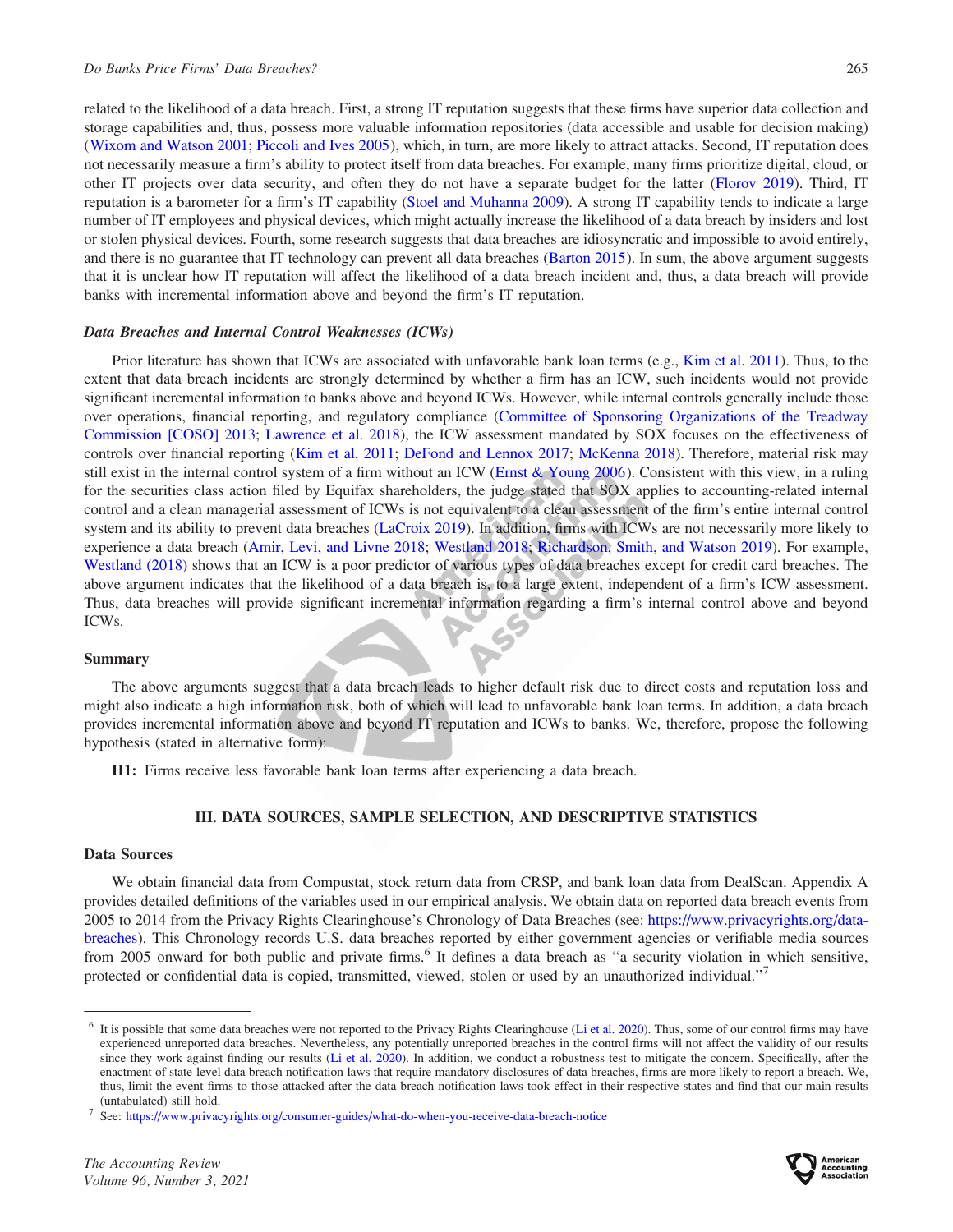#### Sample Selection

We test the changes in loan terms from three years before to three years (including the incident year) after the data breach. Our data breach sample spans the period from 2005 to 2014 and our loan sample from 2003 to 2016. Table 1 presents sample development and distribution. As shown in Panel A, we start by merging breached firms from 2005 to 2014 in the Chronology with Compustat, resulting in 551 event firms. If event firms had also experienced breaches between 2003 and 2004, banks would have already responded negatively to the breaches. We identify such firms by conducting a search in Factiva, Bloomberg, and Google using a firm's name and keywords (e.g., data breach, cyberattack, and security breach) and excluding all 16 of them from our sample. Following [Bertrand and Mullainathan \(1999b;](#page-21-0) [2003](#page-21-0)), for firms with multiple data breach events from 2005 to 2014, we keep only the most severe one with the highest number of records lost. This procedure removes 70 event firms. Next, we match each event firm with a control firm based on their probability of falling victim to a data breach in the incident year. This step eliminates 252 firms due to the lack of necessary data required for the PSM process. We limit our bank loan sample to those loans extended to firms within three years before (including the incident year) to three years after data breaches. Specifically, we merge the remaining 213 event firms and the corresponding 213 control firms with those in the DealScan database from 2003 to 2016, resulting in 1,428 bank loans for these firms. We exclude 254 observations from the financial services industry (SIC 6000–6999), 55 observations with bridge loans and non-fund-based facilities (e.g., leases and standby letters of credit), and 37 observations with insufficient data to calculate the control variables. Finally, we exclude one observation of a control firm that had data breach events from 2003 to 2004. Our final sample consists of 1,081 bank loans from 2003 to 2016 for which all required data are available, and a total of 139 breached firms.<sup>8</sup> In Appendix B, we present a figure showing the change in bank loan terms for two sample firms.

Panel B of Table 1 reports the distribution of breached firms by the Fama-French industry. The business services industry has the highest number of data breaches (28), followed by the retail industry (25), and the restaurants, hotels, and motels industry (12). Panel C of Table 1 presents the data breach events by type. Privacy Rights Clearinghouse classifies data breach events into eight types: payment card fraud, hacking or malware, insider, physical loss, portable device, stationary device, unintended disclosure, and unknown. Please refer to Appendix A for definitions of these types of data breach events.

#### Descriptive Statistics

Panel A of Table 2 reports the descriptive statistics for our final sample of 1,081 observations. The first part shows the descriptive statistics for bank loan characteristics. The mean and median of *Loan Spread* are 210.500 and 175.000 basis points, respectively. The mean (median) loan amounts and maturity are \$0.954 (\$0.500) billion and 55.310 (60.000) months, respectively. The percentage of secured bank loans is 48.5 percent and 42.3 percent of the sample loans have performance pricing provisions. The average number of total, general, and financial covenants are 3.069, 1.966, and 1.104, respectively. The remainder of Panel A presents the descriptive statistics for other variables. On average, firm size (natural log of total assets) is 8.779, leverage is 50.3 percent, and ROA is 14.4 percent. Panel B of Table 2 presents the correlation analysis. The interaction term of Data Breach \* Post exhibits significantly positive associations with both Ln(Loan Spread) and Secured, suggesting a post-breach increase in loan spread and the likelihood of collateral requirement at a univariate analysis level.

# IV. METHODOLOGY AND MAIN RESULTS

#### The Sample Matched by Propensity Score

We conduct a DID analysis to see whether changes in bank loan terms before and after the data breach are significantly different between treatment and control firms. Specifically, in the first-stage Probit regression, we regress the incident of a data breach on lagged firm characteristics for all firms in the Compustat database with available data from 2005 to 2014 and then use the obtained coefficients to estimate a propensity score for each firm-year. We then match each breached firm with a control firm with the closest propensity score in the year of the data breach incident. We employ the following Probit regression model to identify the determinants of a data breach:

<sup>&</sup>lt;sup>8</sup> For the treatment firms, there are 312 (275) observations for the pre-breach (post-breach) period. For the control firms, there are 255 (239) observations for the pre-breach (post-breach) period. Not all breached firms have at least one loan in the pre- and post-breach periods, but as indicated in our robustness checks, imposing this requirement yields similar results. In addition, the mean of the treatment sample (i.e., Data Breach) is 0.543, which is fairly similar to prior research using the PSM method (e.g., [Chen, Hung, and Wang 2018](#page-21-0)).

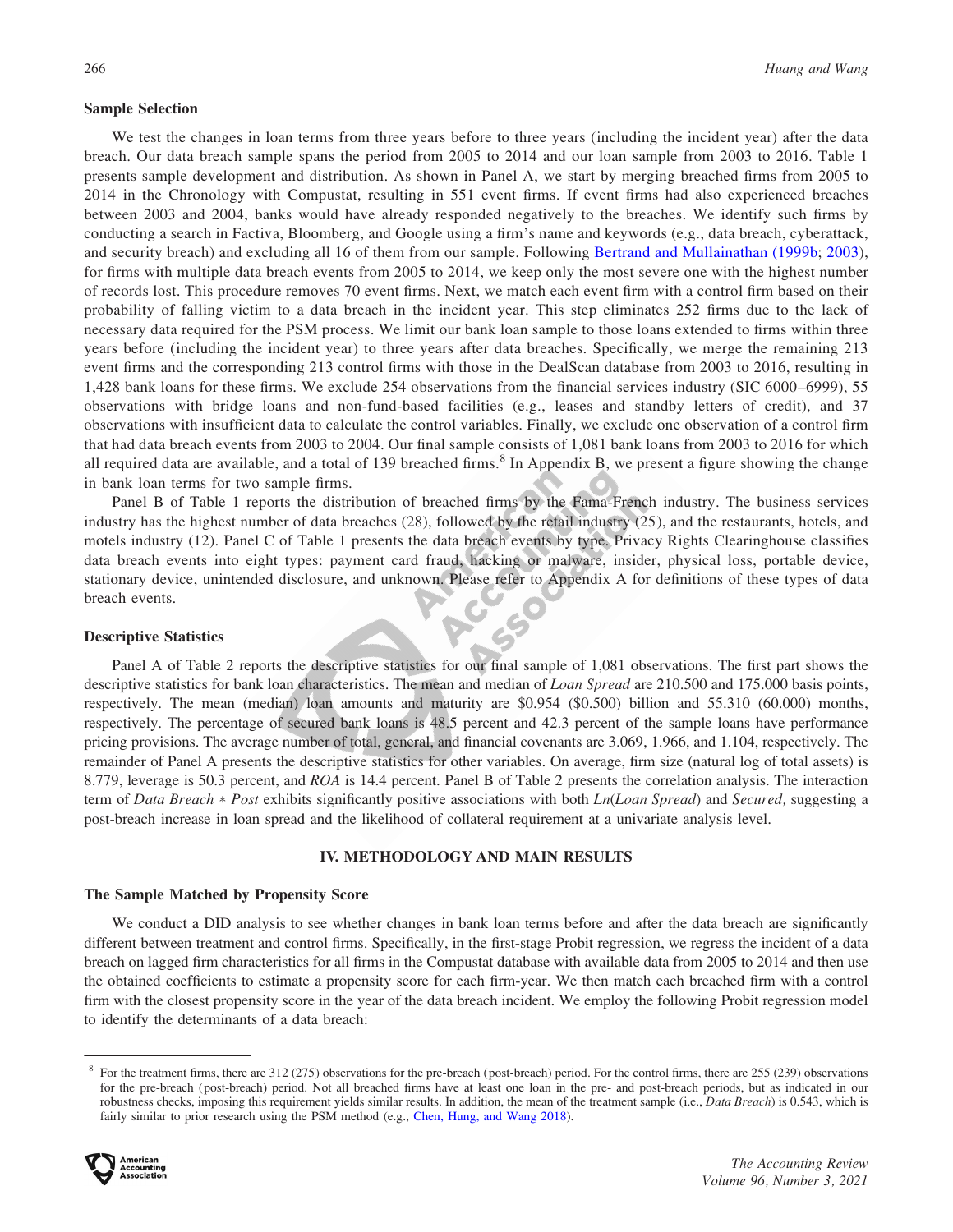#### Sample Development and Distribution

| <b>Panel A: Sample Development</b>                                                                                                 |       |
|------------------------------------------------------------------------------------------------------------------------------------|-------|
| Number of data breach event firms available at https://privacyrights.org and merged with Compustat from<br>2005 to 2014            | 551   |
| Less:                                                                                                                              |       |
| Number of event firms with a prior breach event from 2003 to 2004                                                                  | (16)  |
| For firms with multiple events, the number of events that are not the most significant one (in terms of<br>number of records lost) | (70)  |
| Number of event firms lacking the data for propensity score matching (PSM)                                                         | (252) |
| Number of event firms after PSM                                                                                                    | 213   |
| 213 event firms $+$ 213 control firms                                                                                              | 426   |
| Bank loan observations in DealScan for 426 sample firms from 2003 to 2016                                                          | 1,428 |
| Less:                                                                                                                              |       |
| Observations from financial services industries                                                                                    | (254) |
| Observations with bridge loans and non-fund-based facilities such as leases and standby letters of credit                          | (55)  |
| Observations with insufficient data to calculate control variables                                                                 | (37)  |
| Observations of control firms having experienced prior data breach events during the period from 2003 to 2004                      | (1)   |
| Final sample (involving 139 data breach event firms)                                                                               | 1,081 |

The sample consists of 1,081 bank loan observations from 2003 to 2016.

Variables are defined in Appendix A.

# Panel B: Distribution of 139 Data Breach Event firms by Fama-French Industry

|               |                                | <b>Number</b>        |       |                                 | <b>Number</b>  |
|---------------|--------------------------------|----------------------|-------|---------------------------------|----------------|
| Fama-         |                                | of Data              | Fama- |                                 | of Data        |
| <b>French</b> | <b>Fama-French</b>             | <b>Breach French</b> |       | <b>Fama-French</b>              | <b>Breach</b>  |
| Code          | <b>Industry</b>                | <b>Events</b>        | Code  | <b>Industry</b>                 | <b>Events</b>  |
| 2             | Food Products                  |                      | 30    | Petroleum and Natural Gas       |                |
| 3             | Candy and Soda                 |                      | 31    | <b>Utilities</b>                |                |
|               | Entertainment                  | $\overline{5}$       | 32    | Communication                   | Q              |
| 8             | Printing and Publishing        |                      | 33    | Personal Services               |                |
| 9             | <b>Consumer Goods</b>          |                      | 34    | <b>Business Services</b>        | 28             |
| 11            | Healthcare                     | $\overline{4}$       | 35    | Computers                       |                |
| 12            | Medical Equipment              | $\mathcal{D}$        | 36    | Electronic Equipment            | 6              |
| 13            | <b>Pharmaceutical Products</b> | 4                    | 37    | Measuring and Control Equipment | 2              |
| 14            | Chemicals                      |                      | 38    | <b>Business Supplies</b>        | $\overline{2}$ |
| 15            | Rubber and Plastic Products    |                      | 40    | Transportation                  | 2              |
| 17            | <b>Construction Materials</b>  |                      | 41    | Wholesale                       | 6              |
| 18            | Construction                   | 2                    | 42    | Retail                          | 25             |
| 21            | Machinery                      | 5                    | 43    | Restaurants, Hotels and Motels  | 12             |
| 23            | Automobiles and Trucks         |                      | 48    | Other Industries                | 3              |
| 24            | Aircraft                       |                      |       |                                 |                |

(continued on next page)

Data Break Event<sub>t</sub> = 
$$
\alpha_0 + \alpha_1
$$
 Firm Size<sub>t-1</sub> +  $\alpha_2$ Leverage<sub>t-1</sub> +  $\alpha_3$ ROA<sub>t-1</sub> +  $\alpha_4$ Operational Risk<sub>t-1</sub> +  $\alpha_5$ Tangibility<sub>t-1</sub>  
+  $\alpha_6$ Z-score<sub>t-1</sub> +  $\alpha_7$ MB<sub>t-1</sub> +  $\alpha_8$ IT Experience<sub>t-1</sub> +  $\alpha_9$ IT Reputation<sub>t-1</sub> +  $\alpha_{10}$ Number of Segments<sub>t-1</sub>  
+  $\alpha_{11}$ ICW<sub>t-1</sub> +  $\alpha$ Industry +  $\alpha$ Year +  $\varepsilon$ 

 $(1)$ 

Data Breach Event equals 1 if a firm discloses a data breach in a particular year, and 0 otherwise. We include several variables as the determinants of the likelihood of experiencing a data breach. Firm Size is the natural log of total assets. Larger firms tend to have larger customer bases and more customer data and, thus, are more attractive attack targets ([Wang,](#page-23-0) [Kannan, and Ulmer 2013\)](#page-23-0). Leverage is the sum of current debt and long-term debt scaled by total assets [\(Li et al. 2020](#page-22-0)).

The Accounting Review Volume 96, Number 3, 2021

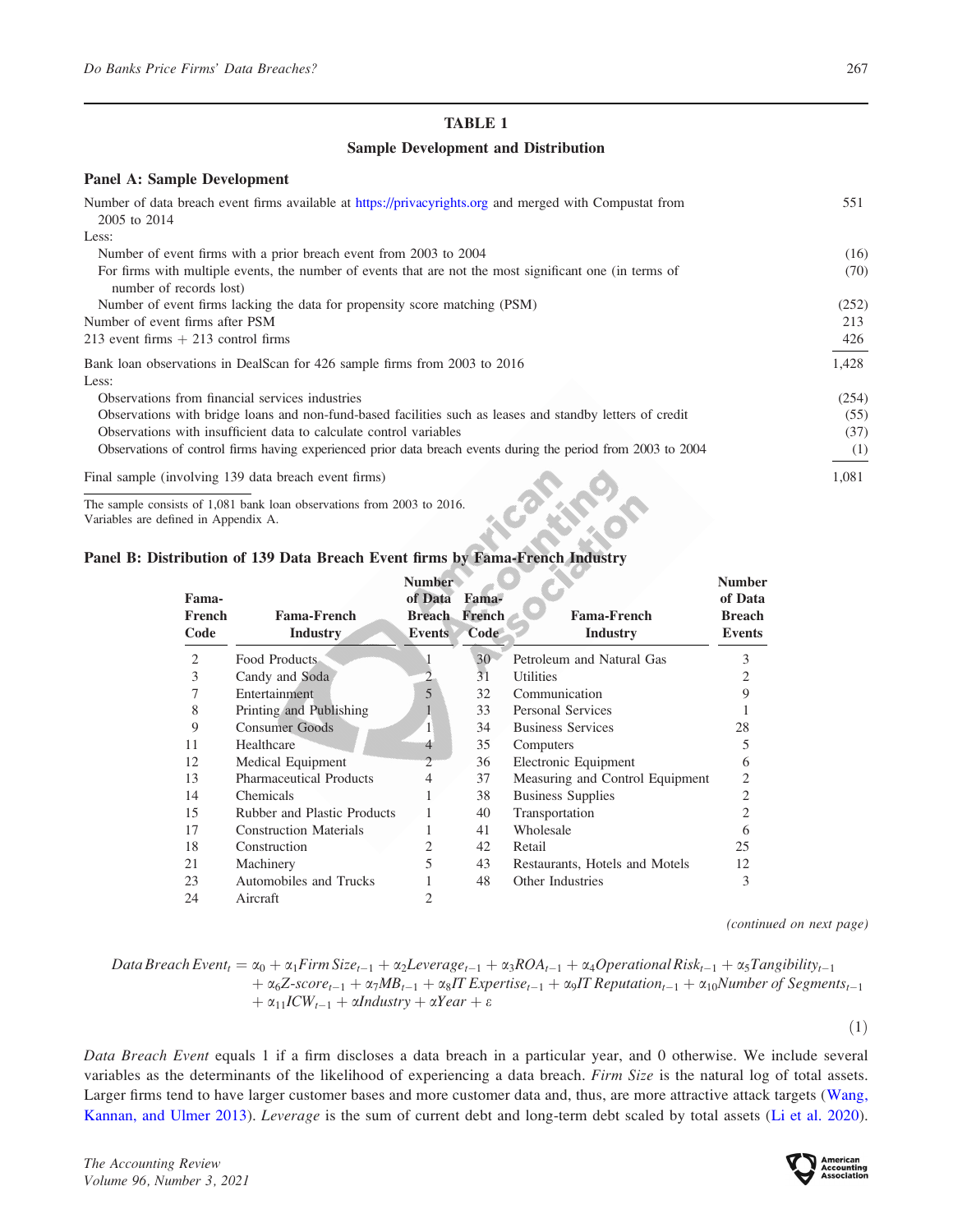|  | <b>TABLE 1 (continued)</b> |
|--|----------------------------|
|--|----------------------------|

|                       | Freq. | <b>Percent</b> | Cum.   |
|-----------------------|-------|----------------|--------|
| Payment card fraud    | 4     | 2.88           | 2.88   |
| Unintended disclosure | 16    | 11.51          | 14.39  |
| Hacking or malware    | 38    | 27.34          | 41.73  |
| <i>Insider</i>        | 15    | 10.79          | 52.52  |
| Physical loss         | 12    | 8.63           | 61.15  |
| Portable device       | 43    | 30.94          | 92.09  |
| Stationary device     | 8     | 5.76           | 97.84  |
| Unknown               | 3     | 2.16           | 100.00 |
| Total                 | 139   | 100.00         |        |

#### Panel C: Distribution of Data Breach Events by Type

Cash-constrained firms are less likely to spend on IT technology to protect their customer databases, making them more vulnerable to attacks ([Higgs, Pinsker, Smith, and Young 2016](#page-22-0)). ROA is the EBITDA (earnings before interest, tax, depreciation, and amortization) scaled by total assets. A higher ROA suggests that the firm has a superior customer base and hence valuable customer information and, thus, it is likely to be a target of data breach. Operational Risk is the standard deviation of yearly cash flows from operations divided by total assets over the past five fiscal years. A high operational risk might indicate that the firm has an unstable information system, making it susceptible to attacks [\(Kamiya, Kang, Kim,](#page-22-0) [Milidonis, and Stulz 2021](#page-22-0)).<sup>9</sup> Tangibility is gross property, plant, and equipment scaled by total assets. Firms with a larger amount of tangible assets are less likely to rely on intangible assets, such as the customer database, to obtain a competitive advantage and are less vulnerable to data breaches [\(Kamiya et al. 2021](#page-22-0)). Z-score is the modified [Altman \(1968\)](#page-20-0) Z-score to capture a firm's likelihood of experiencing financial distress. Similar to high-leverage firms, firms that are more likely to experience financial distress are more likely to be attack targets.  $MB$  is the market-to-book ratio. Growing firms tend to have a higher MB, but it is not clear whether such firms have valuable and attractive customer databases. IT Expertise is an indicator variable that equals 1 if the firm has at least one chief information officer, chief security officer, or any high-ranking officer holding an information- or security-related position, and 0 otherwise. Having in-house IT expertise indicates the firm's desire to protect its data, which, in turn, suggests that it possesses valuable databases that hackers would find attractive. Meanwhile, having an officer devoted to IT and security might lead to more resources being allocated to database protection. IT Reputation is an indicator variable that equals 1 if the firm can be seen on the InformationWeek 500 list for five consecutive years, and 0 otherwise. As discussed previously in Section II, it is not clear how IT Reputation affects the likelihood of a data breach incident. We include *Number of Segments* to control for a firm's operational complexity. Firms operating in more market segments are more likely to be exposed to operational risk and, thus, to attract data attacks [\(Lawrence et al. 2018\)](#page-22-0). ICW is an indicator variable that equals 1 if the firm has ICWs under SOX 302, and 0 otherwise.<sup>10</sup> As discussed previously in Section II, the likelihood of a data breach is, to a large extent, independent of a firm's ICW assessment. We include ICW to control for its potential association with data breach incidents. Industry equals 1 if the firm is operating in a particular Fama-French 48 industry, and 0 otherwise, and Year equals 1 if the observation occurs in a particular year, and 0 otherwise ([Wang et al. 2013;](#page-23-0) [Sheneman 2017;](#page-23-0) [Li et al. 2020](#page-22-0)).

Panel A of Table 3 presents the results of this Probit regression analysis. We find that large firms and firms with a high ROA, high Operational Risk, executive-level IT expertise, and a strong IT reputation (high MB) are more (less) likely to fall victim to a data breach. The results seem to suggest that better-performing firms are more attractive targets for data attacks, probably due to their possession of valuable customer databases. The area under the receiver operating characteristic curve (AUC) is 0.870, indicating that the first-stage model is reasonably accurate in predicting the likelihood of a data breach. Panel B of Table 3 presents the differences in firm and IT characteristics (i.e., Firm Size, Leverage, ROA, Operational Risk, Tangibility, Z-score, MB, IT Expertise, IT Reputation, Number of Segments, and ICW) between the 213 treatment firms and the 213 control firms after the PSM. None of the differences are significant, indicating that these two samples have very similar firm and IT characteristics.

<sup>9</sup> [Kamiya et al. \(2021\)](#page-22-0) use a similar measure (volatility of return) that also captures a firm's risk. <sup>10</sup> Following [Lobo, Wang, Yu, and Zhao \(2020\),](#page-22-0) we consider SOX 302 ICWs instead of SOX 404 ICWs.

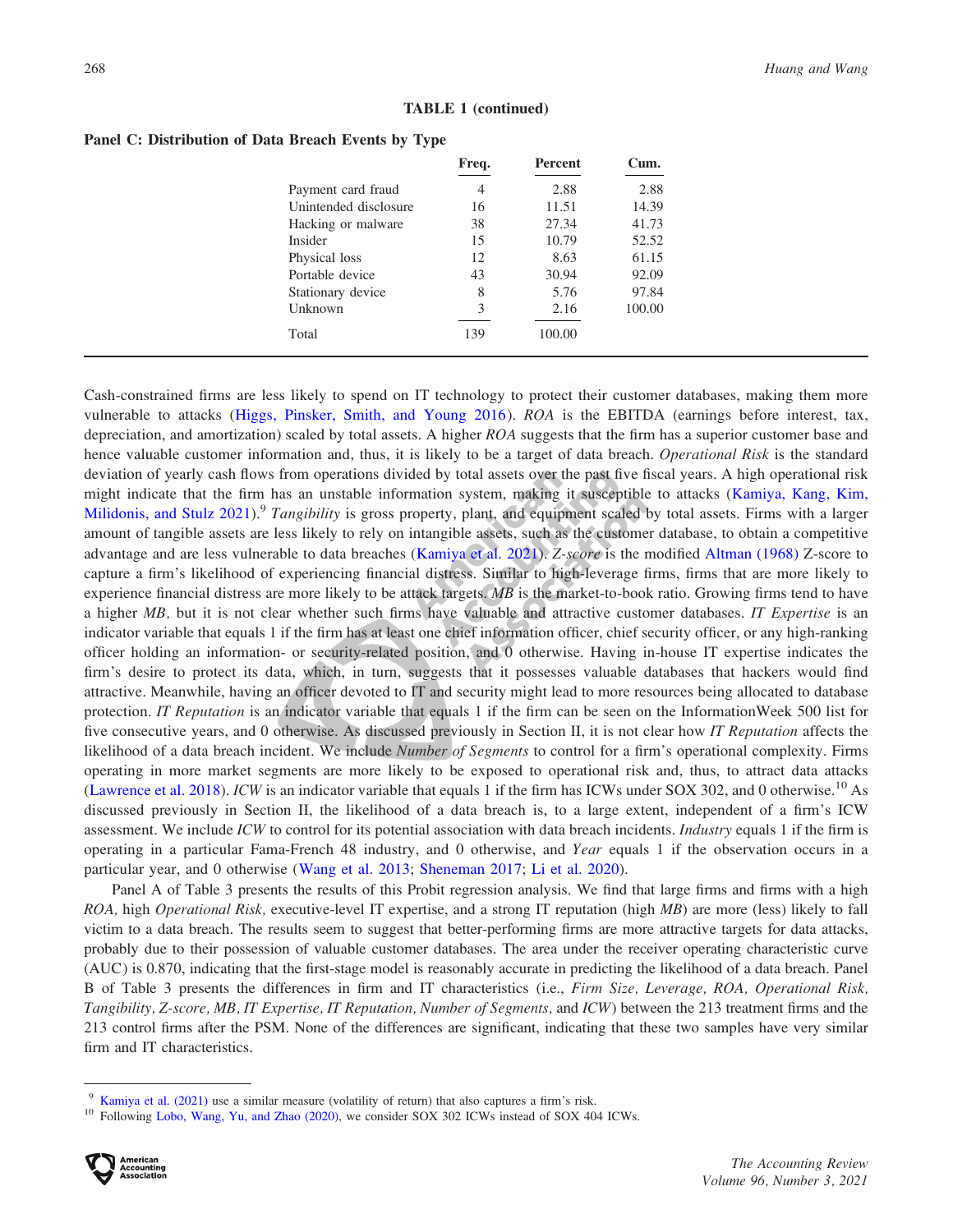# TABLE 2 Descriptive Statistics and Correlation

### Panel A: Descriptive Statistics

| <b>Variables</b>                   | $\mathbf n$                  | <b>Mean</b> | Std. Dev.   | P <sub>25</sub> | <b>Median</b> | P75             |
|------------------------------------|------------------------------|-------------|-------------|-----------------|---------------|-----------------|
| <b>Bank Loan Characteristics</b>   |                              |             |             |                 |               |                 |
| Loan Spread                        | 1,081                        | 210.500     | 157.600     | 112.500         | 175.000       | 275.000         |
| Ln(Loan Spread)                    | 1,081                        | 5.048       | 0.865       | 4.723           | 5.165         | 5.617           |
| Loan Amount (in Billions)          | 1,081                        | 0.954       | 1.345       | 0.175           | 0.500         | 1.100           |
| Ln(Loan Amount)                    | 1,081                        | 0.526       | 0.461       | 0.161           | 0.406         | 0.742           |
| Maturity (in Months)               | 1,081                        | 55.310      | 18.280      | 51.000          | 60.000        | 60.000          |
| Ln(Maturity)                       | 1,081                        | 3.923       | 0.494       | 3.932           | 4.094         | 4.094           |
| Performance Pricing                | 1,081                        | 0.423       | 0.494       | 0.000           | 0.000         | 1.000           |
| Secured                            | 1,081                        | 0.485       | 0.500       | 0.000           | 0.000         | 1.000           |
| Number of Total Covenants          | 1,081                        | 3.069       | 3.379       | 0.000           | 2.000         | 5.000           |
| Number of General Covenants        | 1,081                        | 1.966       | 2.532       | 0.000           | 1.000         | 3.000           |
| Number of Financial Covenants      | 1,081                        | 1.104       | 1.144       | 0.000           | 1.000         | 2.000           |
| Data Breach Variables              |                              |             |             |                 |               |                 |
| Data Breach                        | 1,081                        | 0.543       | 0.498       | 0.000           | 1.000         | 1.000           |
| Post                               | 1,081                        | 0.475       | 0.500       | 0.000           | 0.000         | 1.000           |
| Firm-Level Variables               |                              |             |             |                 |               |                 |
| Firm Size                          | 1,081                        | 8.779       | 1.899       | 7.420           | 8.745         | 9.933           |
| Leverage                           | 1,081                        | 0.503       | 0.239       | 0.350           | 0.464         | 0.626           |
| <i>ROA</i>                         | 1,081                        | 0.144       | 0.066       | 0.097           | 0.136         | 0.175           |
| <b>Operational Risk</b>            | 1,081                        | 0.043       | 0.043       | 0.018           | 0.027         | 0.050           |
| Tangibility                        | 1,081                        | 0.568       | 0.372       | 0.226           | 0.527         | 0.861           |
| Z-score                            | 1,081                        | 2.883       | 1.808       | 1.497           | 2.434         | 3.834           |
| MB                                 | 1,081                        | 2.372       | 3.053       | 1.371           | 2.109         | 3.285           |
| <b>IT</b> Expertise                | 1,081                        | 0.391       | 0.488       | 0.000           | 0.000         | 1.000           |
| <b>IT</b> Reputation               | 1,081                        | 0.114       | 0.318       | 0.000           | 0.000         | 0.000           |
| Number of Segments                 | 1,081                        | 2.181       | 2.177       | 0.000           | 1.000         | 3.000           |
| ICW                                | 1,081                        | 0.030       | 0.170       | 0.000           | 0.000         | 0.000           |
| Macroeconomic Variables            |                              |             |             |                 |               |                 |
| Credit Spread                      | 1,081                        | 0.987       | 0.251       | 0.840           | 0.920         | 1.110           |
| Term Spread                        | 1,081                        | 1.450       | 0.907       | 0.770           | 1.630         | 2.180           |
|                                    |                              |             |             |                 |               |                 |
| Panel B: Correlation $(n = 1,081)$ |                              |             |             |                 |               |                 |
|                                    | $\mathbf{A}$                 | $\bf{B}$    | $\mathbf C$ | D               |               | E<br>F          |
| Data Breach                        | $\mathbf{1}$<br>$\mathbf{A}$ |             |             |                 |               |                 |
| Post                               | $-0.015$<br>B                | 1           |             |                 |               |                 |
| Data Breach * Post                 | $\mathsf C$<br>$0.536***$    | $0.613***$  | 1           |                 |               |                 |
| Ln(Loan Spread)                    | ${\rm D}$<br>$0.077**$       | $0.224***$  | $0.214***$  | $\mathbf{1}$    |               |                 |
| Secured                            | ${\bf E}$<br>$0.057*$        | $0.059*$    | $0.109***$  | $0.560***$      | $\mathbf{1}$  |                 |
| Number of Total Covenants          | $\mathbf F$<br>$-0.061**$    | 0.041       | 0.014       | $0.150***$      |               | $0.387***$<br>1 |
|                                    |                              |             |             |                 |               |                 |

\*, \*\*, \*\*\* Indicate statistical significance at the 10 percent, 5 percent, and 1 percent levels, respectively, in a two-tailed test.

Table 2 presents the descriptive statistics and correlation of the main variables in regressions, including bank loan characteristics, and data breach, firmlevel, and macroeconomic variables, and reports the correlation among the main variables.

#### Main Results

Different firms experience data breaches at different times. Thus, to capture the effect of the staggered data breaches on bank loans, following [Bertrand and Mullainathan \(1999a](#page-21-0), [1999b](#page-21-0), [2003](#page-21-0)), [Low \(2009\),](#page-22-0) [Armstrong et al. \(2012\),](#page-20-0) and [Fauver,](#page-21-0) [Hung, Li, and Taboada \(2017\),](#page-21-0) we take a staggered difference-in-differences approach and construct the following dynamic treatment effects model:

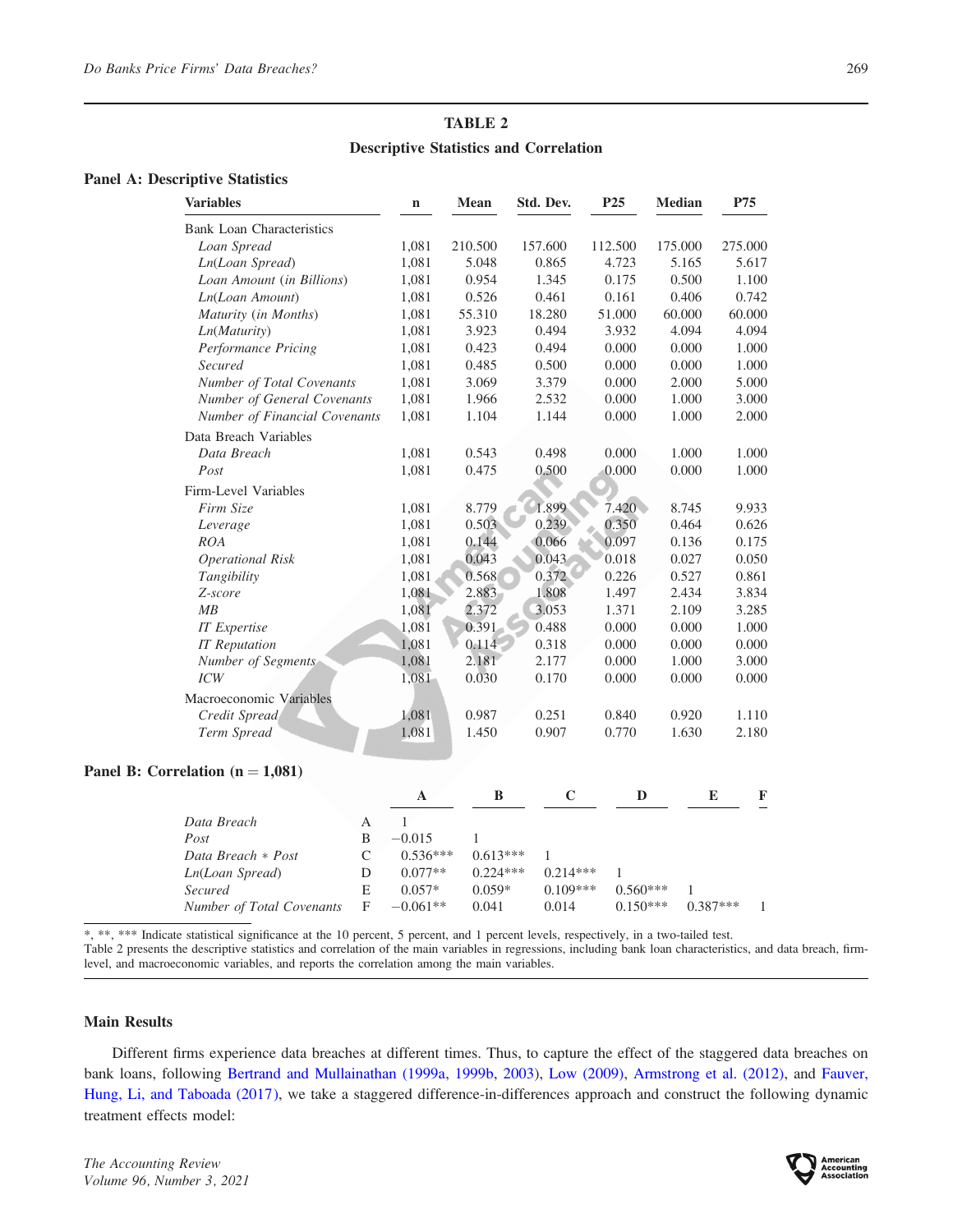# TABLE 3 First Stage of Propensity Score Matching (PSM) Analysis

# Panel A: Probit Regression

|                                                     | (1)                |
|-----------------------------------------------------|--------------------|
| <b>Dependent Variable</b>                           | Data Breach Event, |
| Firm $Size_{t-1}$                                   | $0.154***$         |
|                                                     | (10.99)            |
| $Leverage_{t-1}$                                    | $-0.016$           |
|                                                     | $(-0.22)$          |
| $ROA_{t-1}$                                         | $0.089***$         |
|                                                     | (4.56)             |
| <i>Operational Risk</i> <sub><math>t-1</math></sub> | $0.358*$           |
|                                                     | (1.81)             |
| $Tangibility_{t-1}$                                 | $-0.005$           |
|                                                     | $(-1.11)$          |
| $Z-score_{t-1}$                                     | $-0.086$           |
|                                                     | $(-0.89)$          |
| $MB_{t-1}$                                          | $-0.000**$         |
|                                                     | $(-2.20)$          |
| IT Expertise <sub>t-1</sub>                         | $0.233***$         |
|                                                     | (4.10)             |
| IT Reputation <sub><math>t-1</math></sub>           | $0.222**$          |
|                                                     | (2.17)             |
| Number of Segments <sub>t-1</sub>                   | $-0.009$           |
|                                                     | $(-0.68)$          |
| $ICW_{t-1}$                                         | $-0.134$           |
|                                                     | $(-0.93)$          |
| Intercept                                           | $-7.881***$        |
|                                                     | $(-25.78)$         |
| Industry/Year                                       | Included           |
| Number of Observations                              | 57,462             |
| Pseudo $R^2$                                        | 0.166              |
| <b>AUC</b>                                          | 0.870              |
|                                                     |                    |

# Panel B: Difference in Variables for firms Matched by PSM (Number of Observations: 426)

| <b>Variable</b>         | <b>Treated</b> | Control | Diff.    | p     |
|-------------------------|----------------|---------|----------|-------|
| Firm Size               | 8.308          | 8.190   | 0.118    | 0.591 |
| Leverage                | 0.459          | 0.485   | $-0.026$ | 0.768 |
| ROA                     | 0.122          | 0.124   | $-0.002$ | 0.859 |
| <b>Operational Risk</b> | 0.059          | 0.077   | $-0.018$ | 0.137 |
| Tangibility             | 0.431          | 0.449   | $-0.018$ | 0.643 |
| Z-score                 | 3.245          | 2.129   | 1.116    | 0.408 |
| MB                      | 2.330          | 2.455   | $-0.125$ | 0.859 |
| <b>IT</b> Expertise     | 0.364          | 0.341   | 0.023    | 0.616 |
| <b>IT</b> Reputation    | 0.092          | 0.083   | 0.009    | 0.735 |
| Number of Segments      | 2.055          | 1.853   | 0.203    | 0.252 |
| ICW                     | 0.028          | 0.009   | 0.018    | 0.154 |

\*, \*\*, \*\*\* Indicate statistical significance at the 10 percent, 5 percent, and 1 percent levels, respectively, in a two-tailed test.

The dependent variable is Data Breach Event. In the parentheses below the coefficient estimates are robust z-statistics based on standard errors adjusted for heteroscedasticity. For brevity, the coefficients for the industry and year dummies are not reported.

The variables are defined in Appendix A.

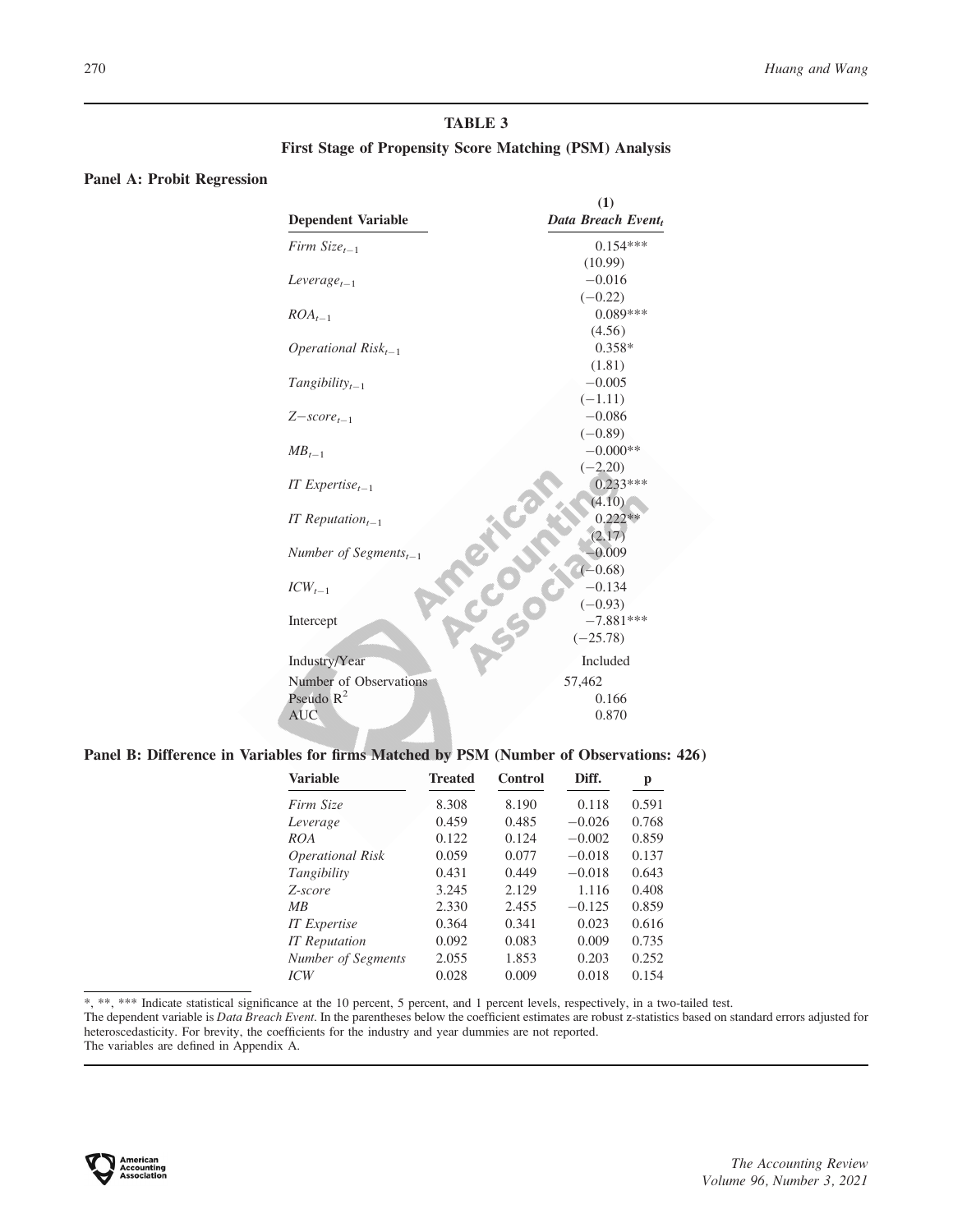$(2)$ 

$$
Loan Contract Terms = \beta_0 + \beta_1 Data\,a
$$
\n
$$
+ \beta_4 Data\,Breach * Year - 1 + \beta_2 Data\,Breach * Year + Year + \beta_3 Data\,Breach * Year + \beta_4 Data\,Breach * Year + \beta_5 Ln(Loan Size) + \beta_6 Ln(Loan Maturity) + \beta_7 Performance Pricing + \beta_8 Firm\,Size_{t-1} + \beta_9 Leverage_{t-1} + \beta_{10} ROA_{t-1} + \beta_{11} Operation_{t-1} + \beta_{12} Tangibility_{t-1} + \beta_{13} Z-score_{t-1} + \beta_{14} MB_{t-1} + \beta_{15} IT\,Expertise_{t-1} + \beta_{16} IT\,Reputation_{t-1} + \beta_{17} Number\,of\,Segments_{t-1} + \beta_{18} ICW_{t-1} + \beta_{19} Credit\,Speed + \beta_{20} Term\,Spread + \beta Firm + \beta Year + \varepsilon
$$

where Data Breach equals 1 if the firm discloses a data breach during 2005–2014, and 0 otherwise. Dummies Year  $-1$ , Year 0, Year 1, and Year 2+ are indicator variables set to 1 if the firm-year is one year before, the year of, one year after, and two or more years after the data breach, respectively (with Year  $-2$  being the benchmark year). Since the model includes the firm and year fixed effects, it need not include the main effects of *Data Breach* and dummies Year  $-1$ , Year 0, Year 1, and Year  $2+$ . The yearly effect of data breaches on bank loan terms, relative to non-breached firms, is captured by the interaction terms of Data Breach and dummies Year  $-1$ , Year 0, Year 1, and Year 2+, respectively.

The dependent variable of Loan Contract Terms refers to Ln(Loan Spread), Secured, or Number of Total Covenants. Ln(Loan Spread) is the natural logarithm of the interest rate the borrower pays in basis points over the London Interbank Offered Rate (LIBOR) for each dollar drawn down. Secured is an indicator variable that equals 1 if the loan involves collateral, and 0 otherwise. Drawing on prior studies [\(Graham et al. 2008;](#page-21-0) [Kim et al. 2011](#page-22-0); [Chen, He, Ma, and Stice 2016](#page-21-0); [Huang, Lobo,](#page-22-0) [Wang, and Zhou 2018](#page-22-0); [Kim et al. 2018\)](#page-22-0), we also control for loan and firm characteristics. We use the natural log of the amount of loan extended by the lender pool  $(Ln(Loan Size))$ , the natural log of the number of months to maturity  $(Ln(Loan Maturity))$ , and whether the facility has a performance pricing provision (Performance Pricing) to capture other loan characteristics besides spread [\(Beatty, Ramesh, and Weber 2002](#page-20-0); [Asquith, Beatty, and Weber 2005](#page-20-0)).

Equation (2) includes all firm characteristics in Equation (1). Larger firms (Firm Size) have more assets and a larger analyst following and, thus, lower default and information risks. Therefore, we expect larger firms to receive better loan terms. Leverage increases the default risk and firms with high leverage are expected to have less favorable loan terms. Firms with high ROA are more profitable and less likely to default on their loan, leading to their receiving more favorable loan terms. Firms with high Operational Risk have higher cash flow volatility and are expected to be given unfavorable loan terms. Because creditors can recover tangible assets if the firm defaults on its loan, higher Tangibility is expected to be associated with more favorable loan terms. Firms with a higher Z-score have a stronger financial position and lower default risk and, thus, receive better loan terms. MB captures a firm's growth opportunity. On the one hand, firms with many growth opportunities may have a lower cost of debt given the expected growth in earnings. On the other hand, high-growth firms may have volatile earnings and a higher default risk. We, thus, provide no directional prediction for the effect of MB on loan terms. IT Expertise captures whether a high-ranking officer is hired to oversee IT. On the one hand, a devoted IT officer suggests that the firm emphasizes IT technology and might have a market competitive advantage (e.g., superior databases) and high profitability. On the other hand, as discussed previously, such firms tend to be in the IT industry and might be growth firms with more volatile earnings. We hence provide no directional prediction for the effect of IT Expertise on loan terms. Firms with high IT Reputation tend to have higher and less volatile earnings and a better internal information system, suggesting lower default and information risks ([Kim et al. 2018\)](#page-22-0). Firms operating in a greater number of market segments have a more diversified operation and their earnings are less likely to be driven by one segment, leading to less volatile earnings, lower default risk, and more favorable loan terms. Firms with ICWs are likely to receive unfavorable loan terms ([Kim et al. 2011](#page-22-0)).

In addition, we control for macroeconomic factors by including the difference in yield between corporate bonds rated BAA- and AAA- (Credit Spread) and the difference in yield between two-year and ten-year U.S. Treasury bonds, measured one month before the loan becomes active (Term Spread). Finally, we include firm and year fixed effects. The firm fixed effects control for time-invariant omitted firm characteristics.

Table 4 presents the results of the regression analysis based on Equation (2). Both the interaction terms between *Data Breach* and the year dummies of Year  $-1$  and Year 0 carry insignificant coefficients across the three dependent variables. On the other hand, both the interaction terms between Data Breach and the year dummies after the data breach (i.e., Year 1 and Year 2+) carry significantly positive coefficients across the three dependent variables. Specifically, column  $(1)$  exhibits a significantly positive coefficient on *Data Breach* \* Year 1 (0.221). Economically, this implies that relative to control firms, breached firms experience a 22.1 percent increase in loan spread in the first year, representing an increase in the cost of borrowing of 39.85 basis points.<sup>11</sup> Given our sample average loan amount of \$0.923 billion for the pre-breach period, the



<sup>11</sup> Following [Graham et al. \(2008,](#page-21-0) 50, footnote 14), since the dependent variable here is in logarithmic form, the coefficient estimates represent the percentage change effects of the independent variables on the dependent variable. Specifically,  $0.221 *$  sample mean (pre-breach) =  $0.221 * 180.3$  = 39.85 basis points.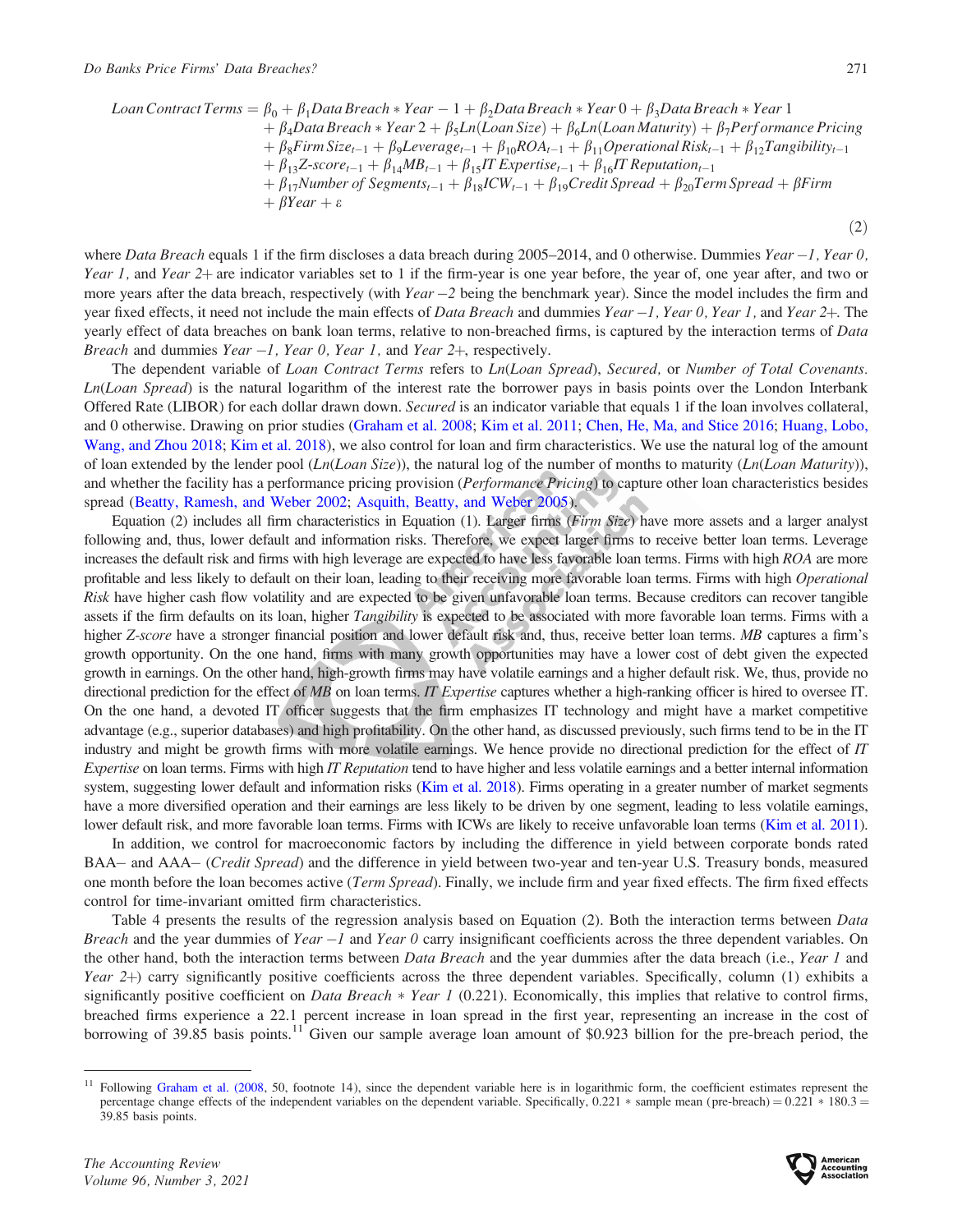Relation between Data Breaches and Bank Loan Contracting: Main Test

| <b>Dependent Variable</b> | (1)<br>Ln(Loan Spread) | (2)<br><b>Secured</b> | (3)<br>Number of<br><b>Total Covenants</b> |
|---------------------------|------------------------|-----------------------|--------------------------------------------|
| Data Breach $*$ Year $-1$ | $-0.014$               | $-0.008$              | $-0.332$                                   |
|                           | $(-0.17)$              | $(-0.18)$             | $(-0.96)$                                  |
| Data Breach * Year 0      | 0.052                  | 0.067                 | $-0.074$                                   |
|                           | (0.66)                 | (1.41)                | $(-0.21)$                                  |
| Data Breach * Year 1      | $0.221**$              | $0.114**$             | $0.783*$                                   |
|                           | (2.41)                 | (2.26)                | (1.84)                                     |
| Data Breach $*$ Year 2+   | 0.037                  | $0.097**$             | $0.830**$                                  |
|                           | (0.49)                 | (2.14)                | (2.13)                                     |
| Ln(Loan Size)             | $-0.369***$            | $-0.129***$           | 0.196                                      |
|                           | $(-6.82)$              | $(-3.95)$             | (0.82)                                     |
| Ln(Loan Maturity)         | $0.197***$             | $0.114***$            | $-0.145$                                   |
|                           | (4.56)                 | (4.79)                | $(-0.91)$                                  |
| Performance Pricing       | $-0.193***$            | $-0.029$              | $2.135***$                                 |
|                           | $(-5.25)$              | $(-1.19)$             | (9.44)                                     |
| Firm Size                 | $-0.089$               | $-0.024$              | $-1.096*$                                  |
|                           | $(-0.82)$              | $(-0.43)$             | $(-1.94)$                                  |
| Leverage                  | $0.360*$               | $-0.237*$             | $-2.853**$                                 |
|                           | (1.93)                 | $(-1.85)$             | $(-2.46)$                                  |
| <b>ROA</b>                | $-3.625***$            | 0.848                 | $-10.396**$                                |
|                           | $(-3.93)$              | $(-1.57)$             | $(-2.51)$                                  |
| <b>Operational Risk</b>   | 0.593                  | $-0.070$              | 6.207                                      |
|                           | (0.56)                 | $(-0.12)$             | (1.53)                                     |
| Tangibility               | $-0.322*$              | 0.089                 | $-1.232$                                   |
|                           | $(-1.66)$              | (0.69)                | $(-1.13)$                                  |
| Z-score                   | 0.064                  | $-0.038$              | $-0.186$                                   |
|                           | (1.00)                 | $(-1.30)$             | $(-0.71)$                                  |
| MB                        | 0.002                  | 0.008                 | $-0.029$                                   |
|                           | (0.20)                 | (1.51)                | $(-0.44)$                                  |
| <b>IT</b> Expertise       | $-0.044$               | $-0.078*$             | 0.065                                      |
|                           | $(-0.70)$              | $(-1.85)$             | (0.20)                                     |
| <b>IT</b> Reputation      | 0.089                  | $-0.060$              | 0.309                                      |
|                           | (1.00)                 | $(-1.10)$             | (0.86)                                     |
| Number of Segments        | $-0.064***$            | $-0.005$              | $0.185*$                                   |
|                           | $(-2.84)$              | $(-0.33)$             | (1.68)                                     |
| ICW                       | $-0.162$               | 0.045                 | 0.608                                      |
|                           | $(-0.92)$              | (0.49)                | (0.72)                                     |
| Credit Spread             | $0.375***$             | $0.130*$              | $1.774***$                                 |
|                           | (3.49)                 | (1.87)                | (3.60)                                     |
| Term Spread               | $0.119**$              | $0.092**$             | $0.950***$                                 |
|                           | (2.08)                 | (2.51)                | (3.33)                                     |
| Intercept                 | 5.339***               | 0.812                 | 10.657*                                    |
|                           | (5.12)                 | (1.32)                | (1.80)                                     |
| Firm/Year                 | Included               | Included              | Included                                   |
| Number of Observations    | 1,081                  | 1,081                 | 1,081                                      |
| $R^2$                     | 0.756                  | 0.672                 | 0.609                                      |

\*, \*\*, \*\*\* Indicate statistical significance at the 10 percent, 5 percent, and 1 percent levels, respectively, in a two-tailed test. The dependent variables are  $Ln(Loan Spred)$ , Secured, and Number of Total Covenants. In the parentheses below the coefficient estimates are robust tstatistics based on standard errors adjusted for heteroscedasticity. For brevity, the coefficients for the firm and year dummies are not reported. The variables are defined in Appendix A.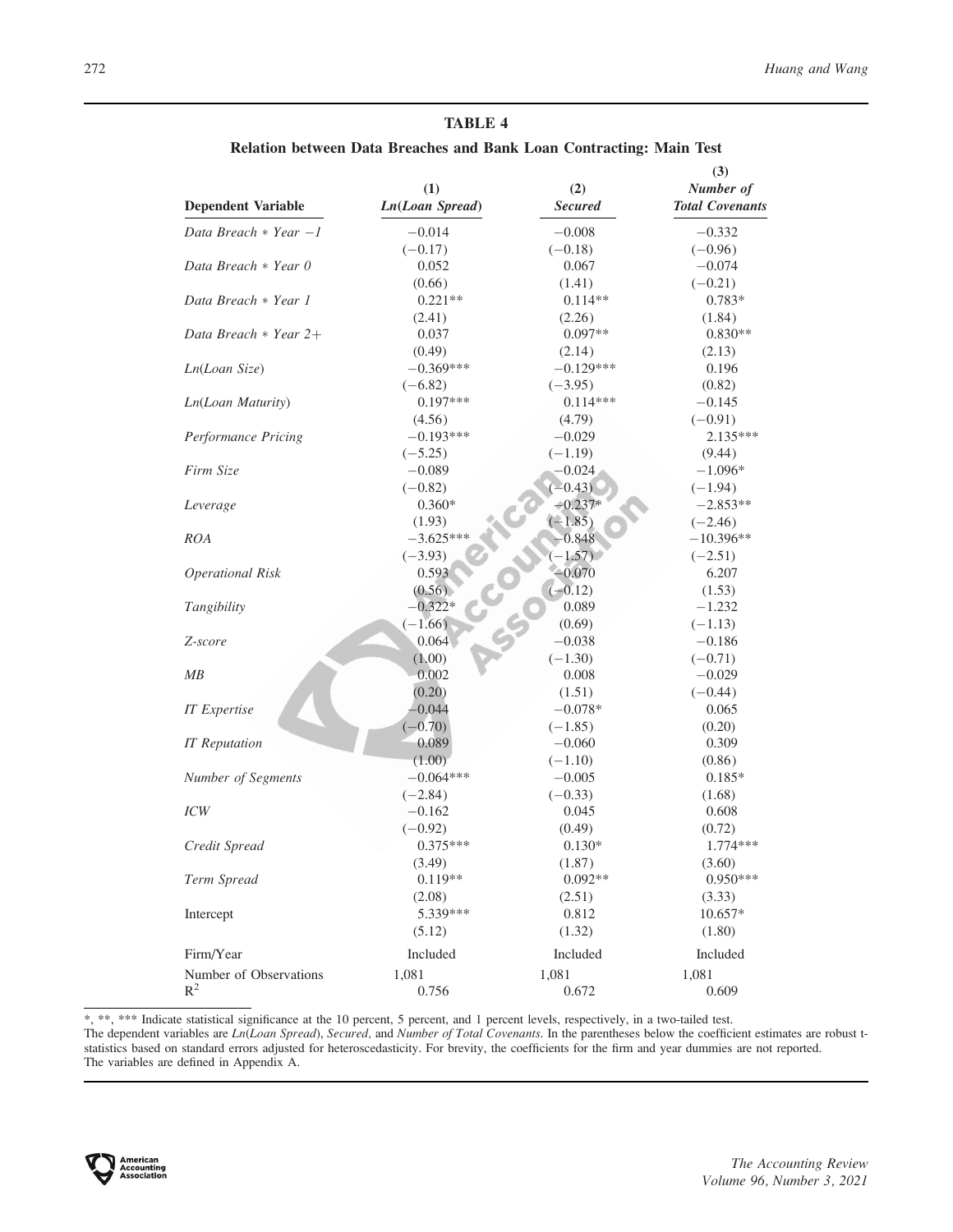annual increase in interest cost is \$3.68 million (\$0.923 billion  $\times$  0.003985) for an average loan, confirming that the impact is economically nontrivial. We also compare the economic significance of data breaches with that of other negative events (i.e., ICWs, securities litigation, and financial restatements). Specifically, our finding of a 39.85-basis point increase in loan spread for breached firms is higher than the 28-basis point increase due to ICWs ([Kim et al. 2011](#page-22-0)) and the 26-basis point increase due to securities litigation [\(Deng et al. 2014](#page-21-0)), but lower than the increase of 65 basis points due to financial restatements ([Graham et al. 2008\)](#page-21-0).

Similarly, in column (2) of Table 4, the coefficient of 0.114 on *Data Breach*  $*$  *Year 1* implies that relative to control firms, the likelihood that loans extended to breached firms require collateral increases by 11.4 percent in the first year after the incident. In column (3), the coefficient on *Data Breach*  $*$  *Year 1* loads significantly and positively (0.783). This indicates that relative to control firms, breached firms experience significant increases in the number of total covenants during the first year. Specifically, the average increase in the number of total covenants is 0.783, which is economically significant given that our sample mean is 2.94 for the pre-breach period.<sup>12</sup> In terms of loan-level control variables, using column (1) as an example, we find Ln(Loan Size), Performance Pricing, ROA, Tangibility, Number of Segments (Ln(Loan Maturity)), Leverage, Credit Spread, and Term Spread) to be negatively (positively) correlated with Ln(Loan Spread).

The results suggest that before the data breaches, breached and non-breached firms do not exhibit significant differences in bank loan terms. However, after the data breaches, the breached firms have higher loan spreads and a higher likelihood of collateral requirement, and they provide more covenants than non-breached firms. This analysis confirms the validity of the parallel trend assumption and demonstrates that data breaches cause breached and non-breached firms to diverge in their bank loan terms.

# Robustness Checks

We run Equation (2) with Data Breach  $*$  Post (instead of the interaction terms of Data Breach and year dummies) as the variable of interest and find similar results (untabulated). Post is an indicator variable that equals 1 for the three-year period after the firm experiences a data breach, and 0 for the three years prior to the data breach incident including the incident year. Specifically, Data Breach \* Post is significantly positive under all three dependent variables. We also run several other robustness tests. First, due to the potential issue associated with PSM analysis [\(Shipman, Swanquist, and Whited 2017](#page-23-0)), we use the full Compustat sample without matching by the propensity score. Second, we require the closest propensity score to have a caliper of less than 0.001. Third, we require a firm in the final sample to have observations for at least one year in both the preand post-data breach periods. Finally, we reduce the sample period to two years before (including the incident year) and two years after the breach year. The results (untabulated) continue to hold in all tests.

# V. ADDITIONAL ANALYSES

# Cross-Sectional Tests

Cross-sectional analyses can provide additional evidence on whether changes in bank loan terms are due to damage stemming from a data breach. These cross-sectional tests are conducted among breached firms.

### Type of Data Breach

We start by examining variations in the type of data breach. As discussed previously, Privacy Rights Clearinghouse classifies data breaches into eight types. We define the indicator variable of Criminal Data Breach as being equal to 1 if a data breach involves payment card fraud or hacking (malware), and 0 otherwise. Criminal breaches are the most difficult to detect and contain (taking, on average, 303 days) and have a higher cost per capita (\$244) than other types of breaches [\(Ponemon](#page-22-0) [Institute 2017](#page-22-0)). The uncertainty and high cost associated with criminal data breaches lead to higher direct and reputation costs. Criminal breaches (e.g., hacking) also lead to an increase in audit fee, indicating heightened concern over the firm's financial information environment [\(Li et al. 2020](#page-22-0)). The above argument suggests that criminal breaches are associated with both higher default and information risks. We replace the interaction terms of Data Breach and year dummies by Criminal Data Breach  $*$ Post in Equation (2). The coefficient on Criminal Data Breach \* Post represents the difference between criminal data breaches and other types of breaches in terms of changes in loan terms from the three years prior to the three years post the breach incident. Panel A of Table 5 presents the results of the cross-sectional analysis based on the type of data breach.<sup>13</sup> We find significantly positive coefficients on *Criminal Data Breach*  $*$  Post when Ln(Loan Spread) and Secured are the dependent



<sup>&</sup>lt;sup>12</sup> This implies an increase of 26.63 percent  $(0.783/2.94 = 26.63$  percent) after the breach.<br><sup>13</sup> To save space, for the remaining tables, we report only the results for the variable of interest.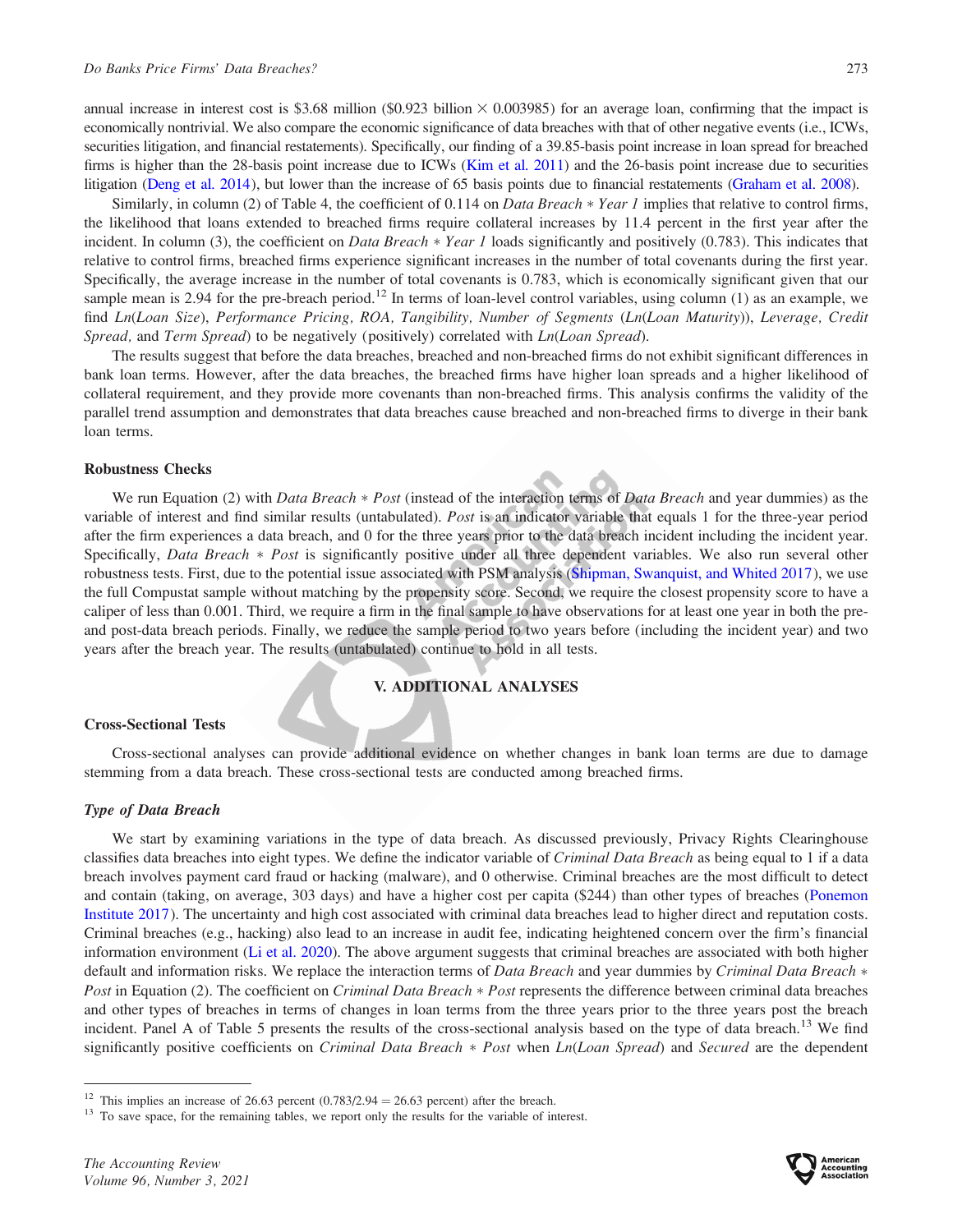$(3)$ 

# TABLE 5

# Relation between Data Breaches and Bank Loan Contracting: Cross-Sectional Test

# Panel A: Type of Data Breach

|                                 | (1)<br>Ln(Loan Spread) | (2)<br><b>Secured</b> | $\cup$<br>Number of<br><b>Total Covenants</b> |
|---------------------------------|------------------------|-----------------------|-----------------------------------------------|
| Criminal Data Breach * Post     | $0.270**$<br>(2.01)    | $0.199**$<br>(2.45)   | 0.334<br>(0.52)                               |
| Controls                        | Included               | Included              | Included                                      |
| Firm/Year                       | Included               | Included              | Included                                      |
| Number of Observations<br>$R^2$ | 587<br>0.712           | 587<br>0.695          | 587<br>0.656                                  |

# Panel B: Number of Records Lost in a Data Breach

|                        | (1)<br>Ln(Loan Spread) | (2)<br><b>Secured</b> | (3)<br>Number of<br><b>Total Covenants</b> |
|------------------------|------------------------|-----------------------|--------------------------------------------|
| More Records $*$ Post  | $0.265*$<br>(1.94)     | $0.241*$<br>(1.82)    | $-2.145$<br>$(-1.58)$                      |
| Controls               | Included               | Included              | Included                                   |
| Firm/Year              | Included               | Included              | Included                                   |
| Number of Observations | 587                    | 587                   | 587                                        |
| $R^2$                  | 0.710                  | 0.693                 | 0.660                                      |

# Panel C: Vulnerable Industries

|                              | (1)<br><b>Ln(Loan Spread)</b> | (2)<br><b>Secured</b> | (3)<br>Number of<br><b>Total Covenants</b> |
|------------------------------|-------------------------------|-----------------------|--------------------------------------------|
| Vulnerable Industries * Post | $0.244**$                     | $0.156*$              | $1.151*$                                   |
|                              | (2.05)                        | (1.87)                | (1.76)                                     |
| Controls                     | Included                      | Included              | Included                                   |
| Firm/Year                    | Included                      | Included              | Included                                   |
| Number of Observations       | 587                           | 587                   | 587                                        |
| $R^2$                        | 0.712                         | 0.694                 | 0.660                                      |

\*, \*\*, \*\*\* Indicate statistical significance at the 10 percent, 5 percent, and 1 percent levels, respectively, in a two-tailed test.

The dependent variables are Ln(Loan Spread), Secured, and Number of Total Covenants. In the parentheses below the coefficient estimates are robust tstatistics based on standard errors adjusted for heteroscedasticity. For brevity, the coefficients for control variables and firm and year dummies are not reported.

The variables are defined in Appendix A.

variable (columns (1) and (2)), indicating that increases in loan spread and the likelihood of collateral requirement are more pronounced for firms that have experienced criminal attacks.

#### Number of Records Lost

Next, we examine whether changes in bank loan terms are affected by the number of records lost. When more records are compromised, more customers are affected, leading to higher direct and reputation costs and more business lost ([Janakiraman et](#page-22-0) [al. 2018\)](#page-22-0). More data compromised also indicates that the breached firms might have a severe internal control deficiency. Therefore, the number of records lost is associated with both higher default risk and higher information risk. We define More Records as an indicator variable that equals 1 if the number of records lost exceeds the sample median, and 0 otherwise. We replace the interaction terms of Data Breach and year dummies by More Records \* Post in Equation (2). Panel B of Table 5

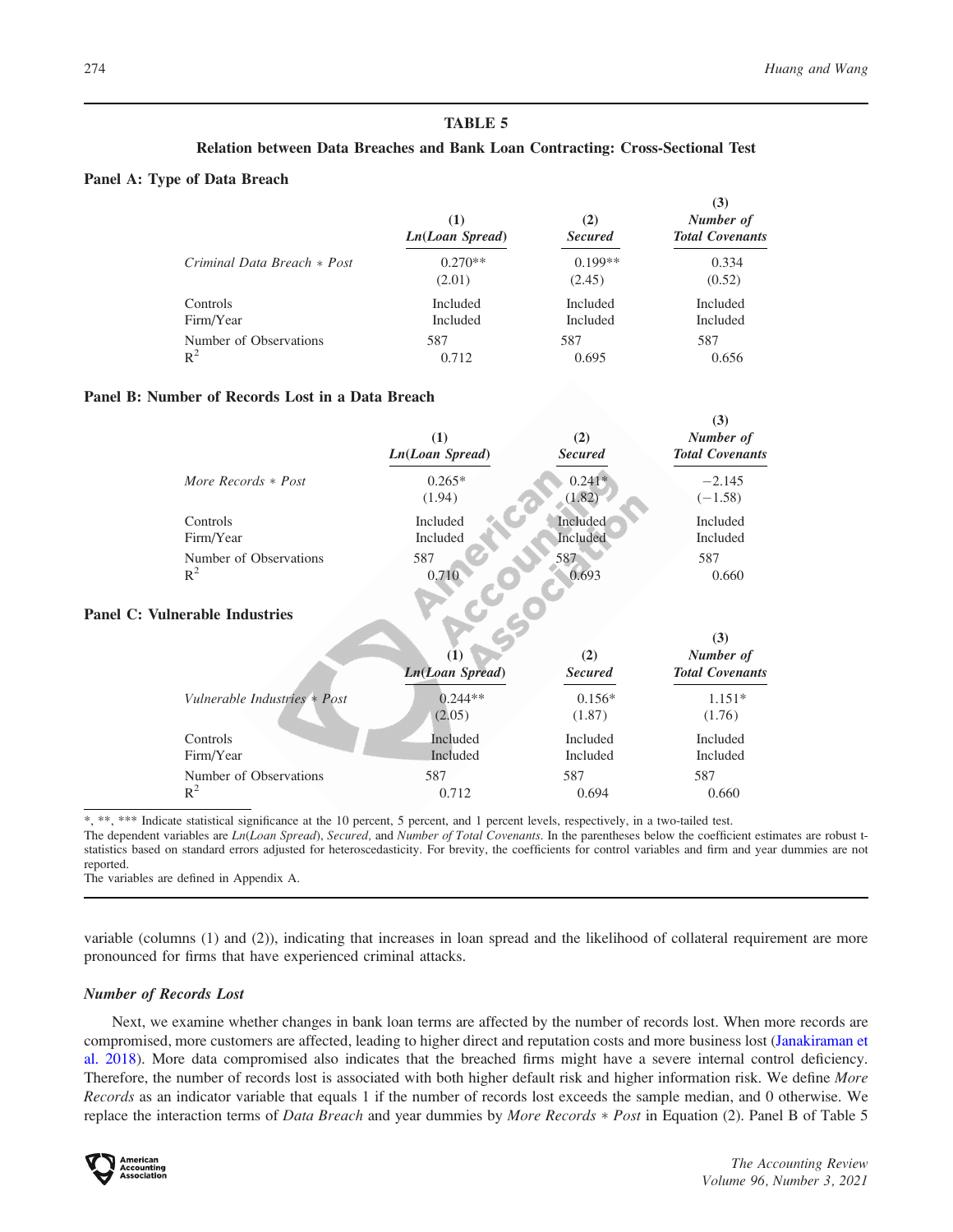presents the results of the cross-sectional analysis based on the number of records lost. More Records  $*$  Post loads significantly and positively when  $Ln(Loan Spread)$  and Secured are the dependent variables (columns (1) and (2)), indicating that firms with more records lost experience greater increases in the loan spread and the likelihood of collateral requirement.

#### **Industry**

Finally, we examine whether changes in bank loan terms are affected by industry affiliation. Certain industries (e.g., healthcare) have higher data breach costs because they are highly regulated and their customers are more sensitive to the breach of personal information [\(Ponemon Institute 2017](#page-22-0); [Health Sector Cybersecurity Coordination Center 2019\)](#page-22-0). Based on the per capita cost of a data breach by industry ([Ponemon Institute 2017](#page-22-0), 10), we define Vulnerable Industries as 1 if the breached firm belongs to one of the following industries, and 0 otherwise: health, personal services, business services, computer, electronic equipment, and transportation. In addition, these industries tend to experience a higher abnormal customer churn rate after breaches ([Ponemon](#page-22-0) [Institute 2017,](#page-22-0) 13). Thus, these industries suffer more from customer loss and incur higher direct costs after breaches and hence face a higher default risk. We replace the interaction terms of Data Breach and year dummies by Vulnerable Industries \* Post in Equation (2). Panel C of Table 5 presents the results of the cross-sectional analysis based on industry affiliation. The coefficients on Vulnerable Industries \* Post are significantly positive across all three dependent variables.

#### Effect of Data Breaches Conditional on IT Reputation and ICWs

In this section, we test the effect of data breaches on loan terms conditional on prior beliefs about the breached firm's IT and financial reporting control system. For firms with a high IT reputation, a data breach presents disconfirmatory evidence on their IT capability, which can lead to greater disappointment for banks and a significant erosion of trust in the firms. However, [Gwebu et al. \(2018\)](#page-21-0) suggest that investors believe firms with a strong reputation traditionally may be able to recover quickly from data breaches and, thus, the markets may respond less negatively to breaches of strong reputation firms. We empirically test the effect of IT reputation on the association between data breaches and loan terms by limiting the sample to breached firms and replacing the interaction terms of *Data Breach* and year dummies by *IT Reputation*  $* Post$  in Equation (2). The results in Panel A of Table 6 show that the interaction term of *IT Reputation* \* *Post* is significantly positive when the dependent variables are Ln(Loan Spread) and Secured, suggesting that the negative effect of data breaches on loan terms is accentuated for breached firms with a strong IT reputation. This is consistent with lenders being surprised by the data breaches, as they expect firms with a high IT reputation to be less likely to fall victim to such attacks. Because IT reputation has already been favorably priced in loan terms ([Kim et al. 2018](#page-22-0)), banks will adjust the loan terms harshly after data breaches.

We also examine the opposite case: when a data breach provides confirmatory evidence on the firm's poor reputation. Specifically, we use SOX 302 ICWs to proxy for prior beliefs about a firm's poor financial reporting control system and examine whether it affects the association between data breaches and loan terms. We limit the sample to breached firms and replace the interaction terms of Data Breach and year dummies by ICW \* Post in Equation (2). The results in Panel B of Table 6 show that the interaction term of  $ICW * Post$  is not significant for any of the three dependent variables, suggesting that ICWs do not affect the association between data breaches and loan terms.

In sum, our results suggest that banks respond differently when a data breach is viewed as disconfirmatory evidence (high IT Reputation) and when it is viewed as confirmatory evidence  $(ICW)$ . While a disconfirmatory data breach leads to a more negative response from banks, a confirmatory data breach does not.

#### Enactment of Data Breach Notification Laws

We also examine whether the effect of a data breach on bank loan terms is reinforced by the introduction of data breach notification laws. Currently, private or governmental entities in all 50 states and the District of Columbia are required by law to notify individuals of breaches of personally identifiable information. Panel A of Table 7 provides the dates when the data breach notification laws came into effect in these 51 jurisdictions. Breached firms incur mandatory notification costs, including the cost of creating contact databases, the cost of complying with regulation, and postal expenditures ([Ponemon Institute 2017](#page-22-0)). Mandatory disclosures also attract attention from banks, which will incorporate the news into their loan terms.<sup>14</sup>



<sup>&</sup>lt;sup>14</sup> Public firms are required to disclose material information. However, whether a data breach constitutes material information is subject to the firm's interpretation and can lead to underreporting ([SEC 2011,](#page-23-0) [2018](#page-23-0)). The notification laws typically stipulate the definitions of ''personal information'' and ''data breach,'' notice requirements (e.g., timing or method of notice and who must be notified), disclosure content (e.g., the nature and status of the breach), and disclosure to government authorities (e.g., State Attorney General and consumer reporting agency). These mandatory disclosure requirements constrain firms' ability to engage in selective disclosure and increase third parties' awareness of the breach [\(Tom 2010;](#page-23-0) see: [https://www.](https://www.govinfo.gov/content/pkg/CRPT-111srpt290/html/CRPT-111srpt290.htm?) [govinfo.gov/content/pkg/CRPT-111srpt290/html/CRPT-111srpt290.htm?\)](https://www.govinfo.gov/content/pkg/CRPT-111srpt290/html/CRPT-111srpt290.htm?).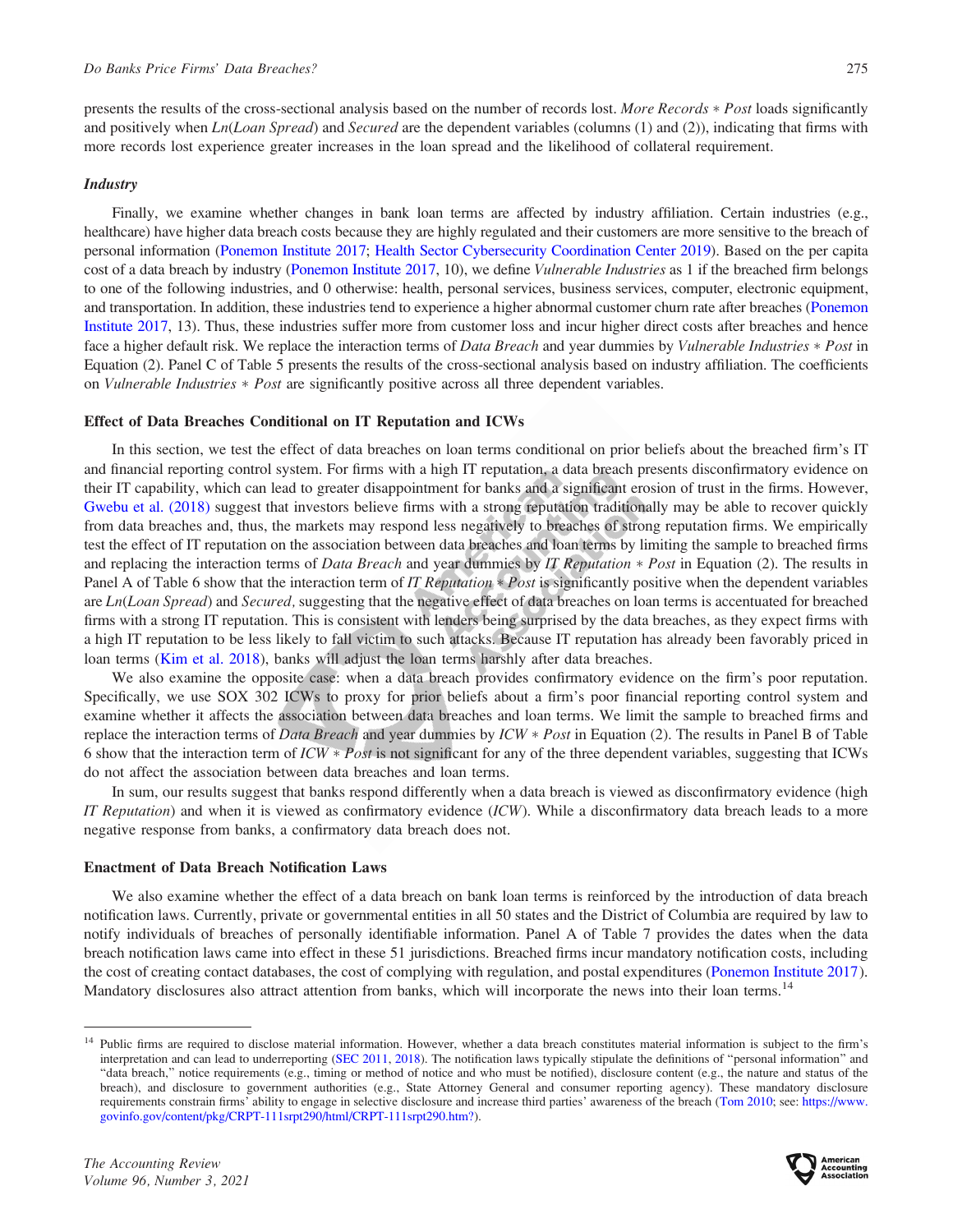$(3)$ 

# TABLE 6

# Effect of Data Breaches Conditional on IT Reputation and ICWs

#### Panel A: Data Breach and IT Reputation

|                                 | (1)<br>$Ln(Loan\;Spread)$ | (2)<br><b>Secured</b> | 1J I<br>Number of<br><b>Total Covenants</b> |
|---------------------------------|---------------------------|-----------------------|---------------------------------------------|
| IT Reputation $*$ Post          | $0.293*$<br>(1.71)        | $0.178*$<br>(1.74)    | 0.980<br>(1.07)                             |
| Controls                        | Included                  | Included              | Included                                    |
| Firm/Year                       | Included                  | Included              | Included                                    |
| Number of Observations<br>$R^2$ | 587<br>0.709              | 587<br>0.694          | 587<br>0.656                                |

#### Panel B: Data Breach and ICWs

|                                 | (1)<br>Ln(Loan Spread) | (2)<br><b>Secured</b>  | (3)<br>Number of<br><b>Total Covenants</b> |
|---------------------------------|------------------------|------------------------|--------------------------------------------|
| $ICW * Post$                    | $-0.334$<br>$(-0.84)$  | $-0.0910$<br>$(-0.48)$ | $-0.691$<br>$(-0.48)$                      |
| Controls                        | Included               | Included               | Included                                   |
| Firm/Year                       | Included               | Included               | Included                                   |
| Number of Observations<br>$R^2$ | 587<br>0.708           | 587<br>0.692           | 587<br>0.655                               |

\*, \*\*, \*\*\* Indicate statistical significance at the 10 percent, 5 percent, and 1 percent levels, respectively, in a two-tailed test.

The dependent variables are  $Ln(Loan Spread)$ , Secured, and Number of Total Covenants. In the parentheses below the coefficient estimates are robust tstatistics based on standard errors adjusted for heteroscedasticity. For brevity, the coefficients for control variables and firm and year dummies are not reported.

The variables are defined in Appendix A.

The legislations also provide us with an ideal quasi-experiment setting to investigate whether data breaches affect bank loan terms, because the legislations are largely exogenous to individual firms and banks. We analyze the effect of notification laws in Panel B of Table 7. Post Notification Law is defined as an indicator variable that equals 1 if a data breach occurs after the data breach notification law became effective in the state in which the firm is headquartered, and 0 otherwise. We limit the sample to breached firms and replace the interaction terms of *Data Breach* and year dummies by *Post Notification Law*  $*$  *Post* in Equation (2). Coefficients on Post Notification Law \* Post are significantly positive when Ln(Loan Spread) and Number of Total Covenants are the dependent variables (columns (1) and (3)), indicating that post-breach increases in loan spread and number of total covenants are more pronounced after the effective dates of data breach notification laws. The results are supportive of the proposition that notification laws exacerbate the negative effect of data breaches on bank loan terms.

#### Effect of Data Breaches on Reputation Loss, Operational Performance, Default Risk, and Information Risk

We also explore the mechanisms through which data breaches negatively affect bank loan terms. First, we test whether data breaches lead to customer loss. Using the identities of major customers as reported in Statement of Financial Accounting Standards (SFAS) 14 and 131 [\(Bauer, Henderson, and Lynch 2018](#page-20-0)), we establish an indicator variable, Loss of Major Customers, which equals 1 if the firm loses at least one of its major customers, and 0 otherwise. We also use the annual market share growth (*Market Share Growth*) to capture the degree of customer loss. Second, we use ROA and cash flow from operations (CFO) to capture operational performance. Third, we use Prob. Bankruptcy and Covenant Violation to proxy for the risk of loan default and covenant violation. Specifically, *Prob. Bankruptcy* is the probability of bankruptcy following [Shumway](#page-23-0) [\(2001\)](#page-23-0). Covenant Violation is an indicator variable that equals 1 if the current ratio is less than the minimum current ratio or the debt-to-EBITDA ratio is greater than the maximum debt-to-EBITDA ratio required by the loan contract, and 0 otherwise. Finally, following prior literature [\(Amihud 2002;](#page-20-0) [Easley, Hvidkjaer, and O'Hara 2002](#page-21-0); [Yang, B. Zhang, and C. Zhang 2020](#page-23-0)),

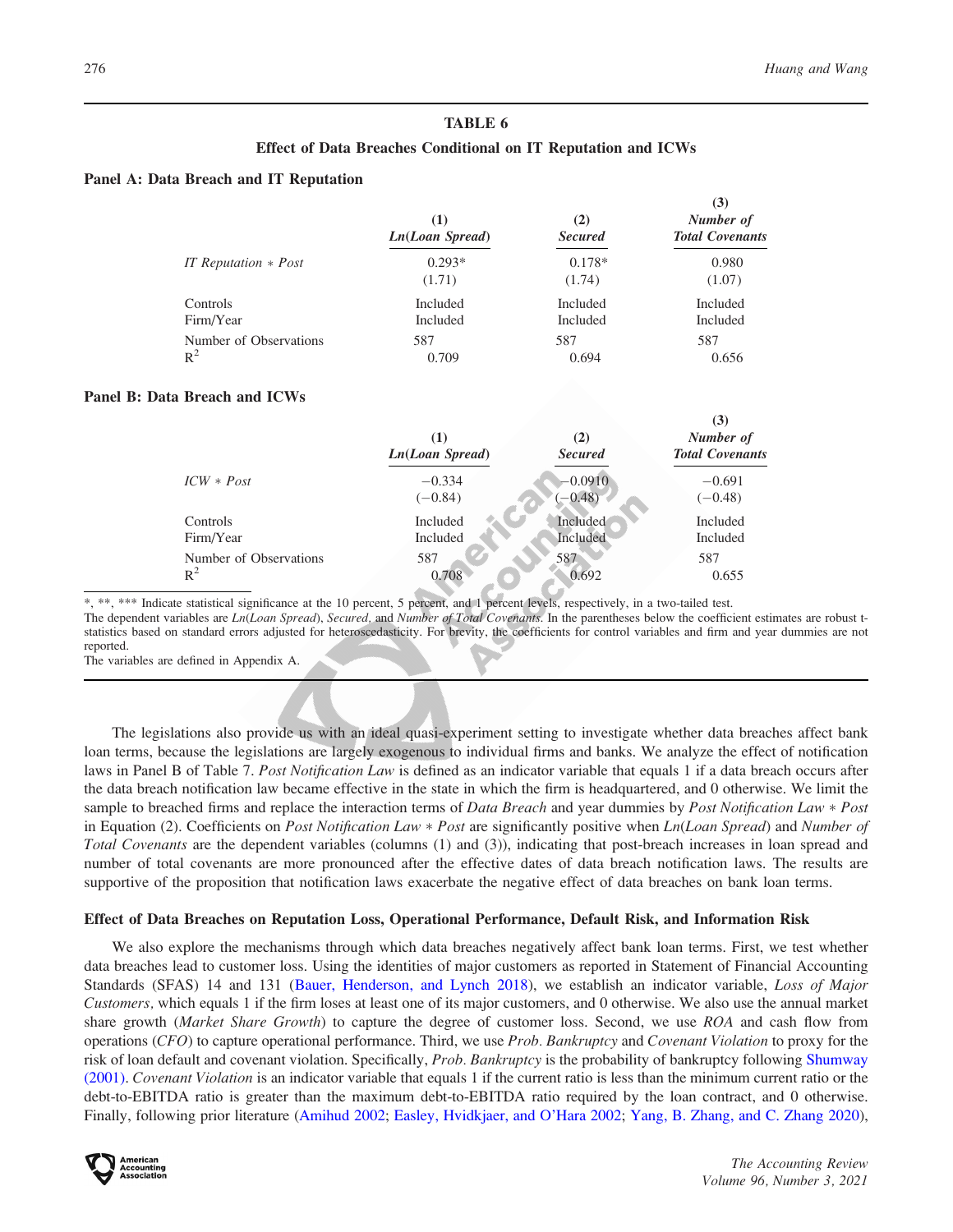# Relation between Data Breaches and Bank Loan Contracting Data Breach Notification Laws

# Panel A: Effective Date of Data Breach Notification Laws

|                 | <b>Effective</b> |                 | <b>Effective</b> |                | <b>Effective</b> |
|-----------------|------------------|-----------------|------------------|----------------|------------------|
| <b>State</b>    | Date             | <b>State</b>    | Date             | <b>State</b>   | Date             |
| Alabama         | 2018/6/1         | Louisiana       | 2006/1/1         | Oklahoma       | 2008/11/1        |
| Alaska          | 2009/7/1         | Maine           | 2006/1/31        | Oregon         | 2007/10/1        |
| Arizona         | 2006/12/31       | Maryland        | 2008/1/1         | Oregon         | 2013/9/12        |
| Arkansas        | 2005/8/12        | Massachusetts   | 2007/10/31       | Pennsylvania   | 2006/6/20        |
| California      | 2003/7/1         | Michigan        | 2007/7/2         | Rhode Island   | 2016/7/2         |
| California      | 2014/9/30        | Michigan        | 2011/4/1         | South Carolina | 2009/7/1         |
| Colorado        | 2006/9/1         | Minnesota       | 2006/1/1         | South Carolina | 2013/4/23        |
| Connecticut     | 2006/1/1         | Mississippi     | 2011/7/1         | South Dakota   | 2018/7/1         |
| Delaware        | 2005/6/28        | Missouri        | 2009/8/28        | Tennessee      | 2005/7/1         |
| Delaware        | 2010/6/10        | Montana         | 2006/3/1         | Tennessee      | 2016/7/1         |
| DC              | 2007/7/1         | Nebraska        | 2006/4/10        | Tennessee      | 2017/4/4         |
| Florida         | 2014/7/1         | <b>Nebraska</b> | 2016/7/20        | Texas          | 2009/4/1         |
| Georgia         | 2005/5/5         | Nevada          | 2005/10/1        | Texas          | 2013/6/14        |
| Hawaii          | 2007/1/1         | Nevada          | 2006/1/1         | Utah           | 2007/1/1         |
| Hawaii          | 2008/4/17        | Nevada          | 2008/1/1         | <b>Utah</b>    | 2009/5/12        |
| Idaho           | 2006/7/1         | Nevada          | 2011/10/1        | Vermont        | 2012/5/8         |
| <b>Illinois</b> | 2006/6/27        | New Hampshire   | 2007/1/1         | Vermont        | 2013/5/13        |
| <b>Illinois</b> | 2012/1/1         | New Jersey      | 2006/1/1         | Virginia       | 2008/7/1         |
| <b>Illinois</b> | 2017/1/1         | New Mexico      | 2017/6/16        | Virginia       | 2011/1/1         |
| Indiana         | 2006/7/1         | New York        | 2005/12/7        | Virginia       | 2017/7/1         |
| Indiana         | 2009/7/1         | North Carolina  | 2005/12/31       | Washington     | 2005/7/24        |
| Iowa            | 2008/7/1         | North Carolina  | 2009/7/27        | Washington     | 2010/7/1         |
| Iowa            | 2014/7/1         | North Dakota    | 2005/6/1         | West Virginia  | 2008/6/6         |
| <b>Kansas</b>   | 2007/1/1         | North Dakota    | 2013/4/18        | Wisconsin      | 2006/3/31        |
| Kentucky        | 2014/7/15        | Ohio            | 2006/02/29       | Wyoming        | 2007/7/1         |
| Kentucky        | 2015/1/1         | Ohio            | 2007/3/30        |                |                  |

# Panel B: Relation between Data Breaches and Bank Loan Contracting: Strengthened by Data Breach Notification Laws

|                                     | (1)<br>Ln(Loan Spread) | (2)<br><b>Secured</b> | (3)<br>Number of<br><b>Total Covenants</b> |
|-------------------------------------|------------------------|-----------------------|--------------------------------------------|
| <i>Post Notification Law * Post</i> | $0.205**$<br>(2.05)    | 0.002<br>(0.02)       | $1.249***$<br>(2.69)                       |
| Controls                            | <b>Included</b>        | <b>Included</b>       | <b>Included</b>                            |
| Firm/Year                           | <b>Included</b>        | <b>Included</b>       | <b>Included</b>                            |
| Number of Observations              | 587                    | 587                   | 587                                        |
| $R^2$                               | 0.710                  | 0.692                 | 0.662                                      |

\*, \*\*, \*\*\* Indicate statistical significance at the 10 percent, 5 percent, and 1 percent levels, respectively, in a two-tailed test.

In panel B, the dependent variables are Ln(Loan Spread), Secured, and Number of Total Covenants. In the parentheses below the coefficient estimates are robust t-statistics based on standard errors adjusted for heteroscedasticity. For brevity, the coefficients for control variables and firm and year dummies are not reported.

The variables are defined in Appendix A.

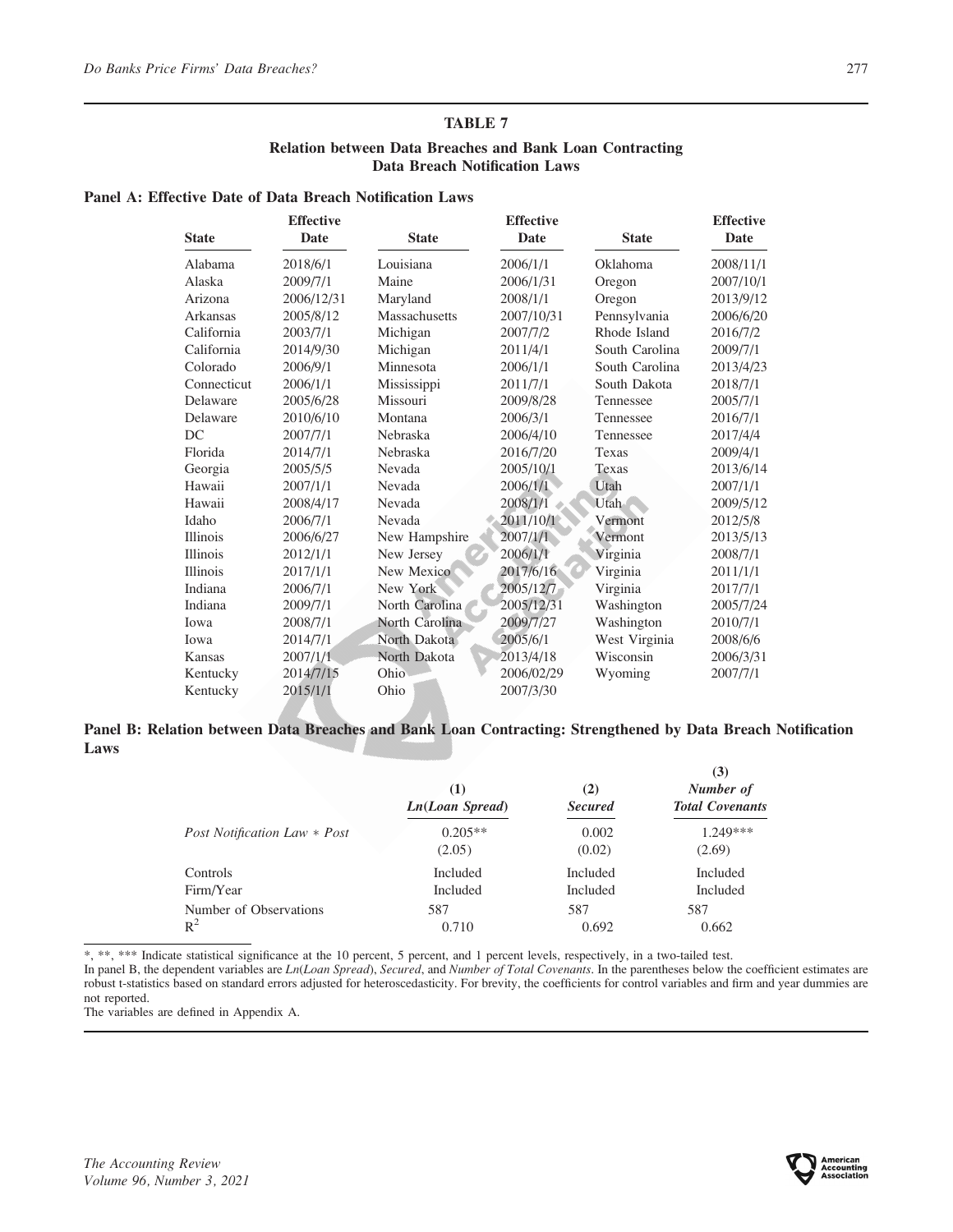we use Stock Illiquidity (the natural logarithm of the stock illiquidity measure from [Gopalan, Kadan, and Pevzner \[2012\]\)](#page-21-0) and *Std. Return* (standard deviation of monthly stock return over the next 12 months) to proxy for information risk.<sup>15</sup> Stock illiquidity arises from adverse selection costs and inventory costs, capturing information risk or the disagreement among investors about the available information from the trading volume-based perspective ([Amihud 2002;](#page-20-0) [Easley et al. 2002\)](#page-21-0). The standard deviation of stock return is another measure of information risk from the price-based perspective since it reflects information asymmetry among investors ([Yang et al. 2020](#page-23-0)).

We revise Equation (2) by setting the above variables as the dependent variables and excluding bank loan terms and Zscore from the list of control variables.<sup>16</sup> Furthermore, we replace the interaction terms between *Data Breach* and year dummies by *Data Breach* \* *Post*. Table 8 shows that following the data breach incident, breached firms experience: (1) more significant losses of major customers and market share (Panel A); (2) more significant decreases in  $ROA$  and  $CFO$  (Panel B); (3) a higher likelihood of declaring bankruptcy and violating the loan covenants (Panel C); and (4) higher information risk as indicated by higher stock illiquidity and higher standard deviation of stock returns (Panel D).<sup>17</sup> Other papers have also examined the effect of data breaches on variables such as future sales changes, ROA, cash flow, and bankruptcy possibility [\(Ko](#page-22-0) [and Dorantes 2006;](#page-22-0) [Ko, Osei-Bryson, and Dorantes 2009](#page-22-0); [Lending et al. 2018](#page-22-0); [Richardson et al. 2019;](#page-22-0) [Kamiya et al. 2021\)](#page-22-0) and generated mixed results (see [Richardson et al. \[2019\]](#page-22-0) for a review). We find evidence supporting the adverse effect of data breaches on these variables. Our study also provides additional evidence on the adverse consequences of data breaches from the perspectives of a loss of major customers, debt covenant violation, and information risk.

#### Data Breaches, Remediation, and Bank Loan Contracting

In this final additional test, we examine whether breached firms can mitigate the adverse consequences of data breaches by taking corrective actions. We manually collect data on the measures taken by breached firms to fix the data breach problem. Specifically, through breached firms' public statements and news searches in Factiva, Bloomberg, and Google, we collect the following seven variables: CEO Resigned or Fired, Other Employees Resigned or Fired, Third Party Retained, IT System Improved, Policy or Training Improved, Credit Monitoring Provided, and Compensation Provided to Customer. Appendix A provides a detailed description of these variables. We then use principal component analysis to find the first principal component of these seven remediation variables and name it Remediation. Next, we limit the sample to the breached firms and replace the interaction terms of *Data Breach* and year dummies by *Remediation* \* *Post* in Equation (2). Table 9 reports the results. We find that the coefficient on *Remediation*  $* Post$  is significantly negative when the dependent variables are  $Ln(Loan)$ Spread) and Secured. The results suggest that banks do take breached firms' corrective actions into consideration when adjusting their loan terms and treat these firms less unfavorably than they would those that do not engage in any corrective actions.<sup>18</sup>

# VI. CONCLUSIONS

This study examines how reported data breaches affect firms' bank loan terms. Using the staggered difference-indifferences approach, we find that breached firms experience significantly higher increases in loan spread, the likelihood of collateral requirement, and the number of covenants than do control firms. In cross-sectional tests, we find that the post-breach bank loan terms are more unfavorable when the data breaches involve criminal activities, when a larger number of records are lost, and when the breached firms belong to certain industries. Furthermore, we show that banks respond differently to breached firms with a high IT reputation (disconfirmatory evidence) and to those with ICWs (confirmatory evidence) by extending more unfavorable loan terms to the former, but not to the latter. Specifically, although the IT reputation effects in our baseline analyses are insignificant,<sup>19</sup> IT reputation importantly affects the occurrence and consequences of data breaches. We show that

the InformationWeek 500 list, our sample is comprised of breached firms and their propensity score matched control firms. We are able to produce similar results to those of [Kim et al. \(2018\)](#page-22-0) using a similar sample to theirs.



<sup>&</sup>lt;sup>15</sup> Furthermore, to mitigate the potential measurement biases and limitation of using the above two measures, following [Dechow and Dichev \(2002\)](#page-21-0) and [Gray, Koh, and Tong \(2009\),](#page-21-0) we also use accrual estimation errors to proxy for information risk from the accounting-based perspective and find similar

results (untabulated).<br><sup>16</sup> The Z-score is very similar to *Prob. Bankruptcy* as both measure default risk.<br><sup>17</sup> Furthermore, to test the effect of these mechanisms on the loan terms, we compute the first principal compone of Major Customers, Market Share Growth, ROA, CFO, and Prob. Bankruptcy) and of the two information risk measures (Stock Illiquidity and Std. Return). We find (in untabulated results) that firms with higher values of these two principal components have more unfavorable bank loan terms, confirming that data breaches affect bank loan terms through the channels of default risk and information risk. We do not include Covenant Violation in the test as doing so would significantly reduce the sample size. Howev

<sup>&</sup>lt;sup>18</sup> The vast majority of these remedial actions were either taken or announced before the firms' first post-breach bank loan. Thus, these post-breach loan terms already reflect the positive effect of these remedial actions.<br><sup>19</sup> This inconsistency with [Kim et al. \(2018\)](#page-22-0) is likely caused by sample difference. While their sample is based on firms that have appeared at least on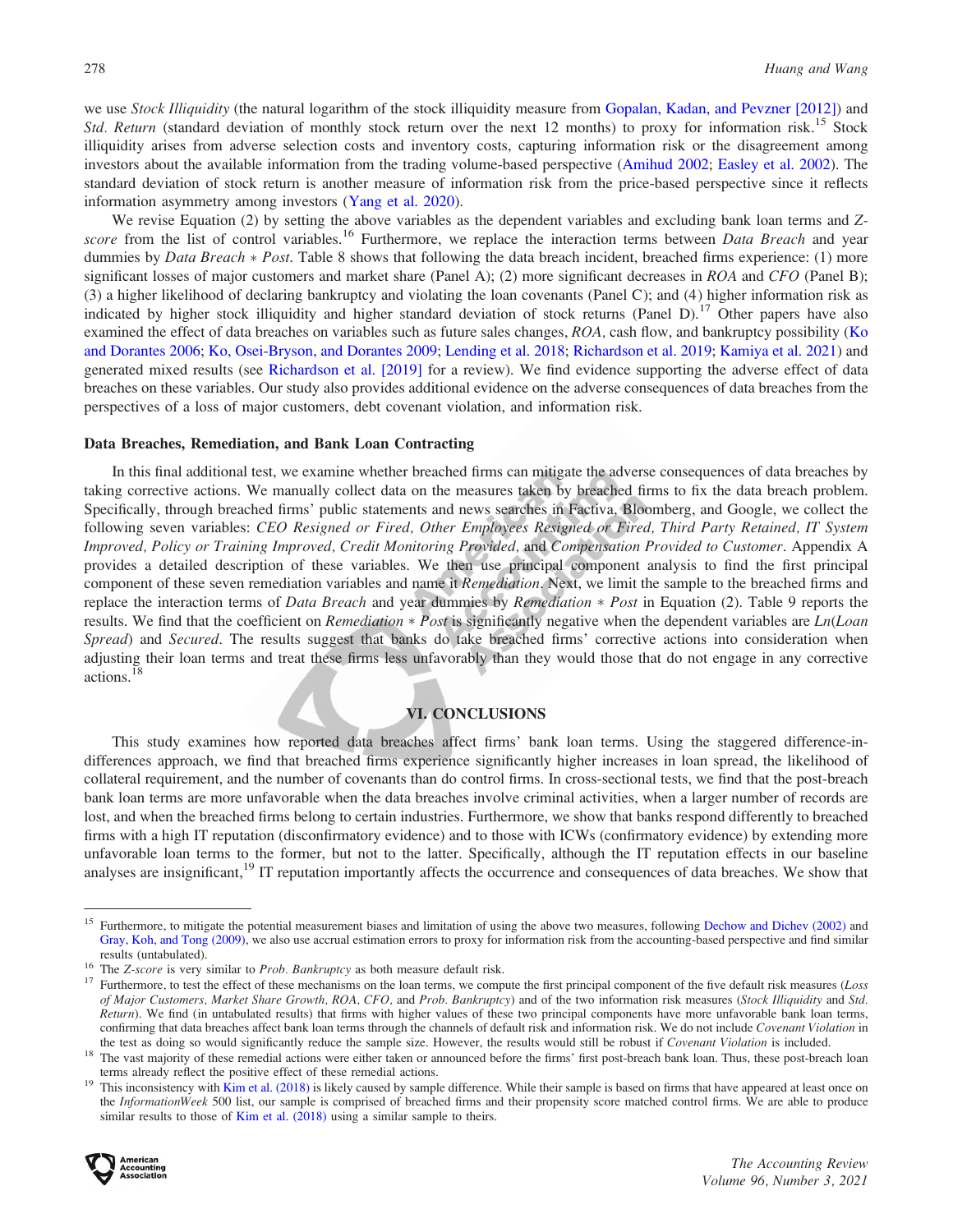# Effect of Data Breaches on Reputation Loss, Operational Performance, Default Risk and Covenant Violation, and Information Risk

# Panel A: Reputation Loss

|                        | (1)<br><b>Loss of Major</b><br><b>Customers</b> | <b>Market Share</b><br>Growth |
|------------------------|-------------------------------------------------|-------------------------------|
| Data Breach * Post     | $0.034*$<br>(1.91)                              | $-0.034**$<br>$(-2.14)$       |
| Controls               | Included                                        | <b>Included</b>               |
| Firm/Year              | Included                                        | <b>Included</b>               |
| Number of Observations | 1,081                                           | 1,081                         |
| $R^2$                  | 0.540                                           | 0.564                         |

#### Panel B: Operational Performance

|                                     | (1)<br><b>ROA</b>           | (2)<br>CFO              |
|-------------------------------------|-----------------------------|-------------------------|
| Data Breach * Post                  | $-0.011**$<br>$(-2.35)$     | $-0.014**$<br>$(-2.55)$ |
| Controls<br>Firm/Year               | Included<br><b>Included</b> | Included<br>Included    |
| Number of Observations<br>$\rm R^2$ | 1,081                       | 1,081<br>0.648          |

# Panel C: Default Risk and Covenant Violation

|                        | (1)<br>Prob. Bankruptcy | <b>Covenant Violation</b> |
|------------------------|-------------------------|---------------------------|
| Data Breach * Post     | $0.002**$<br>(2.34)     | $0.041*$<br>(1.67)        |
| Controls               | <b>Included</b>         | <b>Included</b>           |
| Firm/Year              | <b>Included</b>         | <b>Included</b>           |
| Number of Observations | 1,081                   | 577                       |
| $\mathbb{R}^2$         | 0.805                   | 0.718                     |

# Panel D: Information Risk

|                        | (1)<br><b>Stock Illiquidity</b> | (2)<br><b>Std. Return</b> |
|------------------------|---------------------------------|---------------------------|
| Data Breach * Post     | $0.013***$<br>(4.18)            | $0.007**$<br>(2.45)       |
| Controls               | <b>Included</b>                 | <b>Included</b>           |
| Firm/Year              | <b>Included</b>                 | <b>Included</b>           |
| Number of Observations | 1,057                           | 1,055                     |
| $R^2$                  | 0.847                           | 0.792                     |

\*, \*\*, \*\*\* Indicate statistical significance at the 10 percent, 5 percent, and 1 percent levels, respectively, in a two-tailed test.

The dependent variables are Loss of Major Customers, Market Share Growth, ROA, CFO, Prob. Bankruptcy, Covenant Violation, Stock Illiquidity, and Std. Return. In the parentheses below the coefficient estimates are robust t-statistics based on standard errors adjusted for heteroscedasticity. For brevity, the coefficients for control variables and firm and year dummies are not reported.

The variables are defined in Appendix A.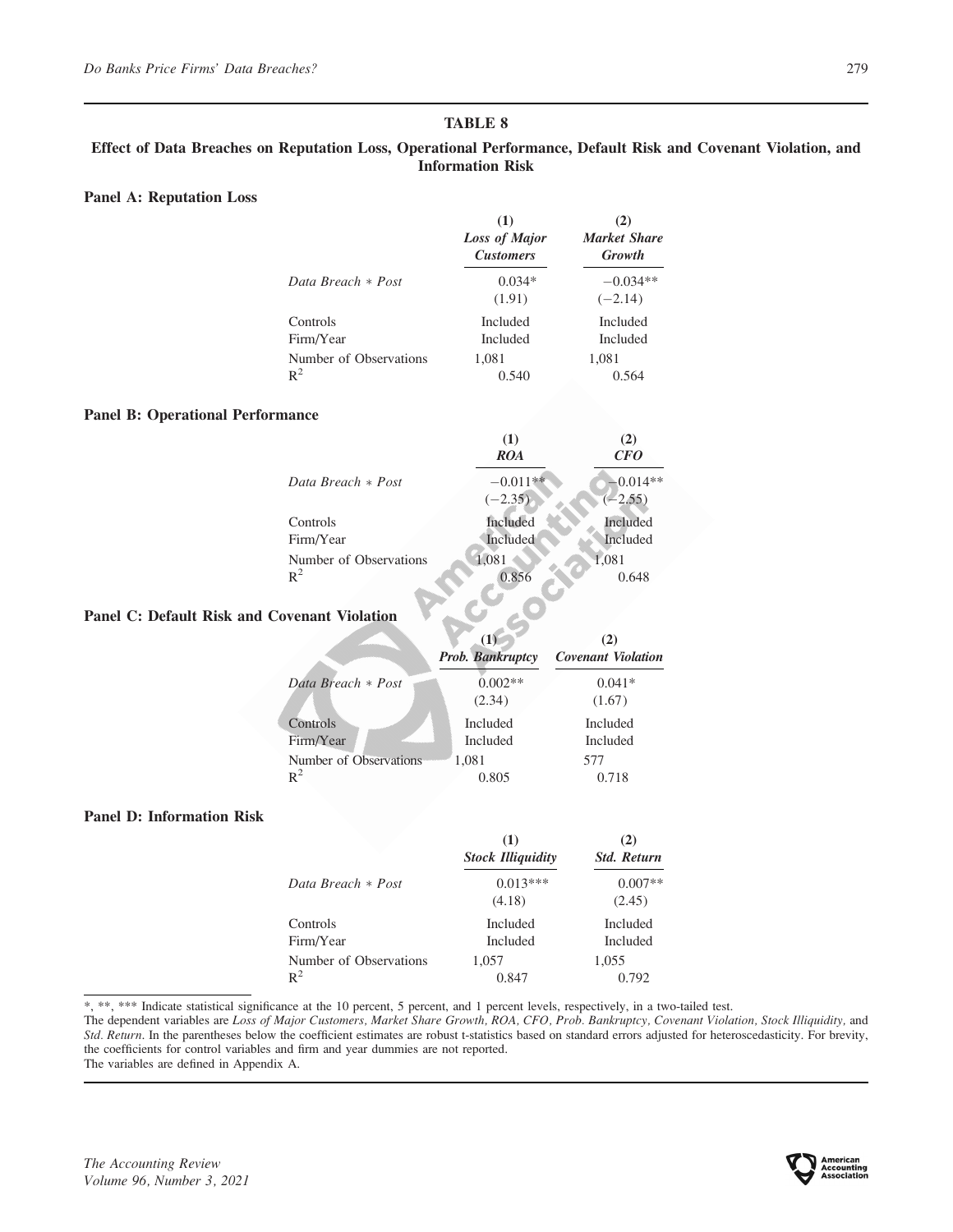### Data Breaches, Remediation, and Bank Loan Contracting

<span id="page-20-0"></span>

|                        | (1)<br>Ln(Loan Spread) | (2)<br><b>Secured</b> | (3)<br>Number of<br><b>Total Covenants</b> |
|------------------------|------------------------|-----------------------|--------------------------------------------|
| Remediation * Post     | $-0.149**$             | $-0.068**$            | 0.026                                      |
|                        | $(-2.26)$              | $(-2.40)$             | (0.16)                                     |
| <b>Controls</b>        | Included               | Included              | <b>Included</b>                            |
| Firm/Year              | Included               | Included              | Included                                   |
| Number of Observations | 587                    | 587                   | 587                                        |
| $R^2$                  | 0.710                  | 0.698                 | 0.656                                      |

\*, \*\*, \*\*\* Indicate statistical significance at the 10 percent, 5 percent, and 1 percent levels, respectively, in a two-tailed test. The dependent variables are Ln(Loan Spread), Secured, and Number of Total Covenants. In the parentheses below the coefficient estimates are robust tstatistics based on standard errors adjusted for heteroscedasticity. For brevity, the coefficients for control variables and firm and year dummies are not reported.

The variables are defined in Appendix A.

firms with strong IT reputation are more likely to experience data breaches, suggesting that IT reputation is associated with firms' ability to collect and maintain valuable databases, making them attractive targets. Moreover, banks have high expectations for firms with a strong IT reputation (consistent with [Kim et al. 2018\)](#page-22-0) and significantly adjust their risk assessment of these firms following data breaches.

Using the enactment of data breach notification laws as an exogenous shock, we also find that these laws exacerbate the negative effect of a data breach on bank loan terms. In addition, we show that breached firms experience losses of major customers and market share, decreases in operational performance, increases in the probability of bankruptcy and covenant violation, and increases in information risk, consistent with data breaches causing a deterioration in bank loan terms. Furthermore, our results indicate that breached firms that take remedial actions receive less unfavorable loan terms. Currently, firms spend billions of dollars annually on data collection and protection. Our paper extends our understanding of how banks respond to the data breaches of borrower firms. We show that the responses are affected by data breach characteristics, the prior IT reputation of borrowers, regulations, and the subsequent remedial actions taken by the borrowers.

## **REFERENCES**

- Akey, P., S. Lewellen, and I. Liskovich. 2018. Hacking corporate reputations. Working paper, University of Toronto, The Pennsylvania State University, and The University of Texas at Austin.
- Altman, E. 1968. Financial ratios, discriminant analysis and the prediction of corporate bankruptcy. Journal of Finance 23 (4): 589–609. <https://doi.org/10.1111/j.1540-6261.1968.tb00843.x>
- Amihud, Y. 2002. Illiquidity and stock returns: Cross-section and time-series effects. Journal of Financial Markets 5 (1): 31–56. [https://](https://doi.org/10.1016/S1386-4181(01)00024-6) [doi.org/10.1016/S1386-4181\(01\)00024-6](https://doi.org/10.1016/S1386-4181(01)00024-6)
- Amir, E., S. Levi, and T. Livne. 2018. Do firms underreport information on cyber-attacks? Evidence from capital markets. Review of Accounting Studies 23 (3): 1177–1206. <https://doi.org/10.1007/s11142-018-9452-4>
- Armstrong, C. S., K. Balakrishnan, and D. Cohen. 2012. Corporate governance and the information environment: Evidence from state antitakeover laws. Journal of Accounting and Economics 53 (1/2): 185-204. <https://doi.org/10.1016/j.jacceco.2011.06.005>
- Asquith, P., A. Beatty, and J. Weber. 2005. Performance pricing in bank debt contracts. Journal of Accounting and Economics 40 (1/3): 101–128. <https://doi.org/10.1016/j.jacceco.2004.09.005>
- Banker, R., and Q. Feng. 2019. The impact of information security breach incidents on CIO turnover. Journal of Information Systems 33 (3): 309–329. <https://doi.org/10.2308/isys-52532>
- Barton, D. 2015. When will your data breach happen? Not a question of if but when. Security Infowatch (March 10). Available at: [https://](https://www.securityinfowatch.com/cybersecurity/information-security/article/12052877/preparing-for-your-companys-inevitable-data-breach) [www.securityinfowatch.com/cybersecurity/information-security/article/12052877/preparing-for-your-companys-inevitable-data](https://www.securityinfowatch.com/cybersecurity/information-security/article/12052877/preparing-for-your-companys-inevitable-data-breach)[breach](https://www.securityinfowatch.com/cybersecurity/information-security/article/12052877/preparing-for-your-companys-inevitable-data-breach)
- Bauer, A., D. Henderson, and D. Lynch. 2018. Supplier internal control quality and the duration of customer-supplier relationships. The Accounting Review 93 (3): 59–82. <https://doi.org/10.2308/accr-51889>
- Beatty, A., K. Ramesh, and J. Weber. 2002. The importance of accounting changes in debt contracts: The cost of flexibility in covenant calculations. Journal of Accounting and Economics 33 (2): 205–227. [https://doi.org/10.1016/S0165-4101\(02\)00046-0](https://doi.org/10.1016/S0165-4101(02)00046-0)

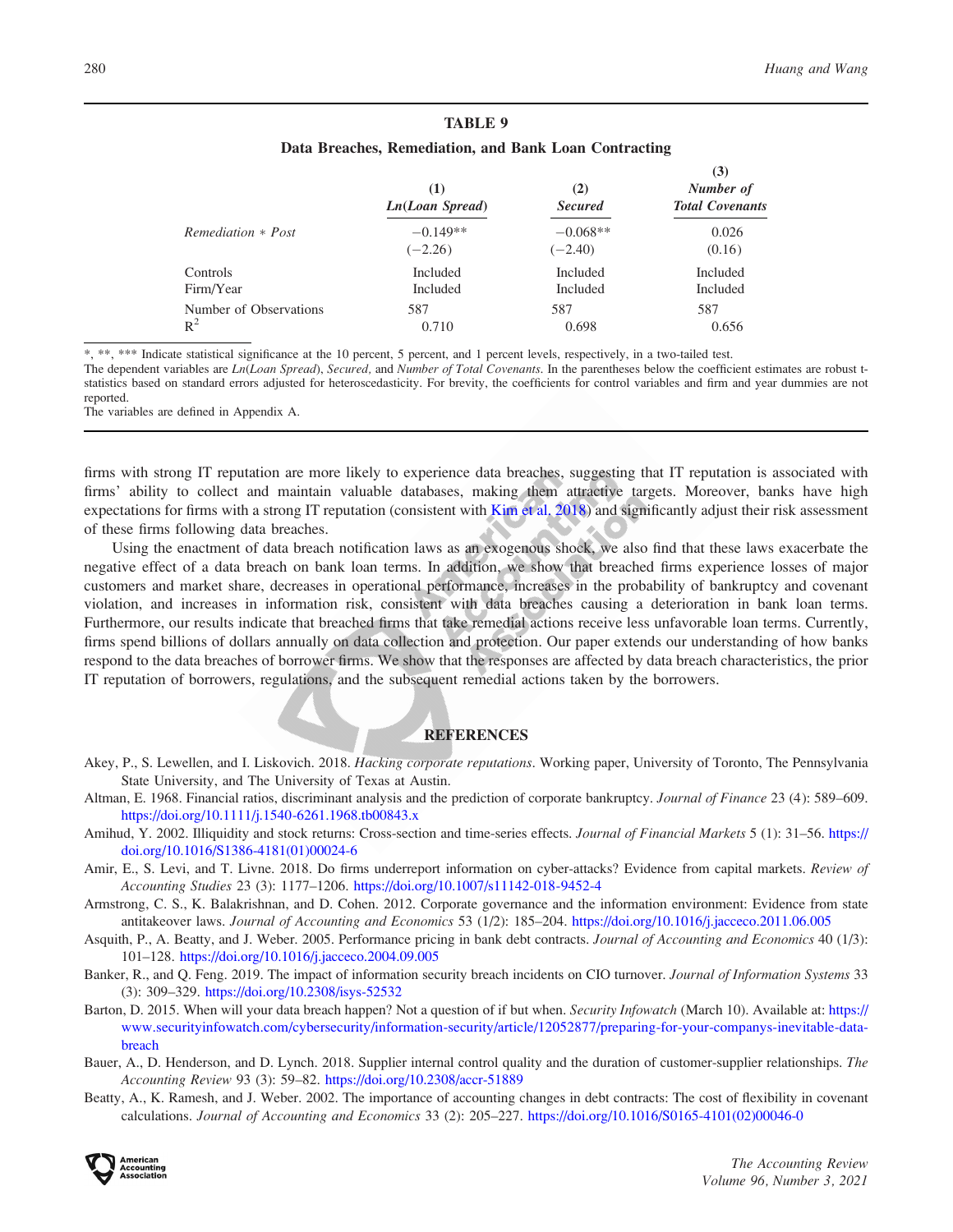- <span id="page-21-0"></span>Berger, A., and G. Udell. 1995. Relationship lending and lines of credit in small firm finance. Journal of Business 68 (3): 351–381. [https://](https://doi.org/10.1086/296668) [doi.org/10.1086/296668](https://doi.org/10.1086/296668)
- Bertrand, M., and S. Mullainathan. 1999a. Is there discretion in wage setting? A test using takeover legislation. RAND Journal of Economics 30 (3): 535–554. <https://doi.org/10.2307/2556062>
- Bertrand, M., and S. Mullainathan. 1999b. Corporate governance and executive pay: Evidence from takeover legislation. Working paper, Princeton University and Massachusetts Institute of Technology.
- Bertrand, M., and S. Mullainathan. 2003. Enjoying the quiet life? Corporate governance and managerial preferences. Journal of Political Economy 111 (5): 1043–1075. <https://doi.org/10.1086/376950>
- Black, B., B. Cheffins, and M. Klausner. 2006. Outside director liability. Stanford Law Review 58 (4): 1055.
- Bradley, M., and M. Roberts. 2015. The structure and pricing of corporate debt covenants. *Quarterly Journal of Finance* 5 (2): 1550001– 1550037. <https://doi.org/10.1142/S2010139215500019>
- Cavusoglu, H., B. Mishra, and S. Raghunathan. 2004. The effect of internet security breach announcements on market value: Capital market reactions for breached firms and internet security developers. *International Journal of Electronic Commerce* 9 (1): 70–104. <https://doi.org/10.1080/10864415.2004.11044320>
- Chava, S., C. S. Cheng, H. Huang, and G. Lobo. 2010. Implications of securities class actions for cost of equity capital. International Journal of Law and Management 52 (2): 144–161.
- Chen, P. F., S. He, Z. Ma, and D. Stice. 2016. The information role of audit opinions in debt contracting. Journal of Accounting and Economics 61 (1): 121–144. <https://doi.org/10.1016/j.jacceco.2015.04.002>
- Chen, Y. C., M. Hung, and Y. Wang. 2018. The effect of mandatory CSR disclosure on firm profitability and social externalities: Evidence from China. Journal of Accounting and Economics 65 (1): 169–190. <https://doi.org/10.1016/j.jacceco.2017.11.009>
- Columbus, L. 2014. The year Big Data adoption goes mainstream in the enterprise. Forbes (January 12). Available at: [https://www.forbes.](https://www.forbes.com/sites/louiscolumbus/2014/01/12/2014-the-year-big-data-adoption-goes-mainstream-in-the-enterprise/#1aad46da2055) [com/sites/louiscolumbus/2014/01/12/2014-the-year-big-data-adoption-goes-mainstream-in-the-enterprise/#1aad46da2055](https://www.forbes.com/sites/louiscolumbus/2014/01/12/2014-the-year-big-data-adoption-goes-mainstream-in-the-enterprise/#1aad46da2055)
- Committee of Sponsoring Organizations of the Treadway Commission (COSO). 2013. Internal Control—Integrated Framework. New York, NY: COSO.
- Costello, A., and R. Wittenberg-Moerman. 2011. The impact of financial reporting quality on debt contracting: Evidence from internal control weakness reports. Journal of Accounting Research 49 (1): 97-136. <https://doi.org/10.1111/j.1475-679X.2010.00388.x>
- Dechow, P., and I. Dichev. 2002. The quality of accruals and earnings: The role of accrual estimation errors. The Accounting Review 77 (s-1): 35–59. <https://doi.org/10.2308/accr.2002.77.s-1.35>
- DeFond, M., and C. Lennox. 2017. Do PCAOB inspections improve the quality of internal control audits? Journal of Accounting Research 55 (3): 591–627. <https://doi.org/10.1111/1475-679X.12151>
- Deng, S., R. Willis, and L. Xu. 2014. Shareholder litigation, reputational loss, and bank loan contracting. Journal of Financial and Quantitative Analysis 49 (4): 1101–1132. <https://doi.org/10.1017/S002210901400057X>
- Dhaliwal, D., J. Judd, M. Serfling, and S. Shaikh. 2016. Customer concentration risk and the cost of equity capital. Journal of Accounting and Economics 61 (1): 23–48. <https://doi.org/10.1016/j.jacceco.2015.03.005>
- Dichev, I., and D. Skinner. 2002. Large-sample evidence on the debt covenant hypothesis. Journal of Accounting Research 40 (4): 1091– 1123. <https://doi.org/10.1111/1475-679X.00083>
- Drucker, S., and M. Puri. 2009. On loan sales, loan contracting, and lending relationships. Review of Financial Studies 22 (7): 2835– 2872. <https://doi.org/10.1093/rfs/hhn067>
- Duffie, D., and D. Lando. 2001. Term structures of credit spreads with incomplete accounting information. *Econometrica* 69 (3): 633– 664. <https://doi.org/10.1111/1468-0262.00208>
- Easley, D., S. Hvidkjaer, and M. O'Hara. 2002. Is information risk a determinant of asset returns? Journal of Finance 57 (5): 2185–2221. <https://doi.org/10.1111/1540-6261.00493>
- Ernst & Young. 2006. Leveraging Value from Internal Controls. London, U.K.: Ernst & Young.
- Fauver, L., M. Hung, X. Li, and A. Taboada. 2017. Board reforms and firm value: Worldwide evidence. Journal of Financial Economics 125 (1): 120–142. <https://doi.org/10.1016/j.jfineco.2017.04.010>
- Florov, M. 2019. If security breaches are inevitable, what do organisations do about it? Computer Business Review (January 23). Available at: <https://www.cbronline.com/news/if-security-breaches-are-inevitable-what-do-organisations-do-about-it>
- Freixas, X., and J. Rochet. 1997. Microeconomics of Banking. Cambridge, MA: MIT Press.
- Fuhrmans, V. 2017. New worry for CEOs: A career-ending cyberattack. Wall Street Journal (October 12). Available at: [https://www.wsj.](https://www.wsj.com/articles/cybersecurity-tops-priority-list-for-ceos-after-string-of-high-profile-hacks-1507821018) [com/articles/cybersecurity-tops-priority-list-for-ceos-after-string-of-high-profile-hacks-1507821018](https://www.wsj.com/articles/cybersecurity-tops-priority-list-for-ceos-after-string-of-high-profile-hacks-1507821018)
- Gopalan, R., O. Kadan, and M. Pevzner. 2012. Asset liquidity and stock liquidity. Journal of Financial and Quantitative Analysis 47 (2): 333–364. <https://doi.org/10.1017/S0022109012000130>
- Graham, J., S. Li, and J. Qiu. 2008. Corporate misreporting and bank loan contracting. Journal of Financial Economics 89 (1): 44–61. <https://doi.org/10.1016/j.jfineco.2007.08.005>
- Gray, P., P. Koh, and Y. Tong. 2009. Accruals quality, information risk and cost of capital: Evidence from Australia. Journal of Business Finance and Accounting 36 (1/2): 51–72. <https://doi.org/10.1111/j.1468-5957.2008.02118.x>
- Gwebu, K., J. Wang, and L. Wang. 2018. The role of corporate reputation and crisis response strategies in data breach management. Journal of Management Information Systems 35 (2): 683–714. <https://doi.org/10.1080/07421222.2018.1451962>

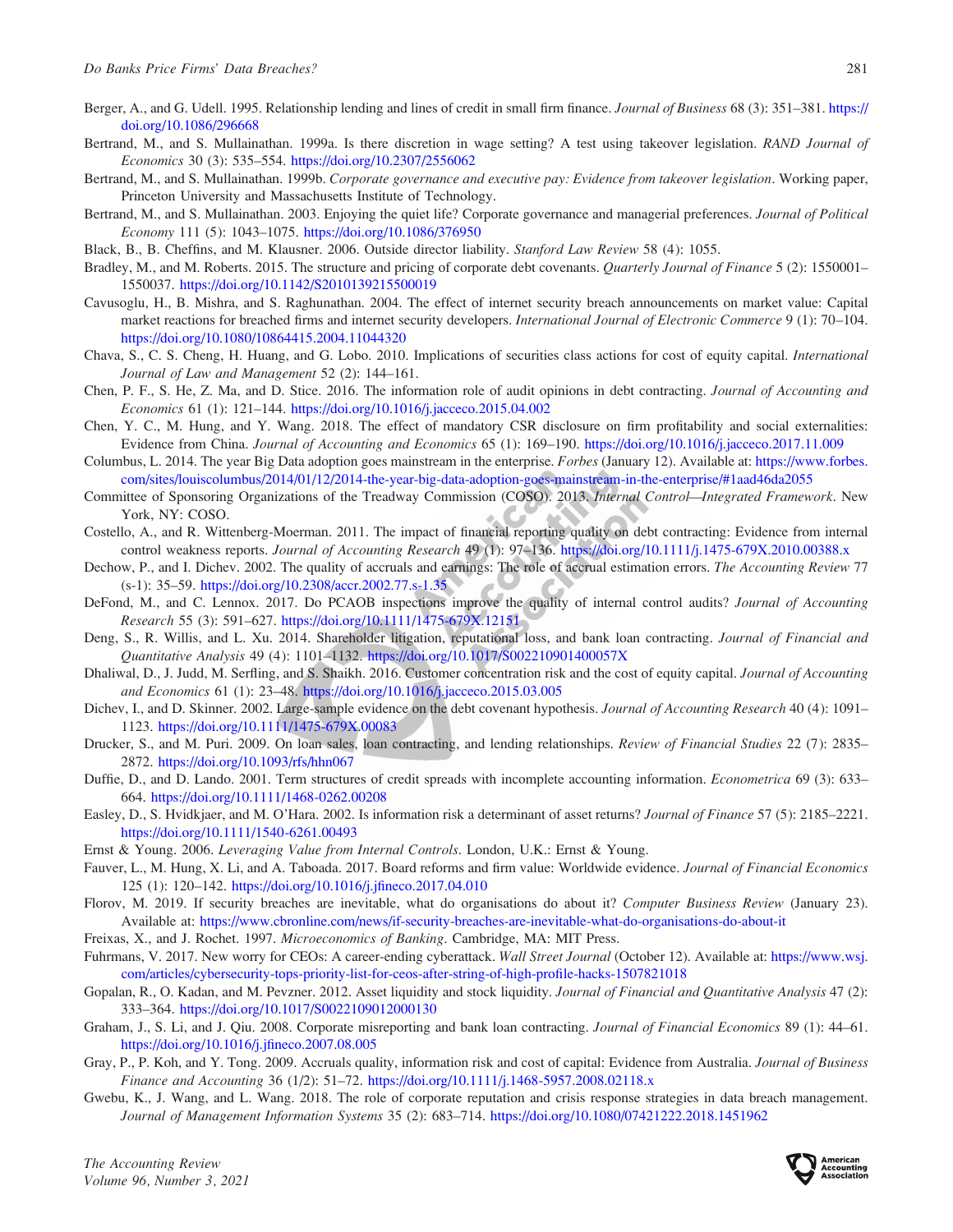- <span id="page-22-0"></span>Health Sector Cybersecurity Coordination Center. 2019. A Cost Analysis of Healthcare Sector Data Breaches. Washington, DC: U.S. Department of Health and Human Services.
- Higgs, J. L., R. E. Pinsker, T. J. Smith, and G. R. Young. 2016. The relationship between board-level technology committees and reported security breaches. Journal of Information Systems 30 (3): 79–98. <https://doi.org/10.2308/isys-51402>
- Huang, H., G. Lobo, C. Wang, and J. Zhou. 2018. Do banks price independent directors' attention? Journal of Financial and Quantitative Analysis 53 (4): 1755–1780. <https://doi.org/10.1017/S0022109018000157>
- Janakiraman, R., J. Lim, and R. Rishika. 2018. The effect of a data breach announcement on customer behavior: Evidence from a multichannel retailer. Journal of Marketing 82 (2): 85–105. <https://doi.org/10.1509/jm.16.0124>
- Johnson, M., K. Nelson, and A. Pritchard. 2000. In re Silicon Graphics Inc.: Shareholder wealth effects resulting from the interpretation of the private securities litigation reform act's pleading standard. Southern California Law Review 73: 773–810.
- Kamiya, S., J. Kang, J. Kim, A. Milidonis, and R. Stulz. 2021. Risk management, firm reputation, and the impact of successful cyberattacks on target firms. Journal of Financial Economics 139 (3): 719–749. <https://doi.org/10.1016/j.jfineco.2019.05.019>
- Karpoff, J., and J. Lott, Jr. 1993. The reputational penalty firms bear from committing criminal fraud. Journal of Law and Economics 36 (2): 757–802. <https://doi.org/10.1086/467297>
- Kim, J. B., B. Y. Song, and T. Stratopoulos. 2018. Does information technology reputation affect bank loan terms? The Accounting Review 93 (3): 185–211. <https://doi.org/10.2308/accr-51927>
- Kim, J. B., B. Y. Song, and L. Zhang. 2011. Internal control weakness and bank loan contracting: Evidence from SOX Section 404 disclosures. The Accounting Review 86 (4): 1157–1188. <https://doi.org/10.2308/accr-10036>
- Ko, M., and C. Dorantes. 2006. The impact of information security breaches on financial performance of the breached firms: An empirical investigation. Journal of Information Technology Management 17 (2): 13–22.
- Ko, M., K-M. Osei-Bryson, and C. Dorantes. 2009. Investigating the impact of publicly announced information security breaches on three performance indicators of the breached firms. Information Resources Management Journal 22 (2): 1–21. [https://doi.org/10.4018/](https://doi.org/10.4018/irmj.2009040101) [irmj.2009040101](https://doi.org/10.4018/irmj.2009040101)
- Kopp, E., L. Kaffenberger, and N. Jenkinson. 2017. Cyber risk, market failures, and financial stability. Available at: [https://www.imf.org/](https://www.imf.org/en/Publications/WP/Issues/2017/08/07/Cyber-Risk-Market-Failures-and-Financial-Stability-45104) [en/Publications/WP/Issues/2017/08/07/Cyber-Risk-Market-Failures-and-Financial-Stability-45104](https://www.imf.org/en/Publications/WP/Issues/2017/08/07/Cyber-Risk-Market-Failures-and-Financial-Stability-45104)
- LaCroix, K. 2017. Equifax data breach litigation now includes securities suit. D&O Diary (September 13). Available at: [https://www.](https://www.dandodiary.com/2017/09/articles/cyber-liability/equifax-data-breach-litigation-now-includes-securities-suit/) [dandodiary.com/2017/09/articles/cyber-liability/equifax-data-breach-litigation-now-includes-securities-suit/](https://www.dandodiary.com/2017/09/articles/cyber-liability/equifax-data-breach-litigation-now-includes-securities-suit/)
- LaCroix, K. 2019. Equifax data breach-related securities suit dismissal motion denied in part, granted in part. D&O Diary (January 30). Available at: [https://www.dandodiary.com/2019/01/articles/securities-litigation/equifax-data-breach-related-securities-suit](https://www.dandodiary.com/2019/01/articles/securities-litigation/equifax-data-breach-related-securities-suit-dismissal-motion-denied-part-granted-part/)[dismissal-motion-denied-part-granted-part/](https://www.dandodiary.com/2019/01/articles/securities-litigation/equifax-data-breach-related-securities-suit-dismissal-motion-denied-part-granted-part/)
- Lawrence, A., M. Minutti-Meza, and D. Vyas. 2018. Is operational control risk informative of financial reporting deficiencies? Auditing: A Journal of Practice & Theory 37 (1): 139–165. <https://doi.org/10.2308/ajpt-51784>
- Lending, C., K. Minnick, and P. J. Schorno. 2018. Corporate governance, social responsibility, and data breaches. Financial Review 53 (2): 413–455. <https://doi.org/10.1111/fire.12160>.
- Li, H., W. No, and J. Boritz. 2020. Are external auditors concerned about cyber incidents? Evidence from audit fees. Auditing: A Journal of Practice & Theory 39 (1): 151–171. <https://doi.org/10.2308/ajpt-52593>
- Lobo, G., C. Wang, X. Yu, and Y. Zhao. 2020. Material weakness in internal controls and stock price crash risk. Journal of Accounting, Auditing and Finance 35 (1): 106–138. <https://doi.org/10.1177/0148558X17696761>
- Low, A. 2009. Managerial risk-taking behavior and equity-based compensation. Journal of Financial Economics 92 (3): 470–490. [https://](https://doi.org/10.1016/j.jfineco.2008.05.004) [doi.org/10.1016/j.jfineco.2008.05.004](https://doi.org/10.1016/j.jfineco.2008.05.004)
- Martin, K., A. Borah, and R. Palmatier. 2017. Data privacy: Effects on customer and firm performance. Journal of Marketing 81 (1): 36– 58. <https://doi.org/10.1509/jm.15.0497>
- McKenna, F. 2018. SEC issues updated cybersecurity risk guidance but some say not nearly enough. MarketWatch (February 21). Available at: [https://www.marketwatch.com/story/sec-issues-updated-cybersecurity-risk-guidance-but-some-say-not-nearly](https://www.marketwatch.com/story/sec-issues-updated-cybersecurity-risk-guidance-but-some-say-not-nearly-enough-2018-02-21)[enough-2018-02-21](https://www.marketwatch.com/story/sec-issues-updated-cybersecurity-risk-guidance-but-some-say-not-nearly-enough-2018-02-21)
- Murphy, D., R. Shrieves, and S. Tibbs. 2009. Understanding the penalties associated with corporate misconduct: An empirical examination of earnings and risk. Journal of Financial and Quantitative Analysis 44 (1): 55–83. <https://doi.org/10.1017/S0022109009090036>
- Nordlund, J. 2017. Director experience and cybersecurity events. Working paper, Louisiana State University.
- Piccoli, G., and B. Ives. 2005. IT-dependent strategic initiatives and sustained competitive advantage: A review and synthesis of the literature. Management Information Systems Quarterly 29 (4): 747–776. <https://doi.org/10.2307/25148708>
- Ponemon Institute. 2017. 2017 Cost of Data Breach Study: United States. Traverse City, MI: Ponemon Institute LLC.
- Rajan, R., and A. Winton. 1995. Covenants and collateral as incentives to monitor. Journal of Finance 50 (4): 1113–1146. [https://doi.org/](https://doi.org/10.1111/j.1540-6261.1995.tb04052.x) [10.1111/j.1540-6261.1995.tb04052.x](https://doi.org/10.1111/j.1540-6261.1995.tb04052.x)
- Richardson, V., R. Smith, and M. Watson. 2019. Much ado about nothing: The (lack of ) economic impact of data privacy breaches. Journal of Information Systems 33 (3): 227–265. <https://doi.org/10.2308/isys-52379>
- Romanosky, S., D. Hoffman, and A. Acquisti. 2014. Empirical analysis of data breach litigation. Journal of Empirical Legal Studies 11 (1): 74–104. <https://doi.org/10.1111/jels.12035>

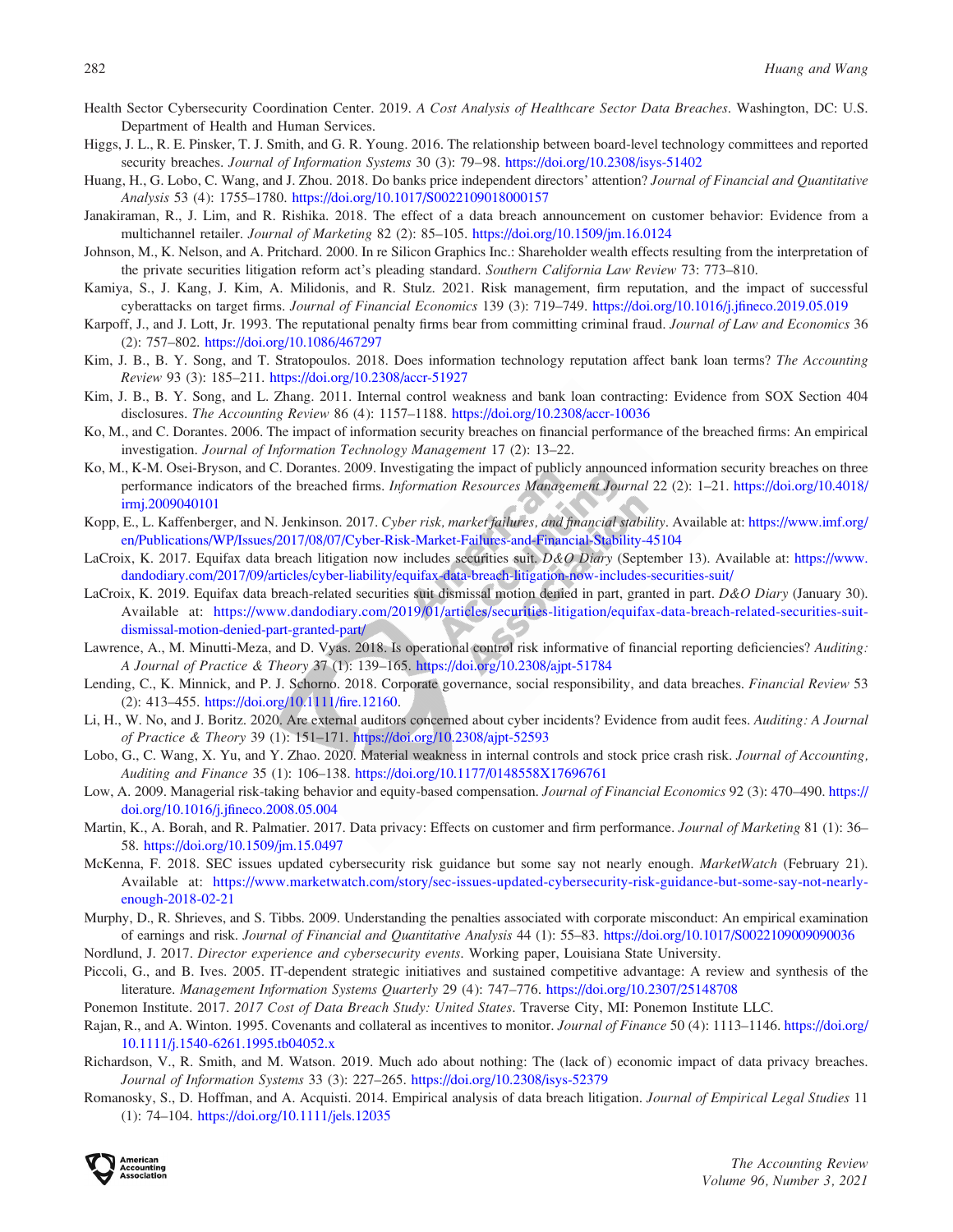- <span id="page-23-0"></span>Rosati, P., M. Cummins, P. Deeney, F. Gogolin, L. Van der Werff, and T. Lynn. 2017. The effect of data breach announcements beyond the stock price: Empirical evidence on market activity. International Review of Financial Analysis 49: 146-154. [https://doi.org/10.](https://doi.org/10.1016/j.irfa.2017.01.001) [1016/j.irfa.2017.01.001](https://doi.org/10.1016/j.irfa.2017.01.001)
- Securities and Exchange Commission (SEC). 2011. CF disclosure guidance: Topic No. 2: Cybersecurity. Available at: [https://www.sec.](https://www.sec.gov/divisions/corpfin/guidance/cfguidance-topic2.htm) [gov/divisions/corpfin/guidance/cfguidance-topic2.htm](https://www.sec.gov/divisions/corpfin/guidance/cfguidance-topic2.htm)
- Securities and Exchange Commission (SEC). 2018. Commission statement and guidance on public company cybersecurity disclosures. Available at: <https://www.sec.gov/rules/interp/2018/33-10459.pdf>
- Sheneman, A. G. 2017. Cybersecurity risk and the cost of debt. Working paper, The Ohio State University.
- Shipman, J., Q. Swanquist, and R. Whited. 2017. Propensity score matching in accounting research. The Accounting Review 92 (1): 213– 244. <https://doi.org/10.2308/accr-51449>
- Shumway, T. 2001. Forecasting bankruptcy more accurately: A simple hazard model. Journal of Business 74 (1): 101–124. [https://doi.](https://doi.org/10.1086/209665) [org/10.1086/209665](https://doi.org/10.1086/209665)
- Smith, T. J., J. L. Higgs, and R. E. Pinsker. 2019. Do auditors price breach risk in their audit fees? Journal of Information Systems 33 (2): 177–204. <https://doi.org/10.2308/isys-52241>
- Solove, D., and D. Citron. 2018. Risk and anxiety: A theory of data breach harms. Texas Law Review 96: 737–786.
- Stoel, M. D., and W. Muhanna. 2009. IT capabilities and firm performance: A contingency analysis of the role of industry and IT capability type. Information and Management 46 (3): 181–189. <https://doi.org/10.1016/j.im.2008.10.002>
- Tom, J. 2010. A simple compromise: The need for a federal data breach notification law. St. John's Law Review 84 (4): 1569–1603.
- Wang, T., K. Kannan, and J. Ulmer. 2013. The association between the disclosure and the realization of information security risk factors. Information Systems Research 24 (2): 201–218. <https://doi.org/10.1287/isre.1120.0437>
- Westland, J. 2018. The information content of Sarbanes-Oxley in predicting security breaches. Working paper, University of Illinois at Chicago.
- Wixom, B., and H. Watson. 2001. An empirical investigation of the factors affecting data warehousing success. Management Information Systems Quarterly 25 (1): 17–41. <https://doi.org/10.2307/3250957>
- Yang, Y., B. Zhang, and C. Zhang. 2020. Is information risk priced? Evidence from abnormal idiosyncratic volatility. Journal of Financial Economics 135 (2): 528–554. <https://doi.org/10.1016/j.jfineco.2019.06.013>

ccocac

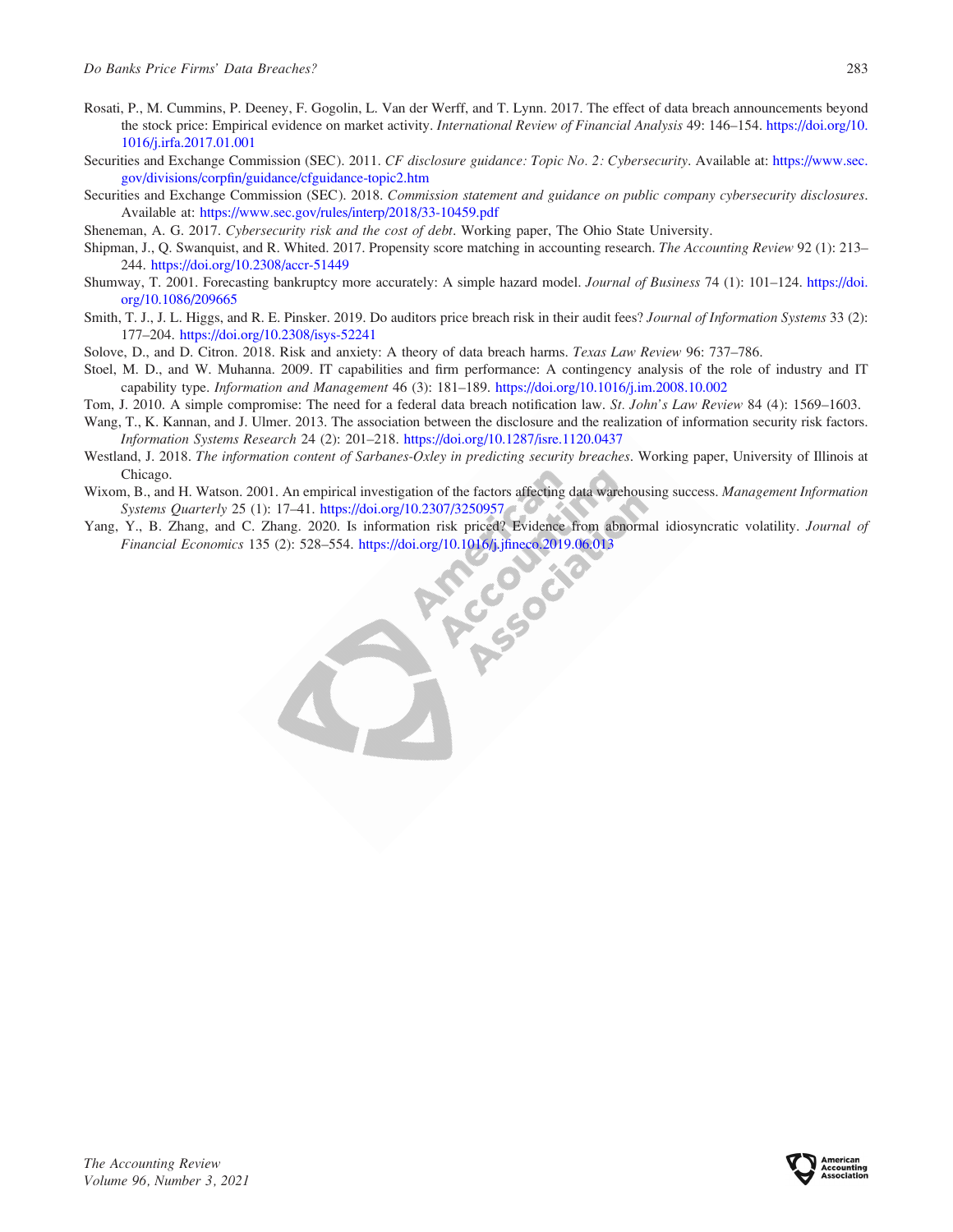# APPENDIX A

# Variable Definitions

| Variable Name                 | <b>Variable Definition and Construction</b>                                                                                                                                                                                                                                                                                                                                                                                                                                                                                                                                                                                                                                                                                                                                                                                                                                                                                                                                                                                                                                                                                                                                                                                                                                                                                                                                                                                                                                                                                     |
|-------------------------------|---------------------------------------------------------------------------------------------------------------------------------------------------------------------------------------------------------------------------------------------------------------------------------------------------------------------------------------------------------------------------------------------------------------------------------------------------------------------------------------------------------------------------------------------------------------------------------------------------------------------------------------------------------------------------------------------------------------------------------------------------------------------------------------------------------------------------------------------------------------------------------------------------------------------------------------------------------------------------------------------------------------------------------------------------------------------------------------------------------------------------------------------------------------------------------------------------------------------------------------------------------------------------------------------------------------------------------------------------------------------------------------------------------------------------------------------------------------------------------------------------------------------------------|
| Data Breach Variables         |                                                                                                                                                                                                                                                                                                                                                                                                                                                                                                                                                                                                                                                                                                                                                                                                                                                                                                                                                                                                                                                                                                                                                                                                                                                                                                                                                                                                                                                                                                                                 |
| Data Breach Event             | Indicator variable that equals 1 if the company discloses a data breach event in a particular                                                                                                                                                                                                                                                                                                                                                                                                                                                                                                                                                                                                                                                                                                                                                                                                                                                                                                                                                                                                                                                                                                                                                                                                                                                                                                                                                                                                                                   |
| Data Breach                   | year, and 0 otherwise. Source: https://www.privacyrights.org/data-breaches<br>Indicator variable that equals 1 if the company discloses a data breach during 2005–2014,<br>and 0 otherwise. Source: https://www.privacyrights.org/data-breaches                                                                                                                                                                                                                                                                                                                                                                                                                                                                                                                                                                                                                                                                                                                                                                                                                                                                                                                                                                                                                                                                                                                                                                                                                                                                                 |
| <b>POST</b>                   | Indicator variable that equals 1 for the three-year period after the firm experiences a data<br>breach, and 0 for the three years prior to the data breach incident including the incident<br>year.                                                                                                                                                                                                                                                                                                                                                                                                                                                                                                                                                                                                                                                                                                                                                                                                                                                                                                                                                                                                                                                                                                                                                                                                                                                                                                                             |
| Data Breach Type              | Data breaches are classified into the following eight types: payment card fraud (CARD),<br>hacking or malware (HACK), insider (INSD), physical loss (PHYS), portable device<br>(PORT), stationary device (STAT), unintended disclosure (DISC), and unknown (OTH).<br>More specifically, payment card fraud refers to fraud involving debit and credit cards that is<br>not accomplished via hacking. For example, it may involve skimming devices at point-of-<br>service terminals. Hacking or malware refers to the situation where the system is hacked by<br>an outside party or infected by malware. Insider refers to the case where someone with<br>legitimate access-such as an employee, contractor, or customer-intentionally releases<br>sensitive information. Physical loss includes paper documents that are lost, discarded, or<br>stolen. Portable device includes lost, discarded, or stolen laptops, personal digital assistants,<br>smartphones, memory sticks, CDs, hard drives, data tapes, etc. Stationary device refers to<br>the loss of stationary computers (lost, inappropriately accessed, discarded, or stolen<br>computers or servers not designed for mobility). Unintended disclosure refers to disclosures<br>not involving hacking, intentional breach, or physical loss (for example, sensitive<br>information posted publicly, mishandled, or sent to the wrong party via publishing online,<br>via email, via post, or via fax). Unknown refers to data breach events other than the seven |
| Number of Records             | types described above. Source: https://www.privacyrights.org/data-breaches<br>Number of records lost or stolen in the data breach. Source: https://www.privacyrights.org/<br>data-breaches                                                                                                                                                                                                                                                                                                                                                                                                                                                                                                                                                                                                                                                                                                                                                                                                                                                                                                                                                                                                                                                                                                                                                                                                                                                                                                                                      |
| Criminal Data Breach          | Indicator variable that equals 1 if the data breach is of the HACK or CARD type, and 0<br>otherwise. Source: https://www.privacyrights.org/data-breaches                                                                                                                                                                                                                                                                                                                                                                                                                                                                                                                                                                                                                                                                                                                                                                                                                                                                                                                                                                                                                                                                                                                                                                                                                                                                                                                                                                        |
| More Records                  | Indicator variable that equals 1 if the number of records lost or stolen in the data breach<br>exceeds the sample median, and 0 otherwise. Source: https://www.privacyrights.org/data-<br>breaches                                                                                                                                                                                                                                                                                                                                                                                                                                                                                                                                                                                                                                                                                                                                                                                                                                                                                                                                                                                                                                                                                                                                                                                                                                                                                                                              |
| <i>Vulnerable Industries</i>  | Indicator variable that equals 1 for the health (Fama-French code 11), personal services<br>(33), business services (34), computer (35), electronic equipment (36), and<br>transportation (40) industries, and 0 otherwise.                                                                                                                                                                                                                                                                                                                                                                                                                                                                                                                                                                                                                                                                                                                                                                                                                                                                                                                                                                                                                                                                                                                                                                                                                                                                                                     |
| <b>Post Notification Law</b>  | Indicator variable that equals 1 if the data breach occurred after the state data breach<br>notification law became effective, and 0 otherwise.                                                                                                                                                                                                                                                                                                                                                                                                                                                                                                                                                                                                                                                                                                                                                                                                                                                                                                                                                                                                                                                                                                                                                                                                                                                                                                                                                                                 |
| Bank Loan Variables           |                                                                                                                                                                                                                                                                                                                                                                                                                                                                                                                                                                                                                                                                                                                                                                                                                                                                                                                                                                                                                                                                                                                                                                                                                                                                                                                                                                                                                                                                                                                                 |
| Loan Spread                   | The interest rate the borrower pays in basis points over LIBOR for each dollar drawn<br>down. Source: DealScan.                                                                                                                                                                                                                                                                                                                                                                                                                                                                                                                                                                                                                                                                                                                                                                                                                                                                                                                                                                                                                                                                                                                                                                                                                                                                                                                                                                                                                 |
| Ln(Loan Spread)               | Natural logarithm of the interest rate the borrower pays in basis points over LIBOR for<br>each dollar drawn down. Source: DealScan.                                                                                                                                                                                                                                                                                                                                                                                                                                                                                                                                                                                                                                                                                                                                                                                                                                                                                                                                                                                                                                                                                                                                                                                                                                                                                                                                                                                            |
| Loan Size                     | The loan amount of the facility in US\$ billions. Source: DealScan.                                                                                                                                                                                                                                                                                                                                                                                                                                                                                                                                                                                                                                                                                                                                                                                                                                                                                                                                                                                                                                                                                                                                                                                                                                                                                                                                                                                                                                                             |
| Ln(Loan Size)                 | Natural logarithm of the loan amount of the facility in US\$ billions. Source: DealScan.                                                                                                                                                                                                                                                                                                                                                                                                                                                                                                                                                                                                                                                                                                                                                                                                                                                                                                                                                                                                                                                                                                                                                                                                                                                                                                                                                                                                                                        |
| Loan Maturity                 | The number of months to maturity. Source: DealScan.                                                                                                                                                                                                                                                                                                                                                                                                                                                                                                                                                                                                                                                                                                                                                                                                                                                                                                                                                                                                                                                                                                                                                                                                                                                                                                                                                                                                                                                                             |
| Ln(Loan Maturity)             | Natural logarithm of the number of months to maturity. Source: DealScan.                                                                                                                                                                                                                                                                                                                                                                                                                                                                                                                                                                                                                                                                                                                                                                                                                                                                                                                                                                                                                                                                                                                                                                                                                                                                                                                                                                                                                                                        |
| <b>Secured</b>                | Indicator variable that equals 1 if the loan involves collateral, and 0 otherwise. Source:<br>DealScan.                                                                                                                                                                                                                                                                                                                                                                                                                                                                                                                                                                                                                                                                                                                                                                                                                                                                                                                                                                                                                                                                                                                                                                                                                                                                                                                                                                                                                         |
| Performance Pricing           | Indicator variable that equals 1 if the loan includes performance pricing provisions, and 0<br>otherwise. Source: DealScan.                                                                                                                                                                                                                                                                                                                                                                                                                                                                                                                                                                                                                                                                                                                                                                                                                                                                                                                                                                                                                                                                                                                                                                                                                                                                                                                                                                                                     |
| Number of Total Covenants     | Number of total covenants. Source: DealScan.                                                                                                                                                                                                                                                                                                                                                                                                                                                                                                                                                                                                                                                                                                                                                                                                                                                                                                                                                                                                                                                                                                                                                                                                                                                                                                                                                                                                                                                                                    |
| Number of General Covenants   | Number of general covenants. Source: DealScan.                                                                                                                                                                                                                                                                                                                                                                                                                                                                                                                                                                                                                                                                                                                                                                                                                                                                                                                                                                                                                                                                                                                                                                                                                                                                                                                                                                                                                                                                                  |
| Number of Financial Covenants | Number of financial covenants. Source: DealScan.                                                                                                                                                                                                                                                                                                                                                                                                                                                                                                                                                                                                                                                                                                                                                                                                                                                                                                                                                                                                                                                                                                                                                                                                                                                                                                                                                                                                                                                                                |
|                               | (continued on next page)                                                                                                                                                                                                                                                                                                                                                                                                                                                                                                                                                                                                                                                                                                                                                                                                                                                                                                                                                                                                                                                                                                                                                                                                                                                                                                                                                                                                                                                                                                        |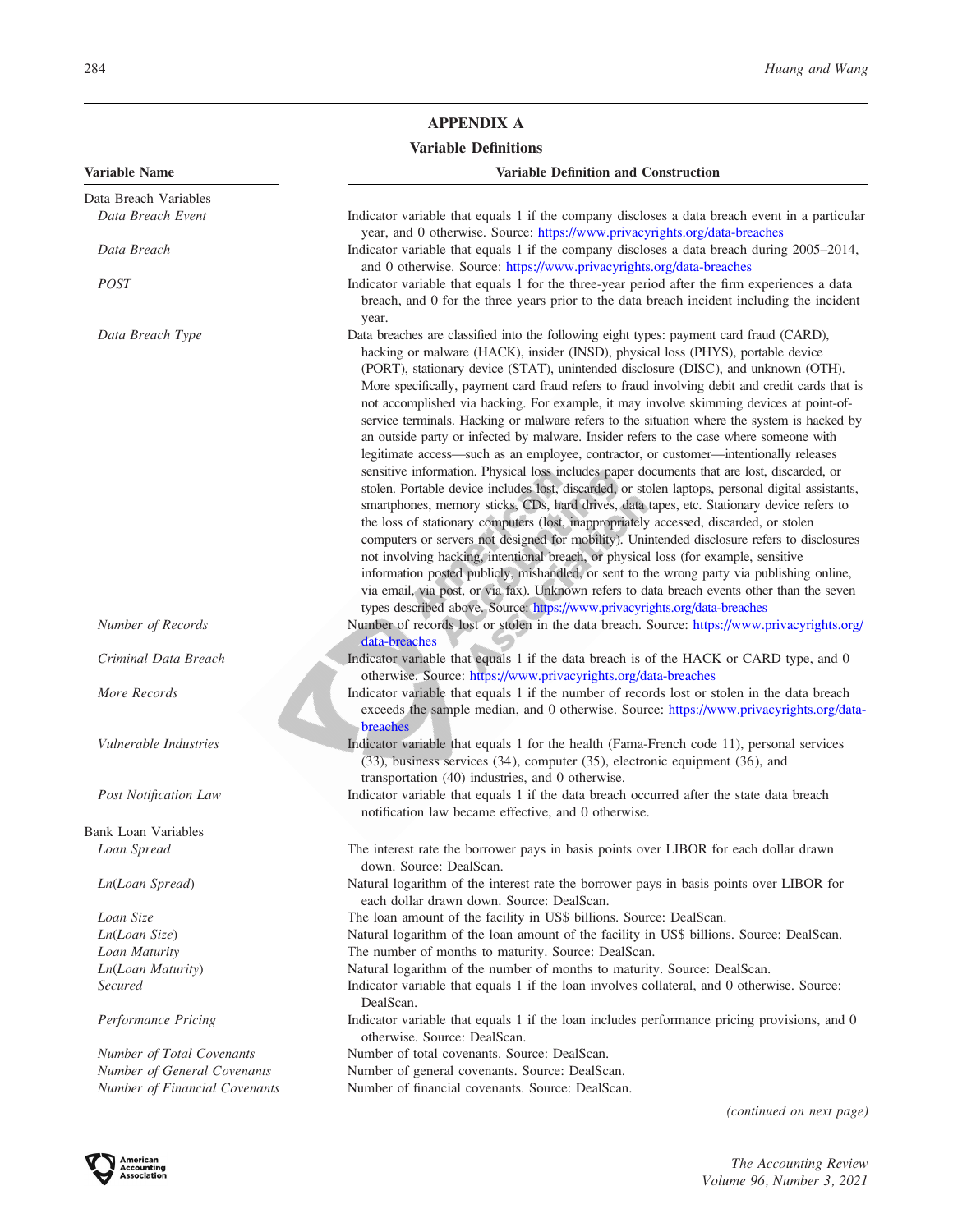| <b>Variable Name</b> |  |
|----------------------|--|
|----------------------|--|

| <b>Variable Name</b>                      | <b>Variable Definition and Construction</b>                                                                                                                                                                                                       |
|-------------------------------------------|---------------------------------------------------------------------------------------------------------------------------------------------------------------------------------------------------------------------------------------------------|
| Firm-Level Variables                      |                                                                                                                                                                                                                                                   |
| Firm Size                                 | Natural logarithm of total assets. Source: Compustat.                                                                                                                                                                                             |
| <b>ROA</b>                                | EBITDA scaled by total assets. Source: Compustat.                                                                                                                                                                                                 |
| Leverage                                  | Sum of current debt and long-term debt scaled by total assets. Source: Compustat.                                                                                                                                                                 |
| <b>Operational Risk</b>                   | The standard deviation of yearly cash flows from operations divided by total assets over<br>the past five fiscal years. Source: Compustat.                                                                                                        |
| Tangibility                               | Gross property, plant, and equipment scaled by total assets. Source: Compustat.                                                                                                                                                                   |
| Z-score                                   | Modified Altman (1968) Z-score = $(1.2 * working capital + 1.4 * retained earnings + 3.3)$<br>$*$ income before extraordinary items $+$ 0.999 $*$ sales)/total assets. Source: Compustat.                                                         |
| MB                                        | Market-to-book ratio. Source: Compustat.                                                                                                                                                                                                          |
| <b>IT</b> Expertise                       | Indicator variable that equals 1 if the borrower has a chief information officer, a chief<br>security officer, or any high-ranking officer devoted to information or security, and 0<br>otherwise. Source: Compustat Execucomp.                   |
| <b>IT</b> Reputation                      | Indicator variable that equals 1 if the borrower appears on the InformationWeek 500 list for<br>five consecutive years, and 0 otherwise. Source: InformationWeek.                                                                                 |
| Number of Segments                        | Number of business segments. Source: Compustat Segment.                                                                                                                                                                                           |
| ICW                                       | Indicator variable that equals 1 if the borrower has an internal control weakness under                                                                                                                                                           |
|                                           | SOX 302, and 0 otherwise. Source: Audit Analytics.                                                                                                                                                                                                |
| <b>Channel Test Variables</b>             |                                                                                                                                                                                                                                                   |
| Loss of Major Customers                   | Indicator variable that equals 1 if the borrower loses at least one of its major customers,<br>and 0 otherwise. Source: Compustat Segment.                                                                                                        |
| Market Share Growth                       | Changes in annual market share. Source: Compustat.                                                                                                                                                                                                |
| CFO                                       | Operating cash flow scaled by total assets. Source: Compustat.                                                                                                                                                                                    |
| Prob. Bankruptcy                          | The probability of bankruptcy, following Shumway (2001). Source: Compustat.                                                                                                                                                                       |
| Covenant Violation                        | Indicator variable that equals 1 if the current ratio is less than the minimum current ratio or<br>the debt-to-EBITDA ratio is greater than the maximum debt-to-EBITDA ratio required<br>by the loan contract, and 0 otherwise. Source: DealScan. |
| <b>Stock Illiquidity</b>                  | Natural logarithm of the stock illiquidity measure from Gopalan, Kadan and Pevzner<br>$(2012)$ .                                                                                                                                                  |
| Std. Return                               | Standard deviation of monthly stock return over the next 12 months. Source: CRSP.                                                                                                                                                                 |
| <b>Remediation Variables</b>              |                                                                                                                                                                                                                                                   |
| CEO Resigned or Fired                     | Indicator variable that equals 1 if the CEO resigned or was fired due to the breach event,<br>and 0 otherwise.                                                                                                                                    |
| Other Employees Resigned or Fired         | Indicator variable that equals 1 if employees other than the CEO resigned or were fired<br>due to the data breach event, and 0 otherwise.                                                                                                         |
| Third Party Retained                      | Indicator variable that equals 1 if the breached firm hired or retained a third-party entity to<br>deal with the data breach, and 0 otherwise.                                                                                                    |
| IT System Improved                        | Indicator variable that equals 1 if the breached firm subsequently improved its IT system,<br>and 0 otherwise.                                                                                                                                    |
| Policy or Training Improved               | Indicator variable that equals 1 if the breached firm subsequently improved its IT<br>management policy or improved its employee training, and 0 otherwise.                                                                                       |
| <b>Credit Monitoring Provided</b>         | Indicator variable that equals 1 if the breached firm subsequently provided customers with<br>credit monitoring service, and 0 otherwise.                                                                                                         |
| <b>Compensation Provided to Customers</b> | Indicator variable that equals 1 if the breached firm compensated affected customers, and 0<br>otherwise.                                                                                                                                         |
| Remediation                               | The first principal component of the seven remediation variables above.                                                                                                                                                                           |

APPENDIX A (continued)